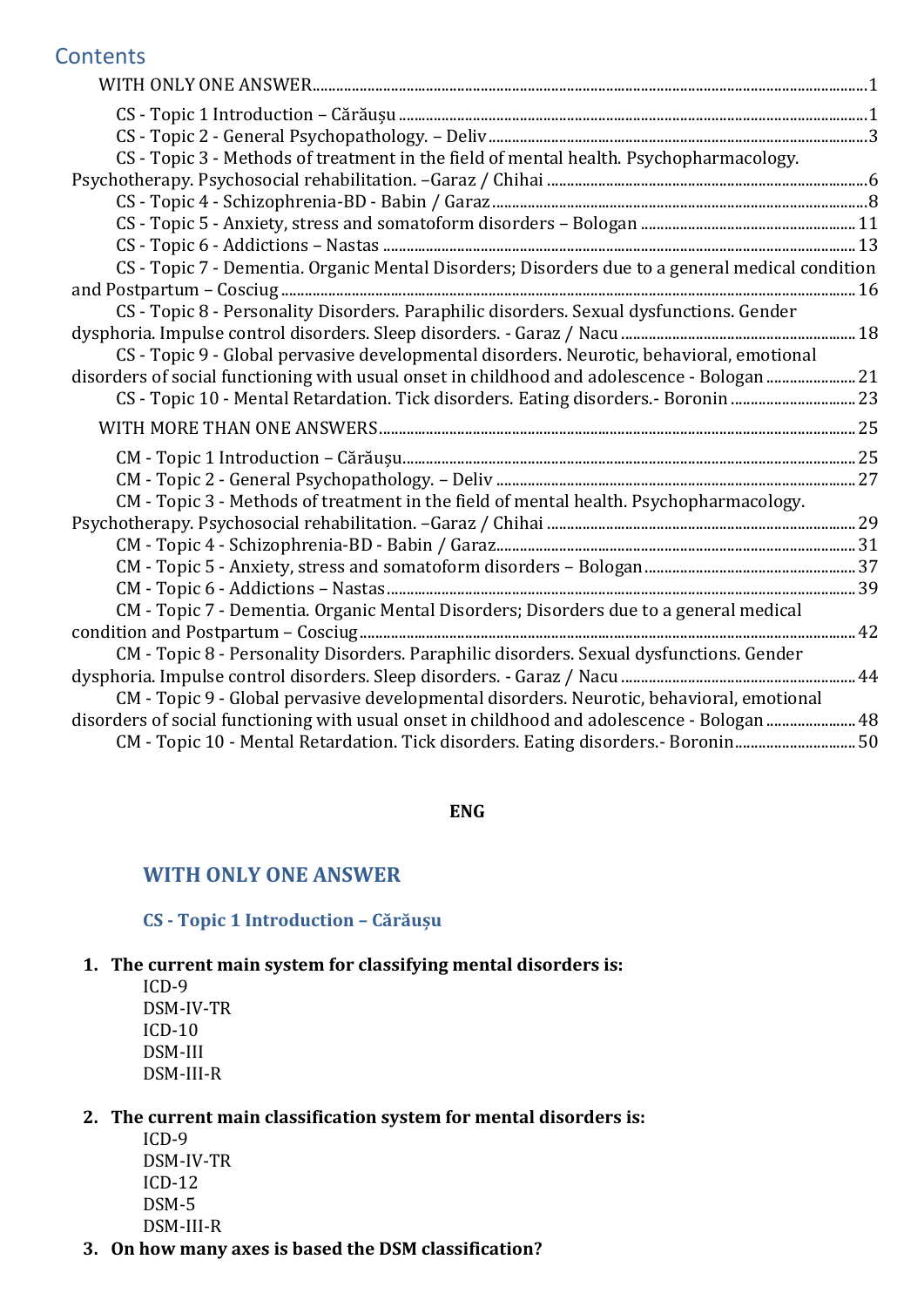one two three four five

### **4. DSM-5 (2013) is the diagnostic tool of the Psychiatric Association:**

Australians French American German Swiss

### **5. The following scales are used to assess depressive disorders:**

TAG 7 Hamilton MMPI PSYRATS **MMSE** 

#### **6. The following scales are used to assess depressive disorders:**

MMPI dawdling Montgomery-Asberg Scale TAG 7 PSYRATS

#### **7. The following scales are used to assess anxiety disorders:**

PANSS dawdling Montgomery-Asberg scale TAG 7 PSYRATS

### **8. The following scales are used to assess dementia and cognitive impairment:**

PANSS MoCA Montgomery-Asberg scale TAG 7

PSYRATS

## **9. The following scales are used to assess dementia and cognitive impairment:**

PANSS **MMSE** Montgomery-Asberg scale TAG 7 PSYRATS

#### **10.The following scales are used to assess personality disorders:**

PANSS **MMSE** Montgomery-Asberg scale MMPI PSYRATS

#### **11.The following scales are used to assess schizophrenia:**

**MMSE** PANSS Montgomery-Asberg scale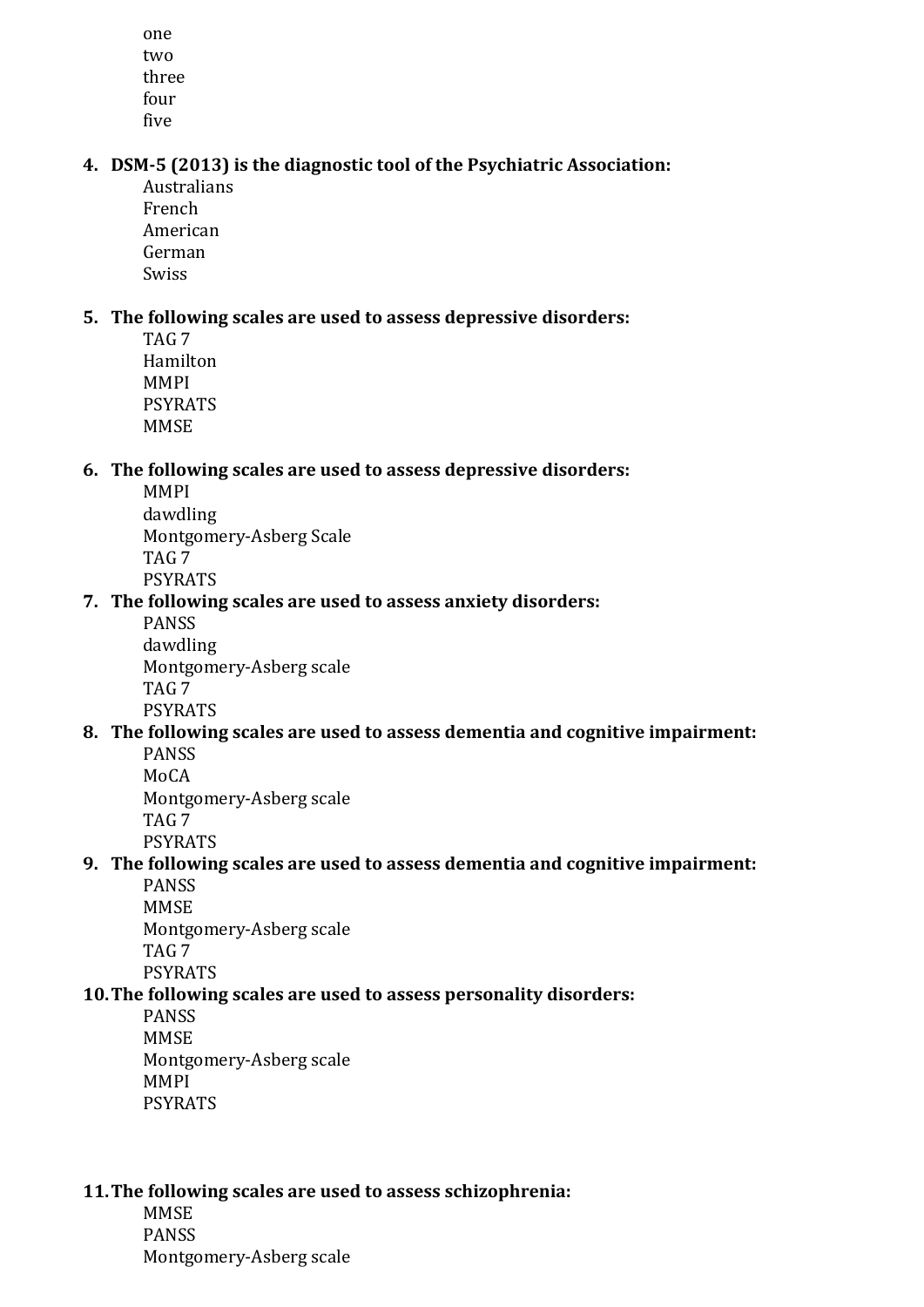MMPI

Hamilton

#### **12.The following scales are used to assess schizophrenia:**

**MMSE** PSYRATS Montgomery-Asberg scale MMPI

Hamilton

## **13.The father of psychoanalysis is considered:**

Paul Eugen Bleuler Adolf Meyer Sigmund Freud Kurt Schneider Karl Bonhoeffer

### **14.The founder of modern scientific psychiatry and the basic promoter of the nosological conception in psychiatry is considered:**

Richard Freiherr von Krafft-Ebing Karl Theodor Jaspers Emil Kraepelin Kurt Schneider Karl Bonhoeffer

# **15.The founder of the Department of Psychiatry of the University of Medicine in Chisinau**

**was:**

Alexei Kornetov Alexei Molohov Juliy Rachalskiy Anatol Koțovsky Yakiv Popelyansky

## **CS - Topic 2 - General Psychopathology. – Deliv**

## <span id="page-2-0"></span>**16.Hyperesthesia is:**

The absence of the capacity to integrate the sensory elements in a complex corresponding to the object, the phenomenon.

Perception of unreal, non-existent objects and phenomena.

The increase in the intensity of perceptions, characterized by the fact that the patient perceives external excitations much more vividly, more intensely than usual.

Perception of objects as elongated, twisted, or thicker than in reality

Modified perception of one's own body or parts of it

## **17.The illusion is:**

Inability to recognize images or people by their sensory qualities.

Decreased perceptual capacity, discoloration, atony of perceptions.

Extremely unpleasant, excruciating bodily sensations.

Erroneous, distorted perception of an existing real object.

Sensation of changed or unreal reality.

## **18.Depersonalization is:**

Delusional beliefs and fears about the presence of a bodily defect.

Sensation of self-modification, modification of certain parts, peculiarities of one's own person, often associated with the sensation of modification of the environment.

Quantitative disturbance of consciousness.

Common and common fatigue.

The feeling that the outside world is changed, foreign, bizarre, vague, unreal

## **19.Perceptual disorders include:**

Hallucinations. Mania. Twilight. Pseudo-reminiscences.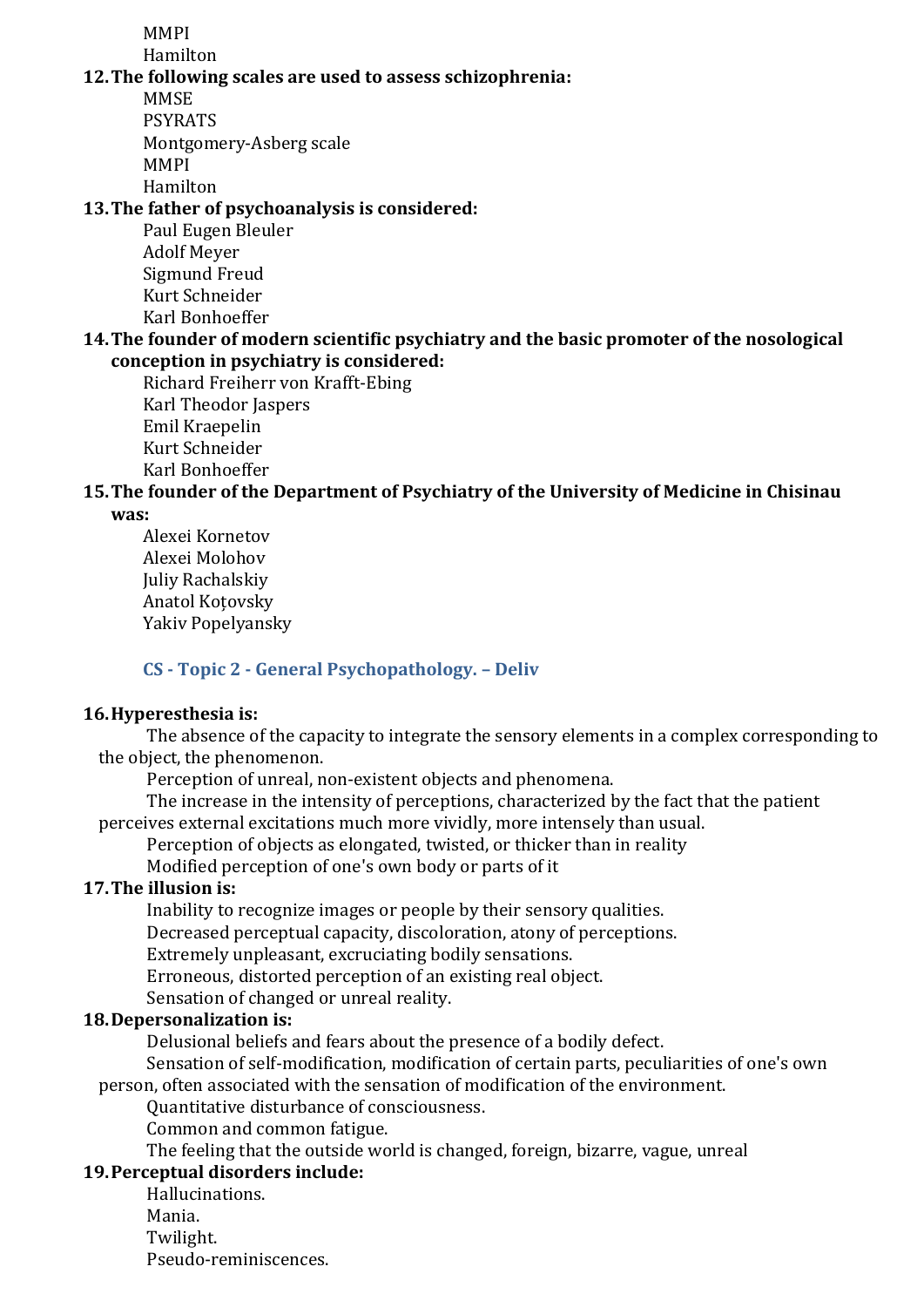The stupor.

#### **20.The confabulations consist of:**

The possibility of reproducing memories that the subject believes long forgotten.

Reproduction of real events experienced in the past, as well as events taking place in the present.

The impression of recognizing people he did not know and, in the uncertainty of recognizing people he knew before.

The inability of the person to differentiate the events experienced by him from those in the dream, read or heard.

Filling the "gaps" in memory with imaginary, not lived events (which did not exist).

#### **21.Pseudoreminicences consist of:**

The possibility of reproducing memories that the subject believes long forgotten.

Reproduction of real events experienced in the past, as if this events take place in the present.

The impression of recognizing people he did not know and, in the uncertainty of recognizing people he knew before.

The inability of the person to differentiate the events experienced by him from those in the dream, read or heard.

Total memory loss.

#### **22.Retrograde (evocative) amnesia is:**

Forgetting a certain content related to an intense negative emotional state.

The inability of the person to differentiate the events experienced by him from those in the dream, read or heard.

Exaggerated increase of evocations, especially of an involuntary nature, which are not related to the main theme.

The disappearance from memory of the events immediately preceding the onset of the disease state.

Reproduction of real events experienced in the past, as well as events taking place in the present.

#### **23.Mentism can be defined by:**

Blurred, symbolic, tangential exposure to the subject.

Lack of logical connection between ideas, phrases, presented by the patient.

Decreasing the production of ideas, as well as their ability to associate.

The pathological tendency to repeat a stereotypical word or phrase, replacing the correct answer to the question asked.

Sudden outburst of a multitude of unusual ideas and / or representations, mixed, foreign to the momentary preoccupations of the subject, which he feels embarrassing, but cannot remove.

#### **24.The obsessive idea is:**

A central, basic idea, overvalued at a given moment of thought / consciousness, the subject being in agreement with the latter (self-syntony).

The belief that someone on the outside introduces him with foreign thoughts.

An idea that, appears "automatically" (without the involvement of the will), dominates the consciousness of the subject, is repetitive and persistent.

The belief that someone on the outside controls the development and content of his thoughts.

False idea, inconsistent with factual reality, which cannot be verbally counter-argued.

## **25.Hypochondriac ideas are:**

Irreducible beliefs of the subject that he is under the remote action of forces directing with certain functions of his.

Irreducible beliefs related to the special physical and spiritual qualities that the subject would have or to the material goods and the social situation that he would possess.

Irreducible beliefs that the world is hostile to him, he suffers moral, material and / or physical harm.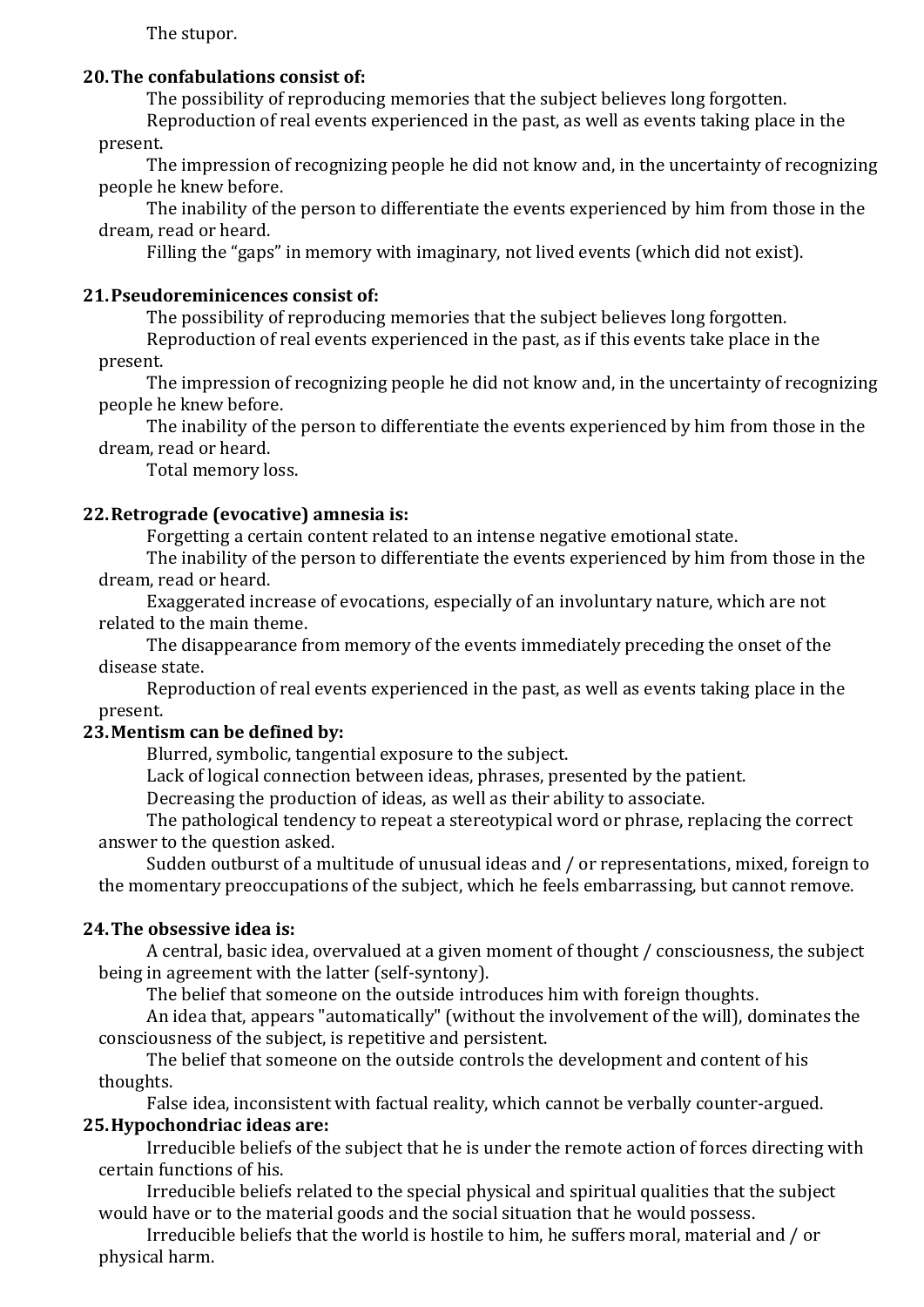Irreducible beliefs of the patient that the entourage has changed its attitude towards him, that it exerts an unfavorable influence on him, that he makes negative assessments on his qualities, etc.

Irreducible beliefs about the existence of an incurable disease, particularly serious, from which the subject would suffer, in disagreement with his good or slightly altered health and the lack of changes in investigations

### **26.Paranoid syndrome includes:**

Pseudo-hallucinations or "true" verbal hallucinations.

A systematized delirium, usually monothematic.

Pluritematic delirium, unsystematized, stupid to the maximum in terms of content.

Phenomena of schizophrenia.

Disorganized behavior.

#### **27.Generalized anxiety (anxiety) is:**

Severe, short-lived anxiety crisis, which is not limited to any situation, phenomenon, event. A pathological fear of the object, marked and persistent, excessive and unjustified.

The moral pain of the person who has lost the ability to resonate emotionally at life events. A state of high emotional tension, which narrows the field of consciousness.

A state of anxiety, widespread, persistent, excessive and uncontrollable concern about everyday life events, even if there are no or are few reasons for concern.

#### **28.Anhedonia can be defined by the statement:**

A psychosensory disorder characteristic of psychoses.

Loss of interest and pleasure from previously enjoyable activities.

Emergence of increased interest in social activities.

A characteristic sign of personality disorders.

Ability to resolve conflicts.

#### **29.Affective ambivalence is:**

Exaggerated emotional reaction compared to the stimulus that caused it, manifested by marked irascibility, aggression, anger, hatred, anger.

Significant reduction in the intensity of emotional feelings and their expressiveness, due to the loss of emotional receptivity.

The disappearance of the finest and most subtle emotions.

The coexistence, in the same dimension of time, of two opposite affective states, qualitatively opposite towards the same person.

An emotional experience with content (meaning) opposite to the expected one.

#### **30.Disabulia consists of:**

Extreme increase in impulsivity associated with a considerable reduction in defensive will. Exaggeration of volitional force.

The difficulty of initiating and completing an action, but also the difficulty of moving from one action to another.

Total lack of initiative and inability to act.

Failure to stop an ongoing action.

#### **31.The stupor is manifested by:**

A state in which psychomotor activity seems suspended, the patient is immobile, perplexed, confused, with delayed or non-responsive sensory responses.

state of bliss in which the patient responds adequately but with delay

Involuntary acceleration of movements.

Irresistible tendency to move, to run.

State manifested by exaggerated and mobile mimicry, continuous and rapid pantomime, multiple movements, aimless, associated with accelerated thinking, accelerated speech and disorganized behavior.

#### **32.Apraxia consists in:**

Untimely, rapid, repetitive movements, without voluntary control, located especially in the upper body and head, noticed by the patient.

Paroxysmal impulsive tendencies generated by emotional feelings so intense that the person acts explosively, committing dangerous social actions with medico-legal consequences (suicide, homicide).

Repetitive, bizarre, aimless movements, always the same.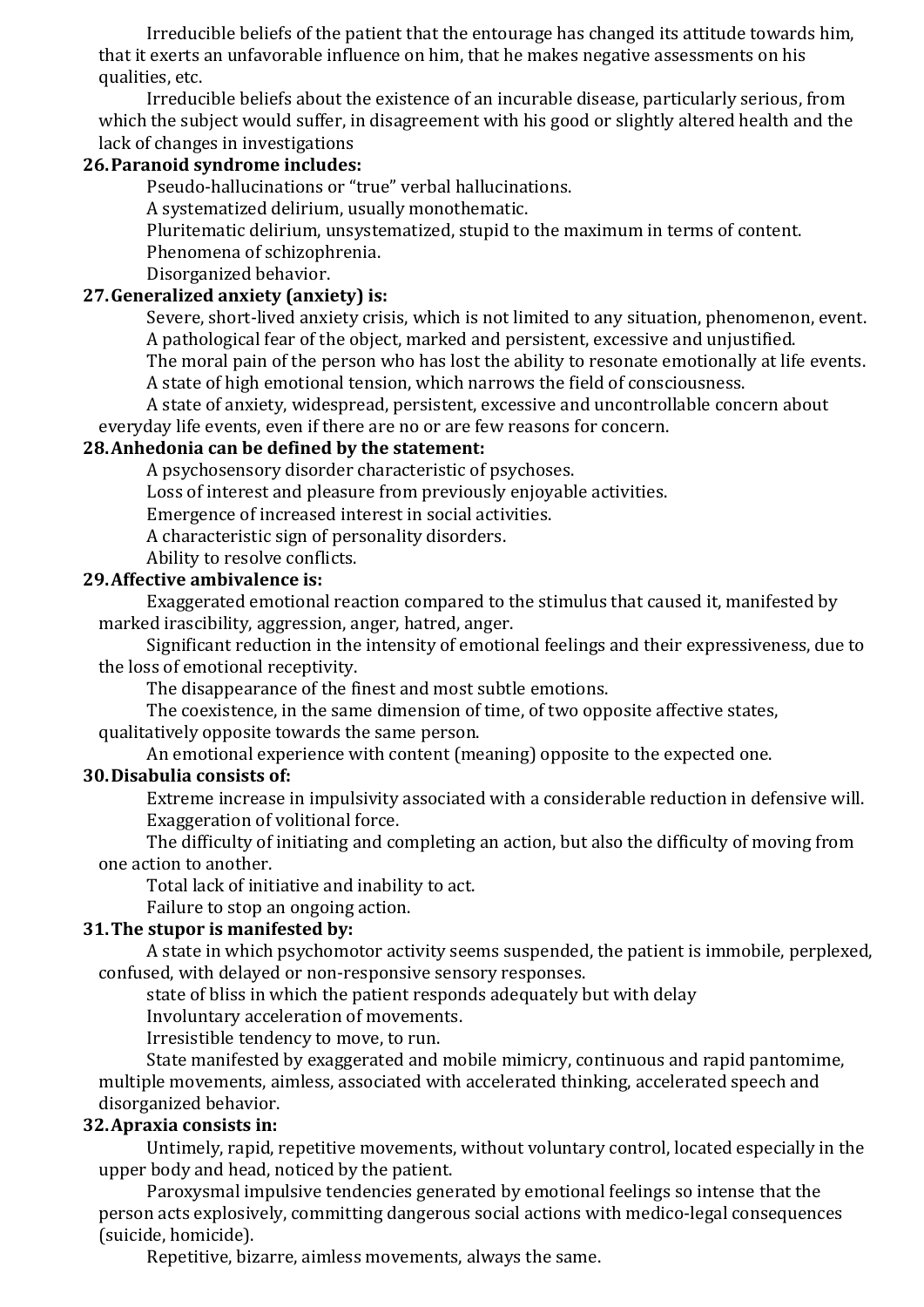Urgent and brutal needs to carry out aggressive or absurd antisocial actions. Inability of the subject to plan and perform a voluntary action.

### **33.The twilight state is characterized by:**

Hypermnesia. Abulia. Mania. Disorientation in environment and one's self. Cryptomnesia.

### **34.Delirium is characterized by:**

Severe, short-lived anxiety crisis, which is not limited to any situation, phenomenon, event. Disorientation in space and time, keeping the orientation in one's own person.

A dream-like state, in which the patient perceives everything as a passive spectator, from the third person.

Confabulations and pseudoreminecences.

Total lack of initiative and inability to act.

#### **35.The state of amentia is:**

Quantitative disturbance of consciousness with delusional ideas and visual pseudohallucinations.

Disorientation in space and time, keeping the orientation in one's own person. Psychomotor agitation marked by euphoria.

Deep consciousness disorder with disorientation in environment and one's self. Perception disorder with multiple psychosensory manifestations.

### <span id="page-5-0"></span>**CS - Topic 3 - Methods of treatment in the field of mental health. Psychopharmacology. Psychotherapy. Psychosocial rehabilitation. –Garaz / Chihai**

#### **36.Typical indications for antipsychotics are:**

Panic disorder Generalized anxiety Schizophrenia Personality disorder Depression

#### **37.Which of the following are thymostabilizers:**

Derivatives of Acidulum Valproicum Chlorpromazinum Zaleplonum Sertralinum Haloperidolum

#### **38.Which of the following are thymostabilizers:**

Sertindolum

Carbamazepinum Trihexyphenidilum Sertralinum Haloperidolum

## **39.Pro-cognitive and neuroprotective drugs (used in the treatment of dementia) are:**

Donepezilum, Galantaminum, Rivastigminum, Memantinum Haloperidolum, Chlorpromazinum, Diazepamum, Gingko biloba Piracetamum, Vinpocetinum, Zopiclonum, Hidroxychlorochinum Risperidonum, Clozapinum, Ibuprofenum, Trihexifenidilum Acetaminophenum, Tocopherolum acetatum, Levomepromazinum

## **40.Useful drugs in the pharmacological treatment of addictions are:**

Acamprosatum, Buprenorphinum, Disulfiramum, Metadonum Haloperidolum, Chlorpromazinum, Diazepamum, Acetaminophenum Zopiclonum, Hidroxychlorochinum, Haloperidolum, Chlorpromazinum Risperidonum, Clozapinum, Piracetamum, Vinpocetinum Risperidonum, Clozapinum, Zopiclonum, Hidroxychlorochinum

## **41.Selective serotonin and norepinephrine reuptake inhibitors (ISRSNA / SNRI) are:** Venlafaxinum, Duloxetinum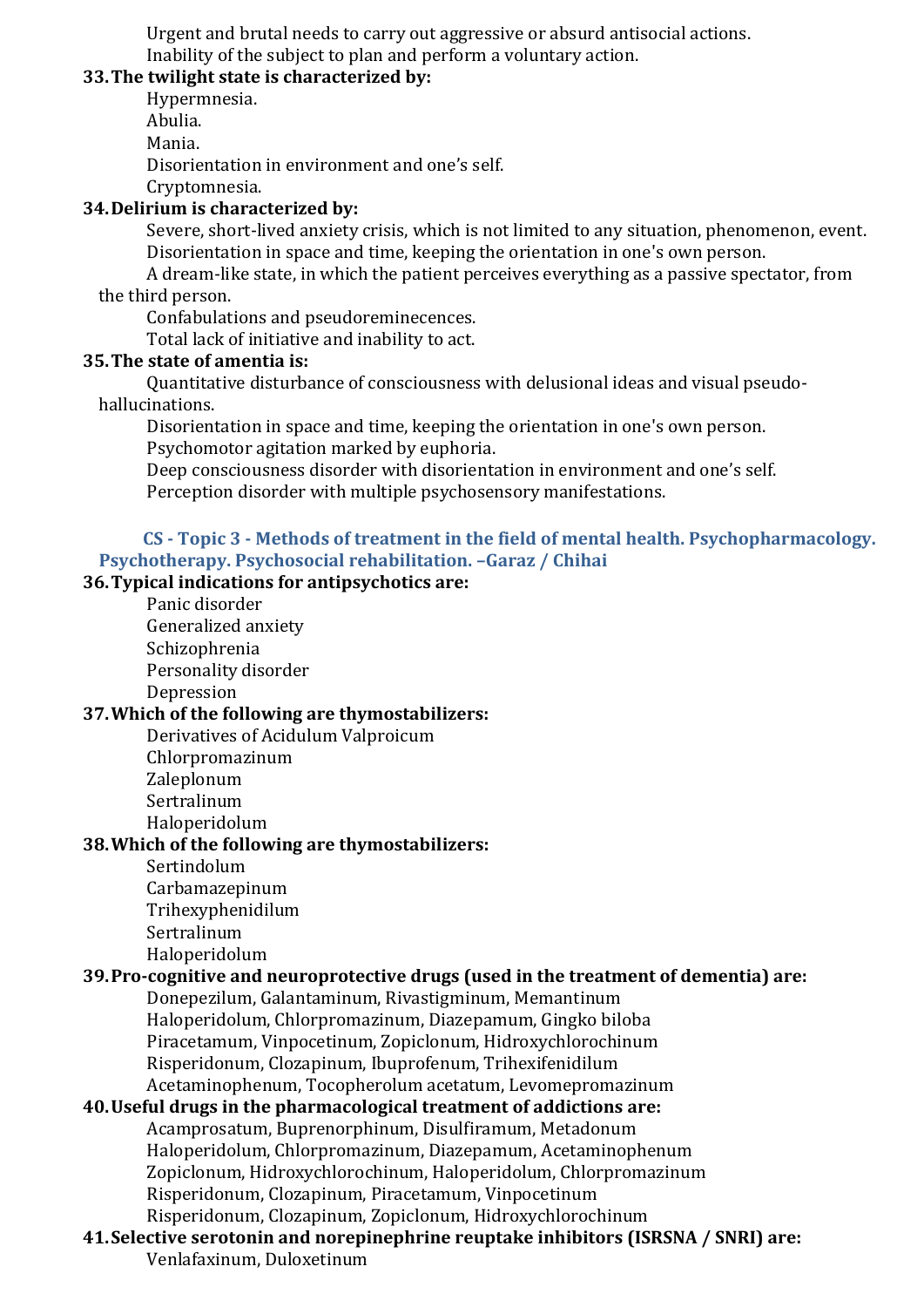Clomipraminum, Milipraminum Sertralinum, Paroxetinum Amitriptilinum, Milipraminum Clozapinum, Clomipraminum

#### **42.Which of the following antidepressants would have a marked sedative effect:**

Trazodonum Setralinum Fluoxetinum Fluvoxaminum Clozapinum

#### **43.The predominant clinical effect of Thymostabilizer has the following benzodiazepine drug:**

Clonazepamum Midazolamum Phenazepamum Alprazolamum Nitrazepamum

#### **44.The extrapyramidal side effect that can occur after 6-12 months of treatment and is persistent, induced by long-term antipsychotic medication:**

Late dyskinesia Akatisie

Dystonia

Acne

Priapism

### **45.For which antipsychotic is more characteristic Weight gain:**

Clozapinum, Olanzapinum

Ziprasidonum, Amisulpridum

Aripiprazolum, Amisulpridum

Amisulpridum, Haloperidolum

Chlorpromazinum, Haloperidolum

## **46.The target of rehabilitation are all EXCEPT:**

concentration of powers on the whole person not on the symptom restoring the person's primary and secondary self-service skills relearning old skills or learning new ones, focusing on personal potential and vocations; somatic health care.

## **47.Stages in the development of the human psyche are all EXCEPT:**

Complex stage (1-7 years) Oral stage (0-1.5 years) Anal stage (1.5-3 years) Phallic / Oedipal Stage (3-7 years) Latency stage of child sexuality (8-11 years)

#### **48.Recovery has 3 areas:**

health, functionality and identity health, occupational and family occupational, occupational and occupational health occupational therapy, professional and identity occupational, functional and health

### **49.Contraindications / patients who DO NOT BENEFIT from the advantages of psychotherapy are those with:**

personality disorder depression intermittent bipolar affective disorder somatoform disorder catatonic schizophrenia with oneiroid syndrome

**50.Contraindications / patients who DO NOT BENEFIT from the advantages of psychotherapy are those with:**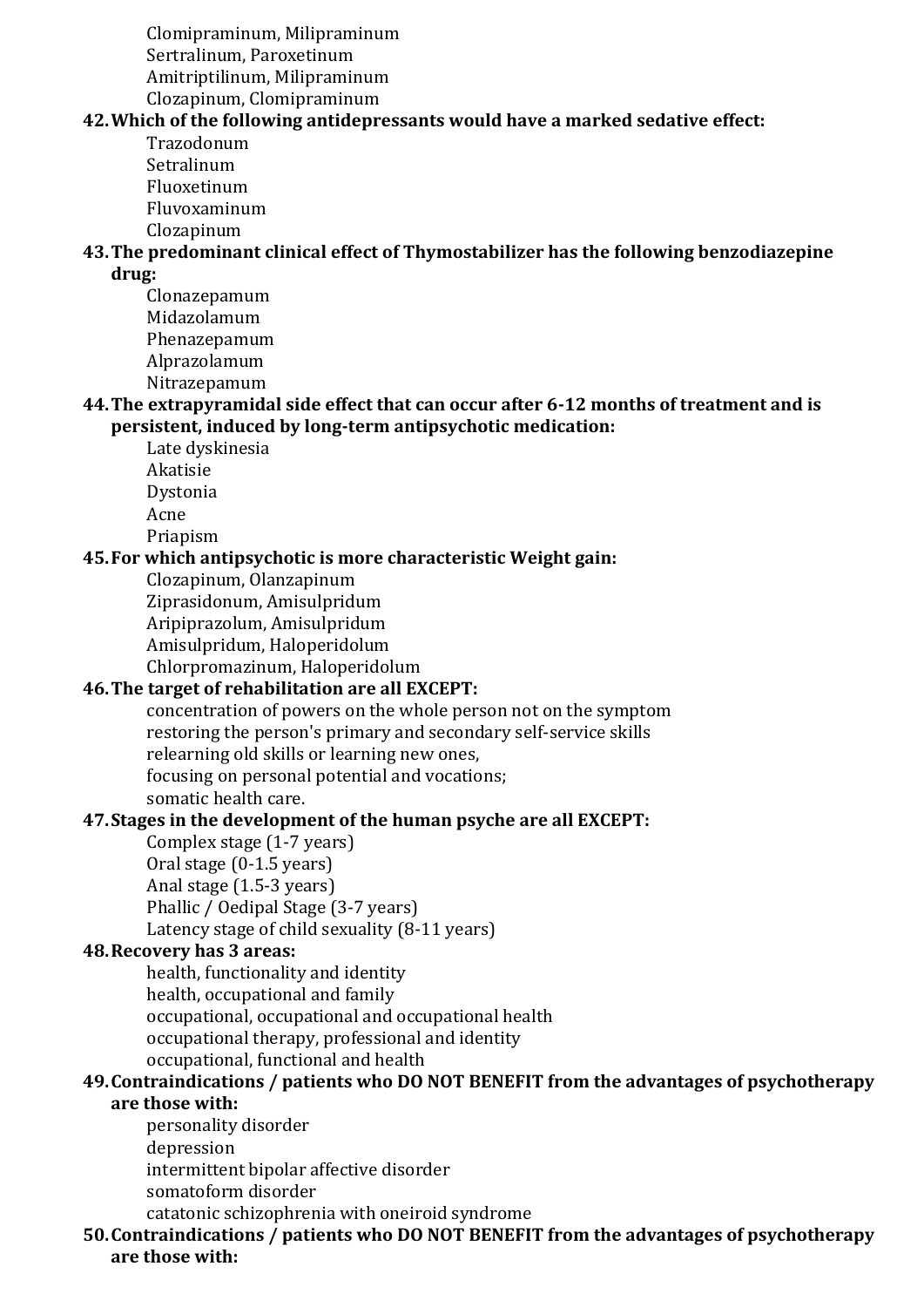personality disorder anorexia psychosomatic disorder somatoform disorder dementia

#### **51.Contraindications / patients who DO NOT BENEFIT from the advantages of psychotherapy are those with:**

hypochondriac disorder anorexia disorder somatoform disorder delirium

#### **52.Cognitive-behavioral psychotherapy:**

seeks through various methods to identify and modify maladaptive cognitions, beliefs, and behaviors in order to influence destructive negative emotions and problematic dysfunctional behaviors.

was the first known form of psychotherapy.

focuses on revealing the unconscious content of the client's psyche in order to relieve mental tension.

is based on the existential belief that human beings are alone in the world.

emerged as a reaction to behaviorism and psychoanalysis and is therefore known as the Third Force in the development of psychology.

#### **53.Humanistic psychotherapy:**

seeks through various methods to identify and modify maladaptive cognitions, beliefs, and behaviors in order to influence destructive negative emotions and problematic dysfunctional behaviors.

was the first known form of psychotherapy.

focuses on revealing the unconscious content of the client's psyche in order to relieve mental tension.

is based on the existential belief that human beings are alone in the world.

emerged as a reaction to behaviorism and psychoanalysis and is therefore known as the Third Force in the development of psychology.

#### **54.Psychodynamic psychotherapy:**

seeks through various methods to identify and modify maladaptive cognitions, beliefs, and behaviors in order to influence destructive negative emotions and problematic dysfunctional behaviors.

was the first known form of psychotherapy.

focuses on revealing the unconscious content of the client's psyche in order to relieve mental tension.

is based on the existential belief that human beings are alone in the world.

emerged as a reaction to behaviorism and psychoanalysis and is therefore known as the Third Force in the development of psychology.

#### **55.Systemic psychotherapy:**

addresses people in a relationship, respectively it has to do with group interactions. Includes family therapy and marital counseling.

was the first known form of psychotherapy.

focuses on revealing the unconscious content of the client's psyche in order to relieve mental tension.

is based on the existential belief that human beings are alone in the world.

<span id="page-7-0"></span>emerged as a reaction to behaviorism and psychoanalysis and is therefore known as the Third Force in the development of psychology.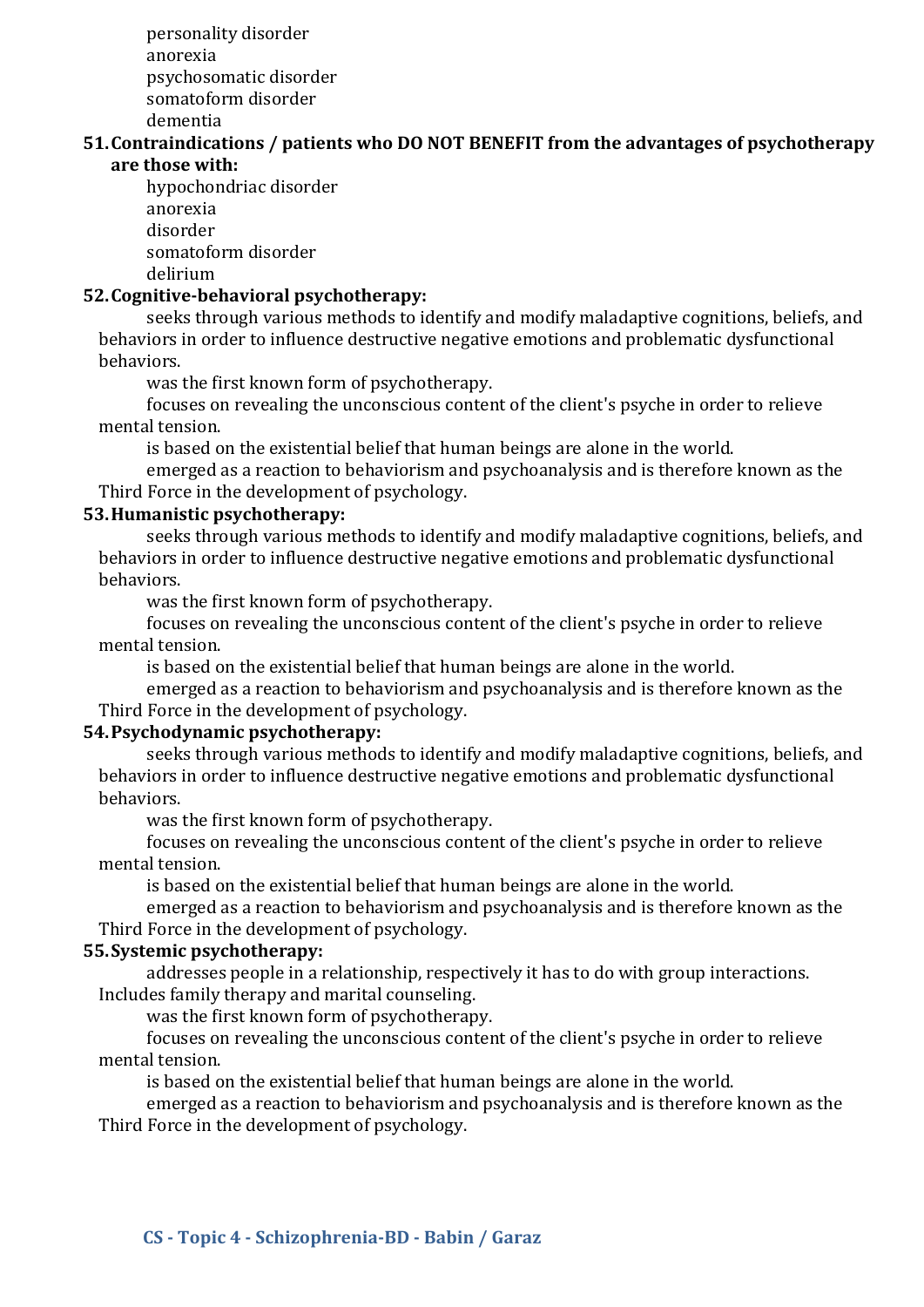#### **56.What syndrome is characteristic for Simple Schizophrenia:**

Automatism motor Apato-Abulic Paranoid Hypohondric Depressive

## **57.Kandinski-Clerambault syndrome is characteristic of the next form of Schizophrenia**

Catatonic Hebefrenica Paranoid Simple

Febrile

## **58.In the clinical picture of simple schizophrenia is present:**

Korsakov syndrome

Kandinski Syndrome -Clerambault

Munchausen syndrome

Metaphysical intoxication syndrome

Dupre Syndrome

## **59.Atypical neuroleptics include, EXCEPT:**

Risperidon Aripiprazole

Olanzepine Quetiapin Haloperidol

## **60.Impaired mental function is NOT characteristic for schizophrenia:**

memory thinking perception affectivity consciousness

## **61.Characteristic pathomorphological change in schizophrenia is**

No specific changes

The cortex is completely atrophied

Lateral ventricular hematoma is determined

Proportional vascular atherosclerotic lesions

Ischemic stroke

## **62.In the pathogenesis of schizophrenia it is assumed that a significant role is played by:**

Excess Aluminum, because in these patients aluminum silicate was found in the brain plaques

Significant atherosclerosis, followed by frequent transient strokes Senile involution of the cortex Imbalance of the activity of the cerebral dopaminergic systems Atrophy of the temporo-parietal lobes

#### **63.The most common perceptual disorder in schizophrenia is:**

True auditory hallucinations

- Visual hallucinations
- Auditory pseudohalucinations
- The oneiroid

Delirium

## **64.Hebephrenic schizophrenia may occur more frequently at the age of:**

35-50 years after 70 years 60-70 years 16-18 years 8-9 years

## **65.Hebephrenic schizophrenia:**

Has 3 stages of evolution (paranoid, paranoid, paraphrenic)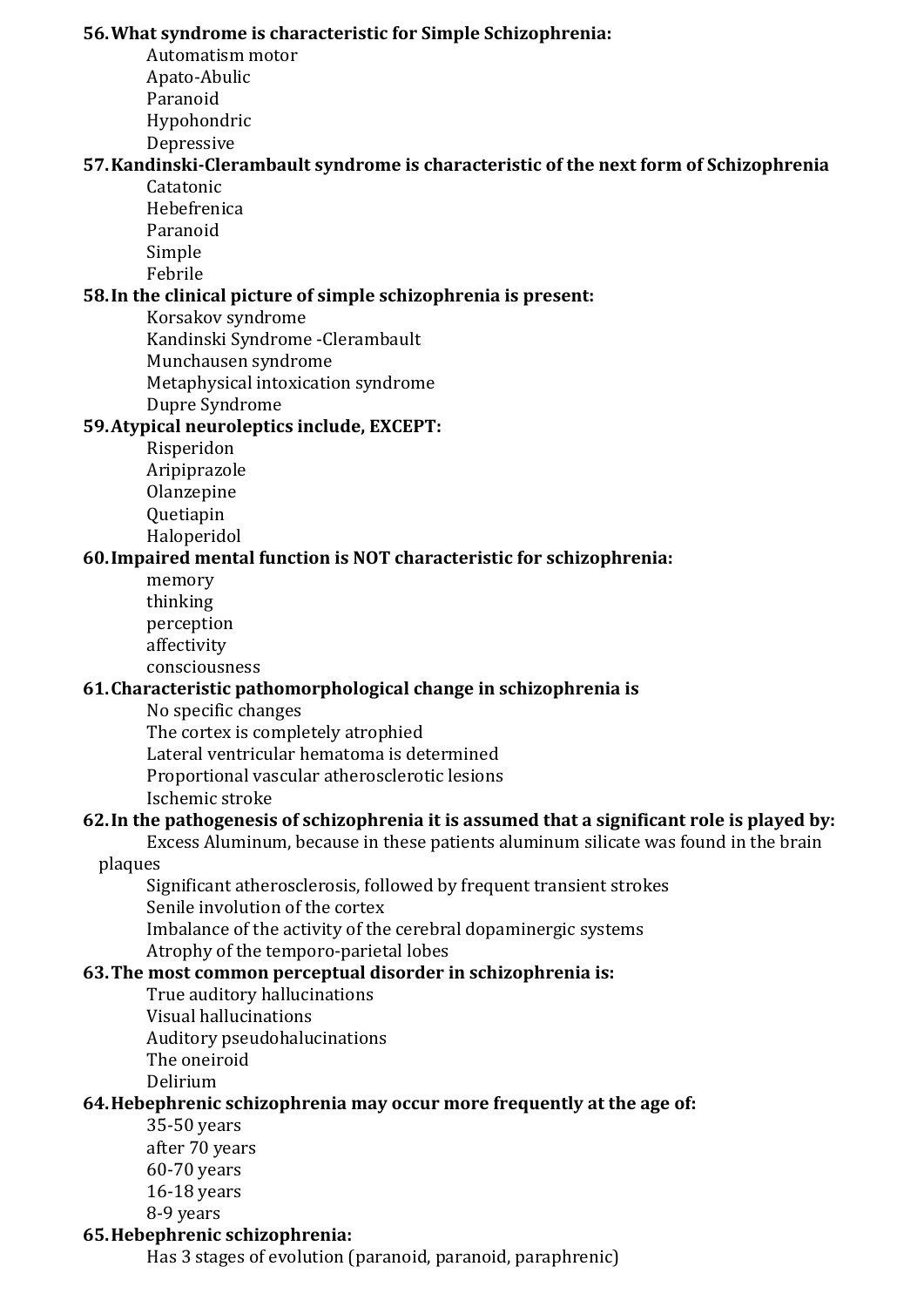It is manifested by zero flexibility, negativity, mutism Manifested by "Metaphysical intoxication" has 2 stages of evolution (tonic, clonic)

Manifested by impulsive reactions, mannerisms, irascibility, psychomotor arousals with pathetic expressions, inadequate joy, puerelism (childish behavior)

#### **66.Catatonic schizophrenia:**

is a malignant form of schizophrenia

leads to death in 5 years

occurs as a result of frequent strokes

has a sudden onset in the form of excitation or catatonic stupor

access begins with prodrome and aura

### **67.The etiology of schizophrenia includes several aspects, EXCEPT:**

genetic aspects infectious aspects endocrine aspects organic aspects prionic aspects

### **68.The major depressive episode includes all of the disorders listed below EXCEPT**

Depressive mood - the subjective feeling of sadness for an extended period of time Anhedonia - the inability to feel pleasure.

Social withdrawal

Lack of motivation, reduced frustration tolerance

Twilight disturbance of consciousness

## **69.The major depressive episode includes all of the disorders listed below EXCEPT**

Loss of libido

Weight loss and anorexia.

Weight gain and hyperphagia.

The presence of paramnesia

Low energy level; fatigue

## **70.The diagnostic criteria for the manic episode are ALL EXCEPT:**

excessive self-esteem or grandiosity

decreased need for sleep

flight of ideas or the subjective feeling that thoughts are running.

suicidal ideation

the pressure to speak continuously

#### **71.Type I bipolar disorder is**

The patient met the criteria for a complete manic or mixed episode, usually severe enough to require hospitalization.

The patient had at least one major depressive episode and at least one manic episode Four or more depressive, manic, or mixed episodes within 12 months.

Less severe disorder, with alternating periods of hypomania and moderate depression The debut is insidious. Symptoms tend to worsen in the second half of the day

#### **72.Type II bipolar disorder is**

The patient met the criteria for a complete manic or mixed episode, usually severe enough to require hospitalization.

The patient had at least one major depressive episode and at least one hypomanic episode Four or more depressive, manic, or mixed episodes within 12 months

Less severe disorder, with alternating periods of hypomania and moderate depression. Less severe than major depressive disorder. More common and more chronic in women

than in men. The debut is insidious. Symptoms tend to worsen in the second half of the day

#### **73.Bipolar disorder with rapid cycling is**

The patient met the criteria for a complete manic or mixed episode, usually severe enough to require hospitalization.

The patient had at least one major depressive episode and at least one hypomanic episode Four or more depressive, manic, or mixed episodes within 12 months

Less severe disorder, with alternating periods of hypomania and moderate depression.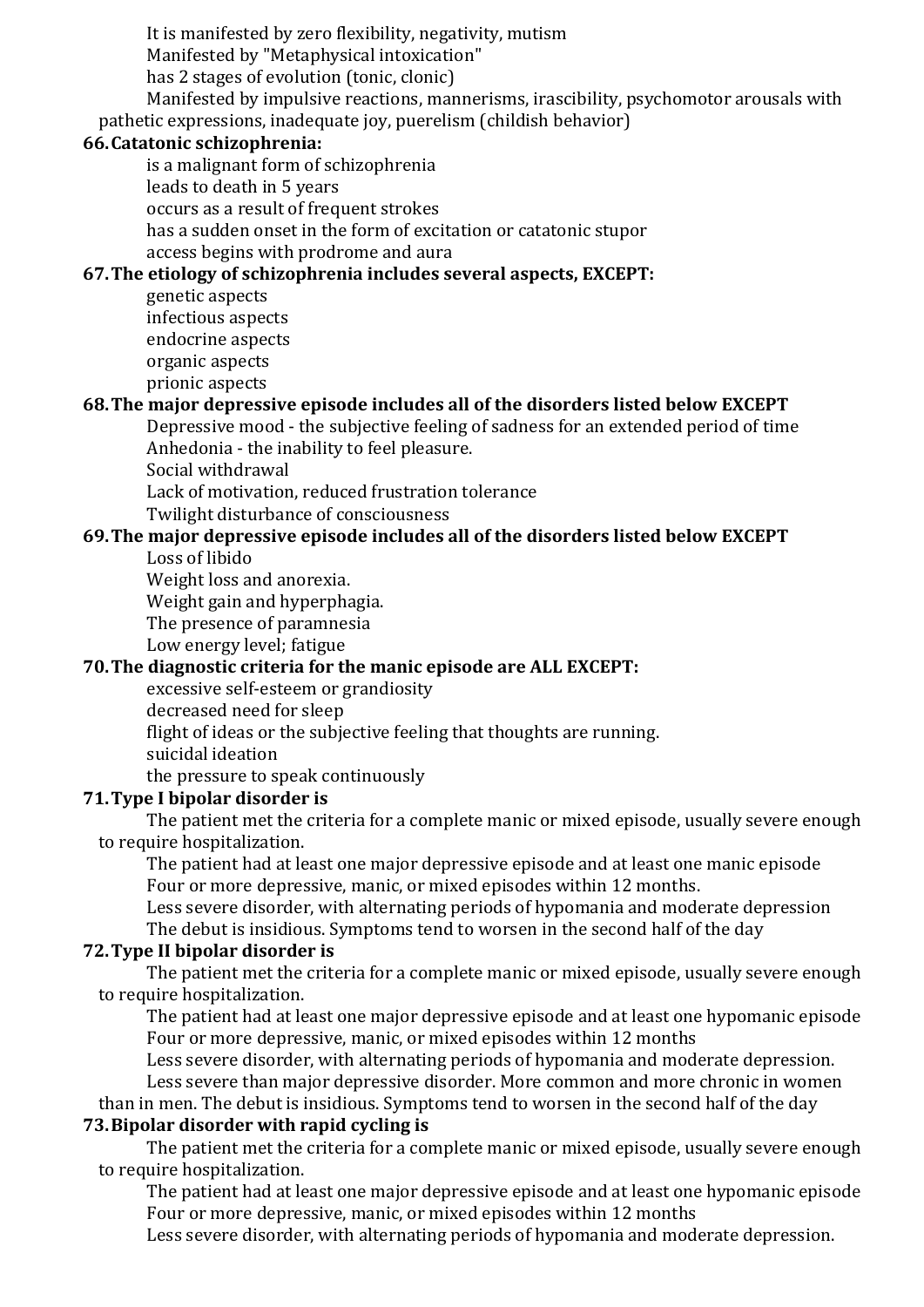Less severe than major depressive disorder. More common and more chronic in women than in men. The debut is insidious. Symptoms tend to worsen in the second half of the day.

#### **74.74. Cyclothymic disorder can be defined as**

The patient met the criteria for a complete manic or mixed episode, usually severe enough to require hospitalization.

The patient had at least one major depressive episode and at least one hypomanic episode Four or more depressive, manic, or mixed episodes within 12 months.

Less severe disorder, with alternating periods of hypomania and moderate depression Less severe than major depressive disorder. More common and more chronic in women than in men. The debut is insidious. Symptoms tend to worsen in the second half of the day.

#### **75.Dysthymic disorder can be defined as**

The patient met the criteria for a complete manic or mixed episode, usually severe enough to require hospitalization.

The patient had at least one major depressive episode and at least one hypomanic episode Four or more depressive, manic, or mixed episodes within 12 months.

Less severe disorder, with alternating periods of hypomania and moderate depression. Less severe than major depressive disorder. More common and more chronic in women

## than in men. Permanent depressive feelings throughout life.

#### **76.The psychic equivalent of epileptic seizures is**

Grand mal si Petit mal Ambulatory automatism Late dyskinesia Mental automation Convulsive seizures in series

#### **77.Which Affective disorder is specific to epilepsy, present as a prodrome, as a post-ictal state or even as a psychic equivalent of the epileptic seizure:**

dysphoria delirium tremens cryptomnesia oneiroid state catatonic stupor

#### **78.Mild permanent, non-psychotic depression with predominant anxiety is called:**

Cyclothymia Bipolar disorder Chronic depression Dysthymia Anxiety disorder

#### **CS - Topic 5 - Anxiety, stress and somatoform disorders – Bologan**

#### <span id="page-10-0"></span>**79.The phobia is:**

Persistent, pathological, unrealistic, imaginary and intense fear of an object or situation. Persistent, intense physiological fear of a real existing danger. Persistent, physiological, realistic fear of an object or situation. Realistic fear of an object or situation that might one day unfold. Apparent fear, only in some cases severe fear of an object or a repetitive situation.

#### **80.Anxiety-phobic disorders are manifested by:**

Ideas of surplus value. Mentism. Rituals. Panic attacks. Delusional ideas.

#### **81.Unexpected panic attacks are needed to diagnose:**

Generalized anxiety disorder.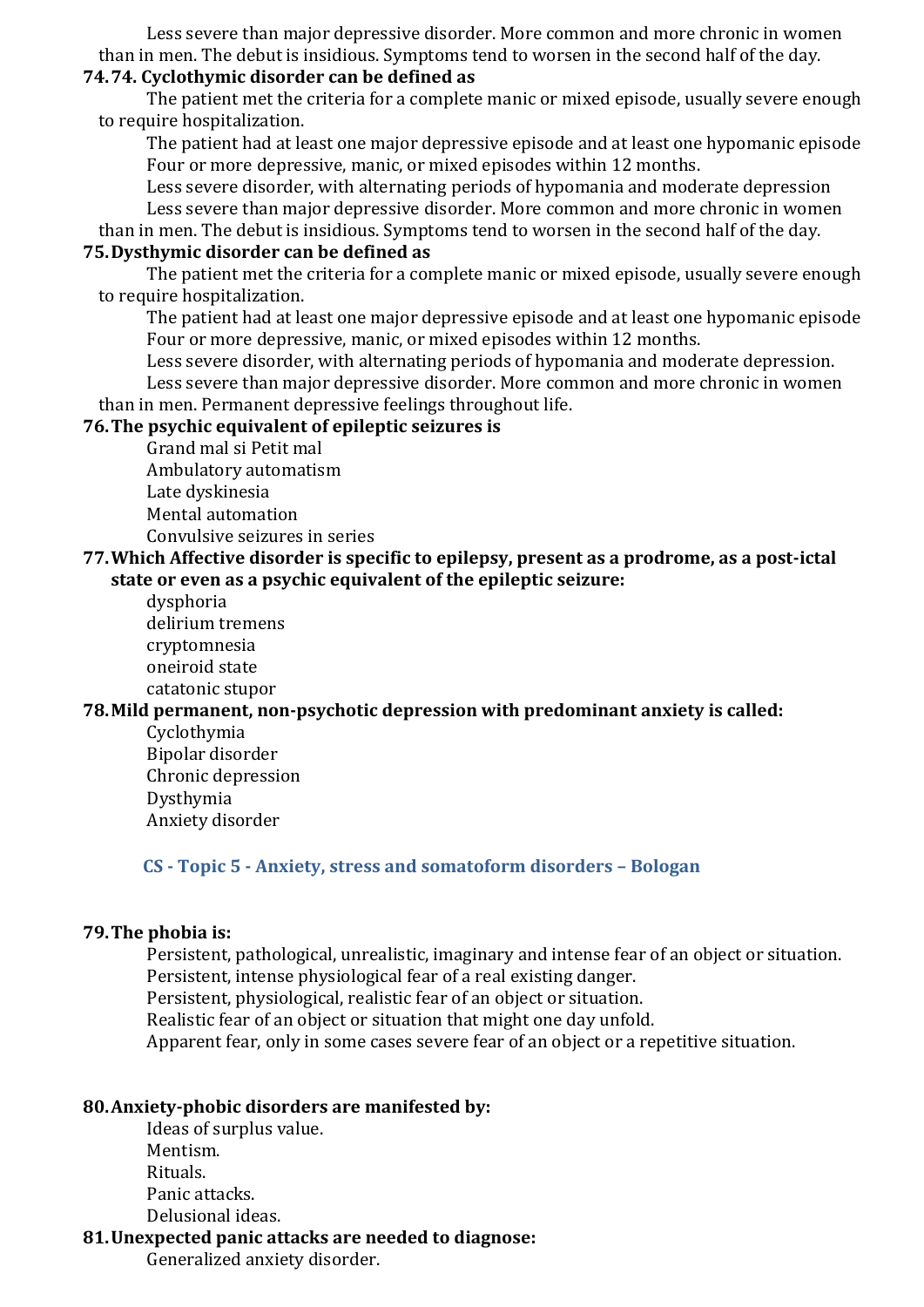Panic disorder. Social phobia. Specific phobia. Obsessive-compulsive disorder

#### **82.The most common manifestations of conversion disorder are:**

Obsessive. Asthenics. Hypochondriac. Sensory. Paranoid.

#### **83.Conversion motor disorders include:**

Deafness. Cenestopathy. Astasia- abasia. Paresthesia. Blindness.

#### **84.The panic attack reaches its maximum intensity in approximately:**

- 2 hours. 45 minutes.
- 12 hours.
- 24 hours.
- 10-20 minutes.

#### **85.Claustrophobia is the fear of:**

- Open spaces. Not to blush in public.
- Enclosed spaces.
- To be left alone.
- Insects.

#### **86.Agoraphobia is fear of:**

People. Open spaces. Dirt. Not to be alone. Closed spaces.

#### **87.Obsessive ideas are:**

Paranoid. Intrusive and involuntary. Prevalent. Delirious. Paraphrenic.

#### **88.Definition of neurotic disorders**

are functional disorders that do not involve organic brain changes and do not represent psychosis.

a state of mental underdevelopment

- a lasting change of personality.
- a stable intellectual disorder of memory and critical sense.

a severe state of attention deficit disorder.

#### **89.Dissociative (Conversion) Disorders are the following EXCEPT:**

- Dissociative amnesia.
	- Dissociative flight.
	- Dissociative stupor.

Trance and possession disorders.

Factitious disorders.

#### **90.Dissociative (Conversion) Disorder is:**

is an organic disorder related to craniocerebral trauma. is a slow, unobservable onset disorder.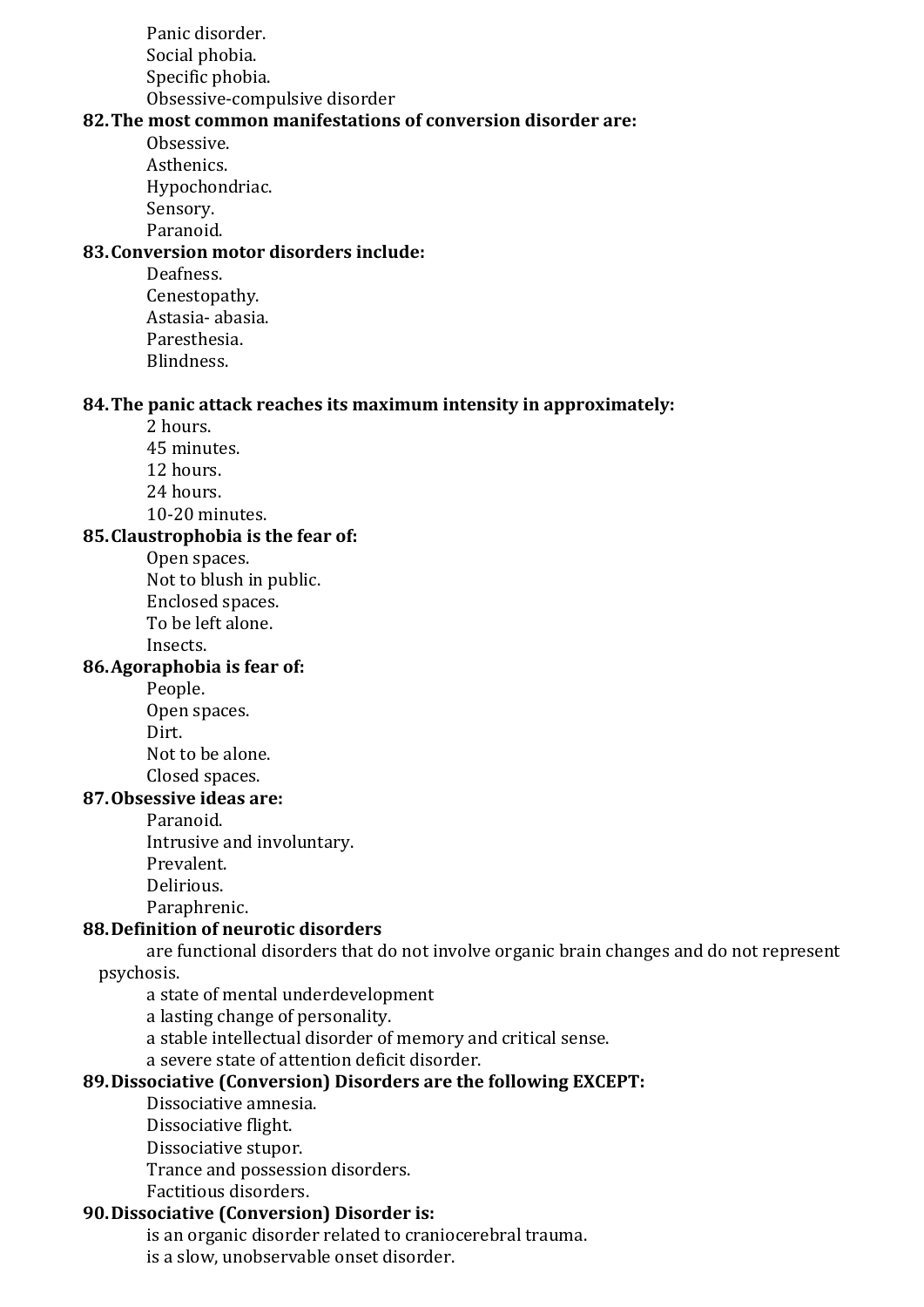is a disorder with a low prevalence of up to 1%.

is a disorder with sudden onset and cessation of dissociative status, and is related to a psychotraumatic factor.

is endogenous and affects children more frequently.

### **91.Generalized anxiety disorder:**

It is least likely to coexist with another mental disorder. Has a female / male ratio of 1: 2. It is a mild condition. Has a 50% chance of recurrence after recovery. It has a low prevalence in primary care institutions.

#### **92.The physiological activity associated with PTSD (post-traumatic stress disorder) includes all of the following, EXCEPT:**

Low parasympathetic tone. High heart rate. Excessive sweating. Circadian secretion of low thyroxine. High blood pressure.

#### **93.All of the following mental disorders are common in patients with somatization disorder (in the general population), EXCEPT:**

Bipolar I affective disorder. Generalized anxiety disorder. Major depressive disorder. Obsessive-compulsive personality disorder.

Schizophrenia.

## **94.The characteristic signs of the conversion disorder are all of the following, EXCEPT:**

Astasia-Abasia.

Cogwheel stiffness - gear. Hemianesthesia of the body, which begins exactly at the midline. Osteo-tendon reflexes, photo-pupillary - normal. Anesthesia in "sock and glove".

#### **95.The most common form of neurotic disorder is:**

Conversion disorder. Bipolar affective disorder. Somatoform disorder. Neurasthenia. Dysthymia.

## **CS - Topic 6 - Addictions – Nastas**

## <span id="page-12-0"></span>**96.The standard dose of alcohol is equivalent to**

5mg pure alcohol 10 mg pure alcohol 15 mg pure alcohol 20 mg pure alcohol

13 mg pure alcohol

## **97. Which of the listed symptoms is not part of the psychoactive substance addiction test?**

Compulsive desire to use the substance

Difficulties in controlling substance use behavior

Increased tolerance to alcohol

Occurrence of polyneuritis

Progressive neglect of pleasures and interests due to the consumption of psychoactive substance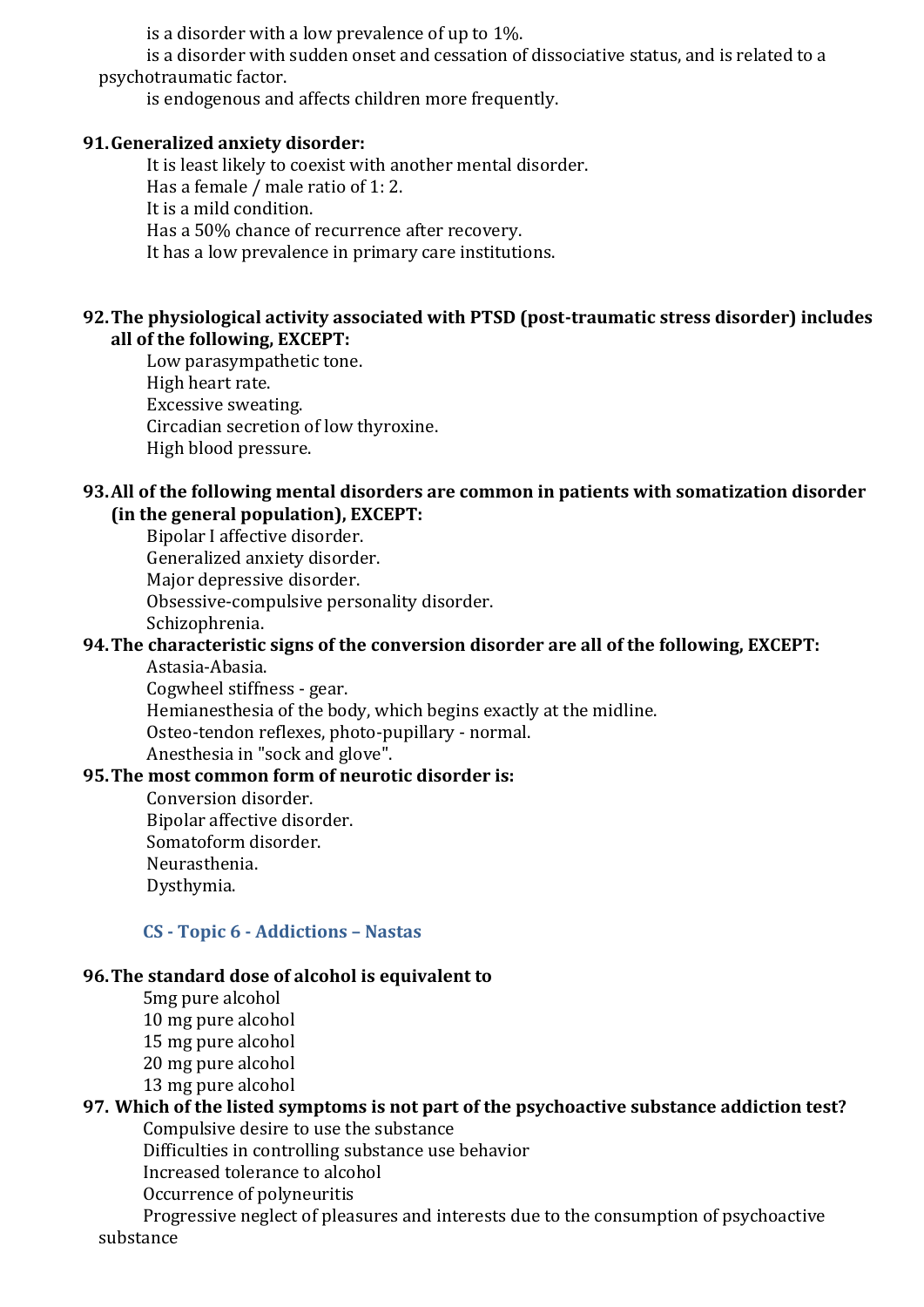#### **98.The solitary occurrence of psychotic behavioral disorders in the context of the use of an insignificant dose of alcohol refers to**

simple drunkenness Gayet-Wernicke encephalopathy pathological intoxication chronic intoxication delirium tremens

#### **99.A condition which occurs on the absolute or relative discontinuation of the use of a psychoactive substance, after repeated and prolonged consumption and as a rule in large doses is called**

Addiction withdrawal chronic intoxication acute intoxication tolerance

## **100. List the symptoms that are not specific to grade II alcoholism**

increase tolerance 5-8 times the appearance of pseudodipsomanic states withdrawal syndrome with vegetative, mental and neurological symptoms. The appearance of delirium tremens unmodified tolerance

- **101. Find the appropriate notion for the following definition: "It is a psychopathological complex found predominantly in cases of chronic alcoholism or alcoholic dementia and clinically manifested in particular with temporal-spatial disorientation, amnesia fixation and conspiracies (pseudoreminescence)"**
	- ethyl hallucinosis Korsakov syndrome psychosis Korsakov acute alcohol intoxication benzodiazepine intoxication

#### **102. Korsakoff Psychosis refers to** ethanol encephalopathies schizophrenia autism spectrum disorder mental retardation adverse reaction in antipsychotic treatment

### **103. Attribute the notion "It is a psychopathological condition with the predominance of auditory hallucinations with a clear conscience" to one of the following diseases:**

anorexia nervosa ethanol hallucinosis euphoric state paranoid personality disorder delirium tremens

## **104. Which of the following is NOT used in the treatment of alcohol dependence**

GABA receptor agonists opioid receptor antagonists aldehyde dehydrogenase inhibitors psychotherapy nonsteroidal anti-inflammatory drugs

## **105. Select the CORRECT answer: The alcohol assessment screening test is called** Hamilton Beck

Zung AUDIT

PANSS

**106. The antidote for benzodiazepine intoxication is:** saline solution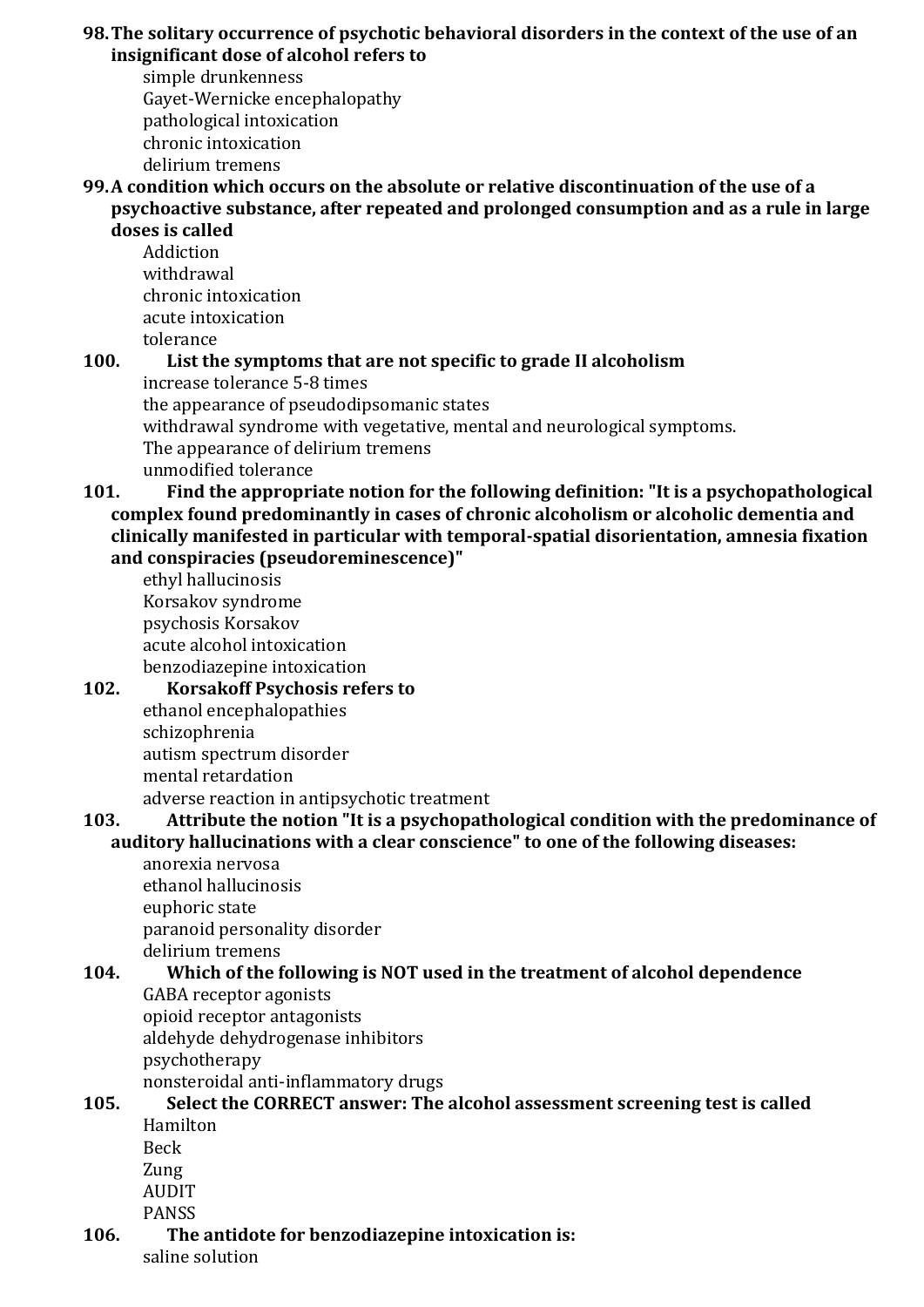flumazenil methadone clonidine amitriptyline

#### **107. Find the INCORRECT variant: The following symptoms may occur in benzodiazepine overdose:**

ataxia sleepiness respiratory depression hypotension stupor

### **108. Find the INCORRECT variant. "The basic action of opiates takes place on the following receptors"**

μ - miu

κ - kappa

σ - delta

NOR (nociceptin receptor).

acetylcholine receptors

## **109. Select the only CORRECT option. It is used in opiate poisoning**

clonidine naloxone benzodiazepines flumazenil

antipsychotics

## **110. Select the INCORRECT variant. Volatile substances have the following properties** lipophilic properties and rapid absorption during inhalation

acute intoxication occurs in 3-5 minutes (10-15 inhalations) maximum plasma concentration over 15-30 minutes accumulates in organs reach in fat (liver, brain) have a very pronounced addiction syndrome

### **111. Find the INCORRECT version of the physiological effects in cocaine poisoning** tachycardia

increasing the frequency of breathing vasoconstriction mydriasis lowering blood pressure

## **112. Find the INCORRECT version of the psychic effects in cocaine poisoning**

euphoria increase intellectual performance reduced sleep duration depression hallucinations

#### **113. Find the INCORRECT version of the psychic effects in hallucinogen poisoning** tachycardia

hypertension visual disturbances mydriasis lack of thinking disorders or panic attacks

## **114. Find the INCORRECT version of the psychic effects in the state of withdrawal with**

## **hallucinogens**

euphoria discomfort sleepiness fatigue myoclonus

## **115. Find the INCORRECT variant of nicotine withdrawal symptoms** irritability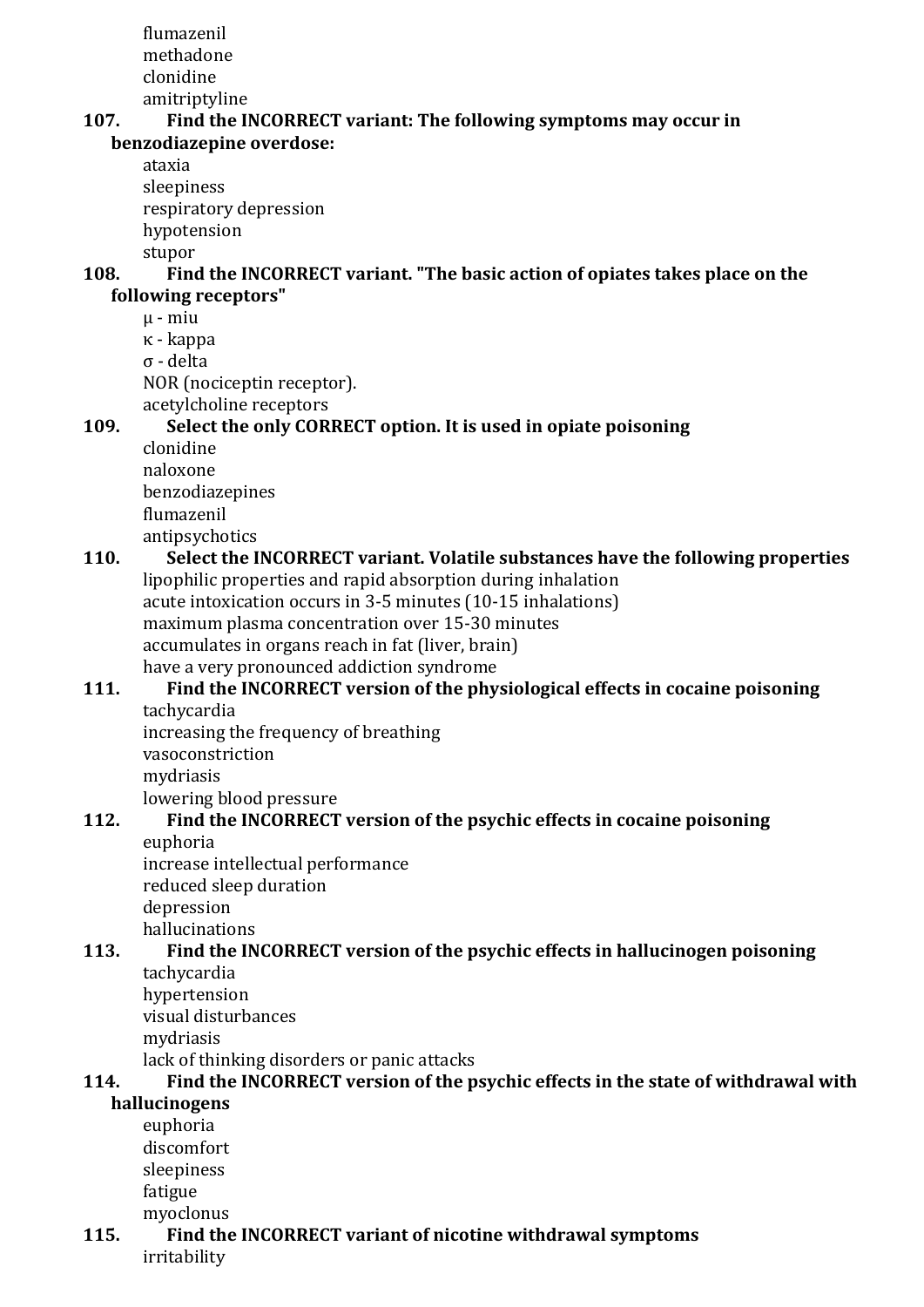stupor fits of anger poor ability to concentrate increased appetite or insomnia

### <span id="page-15-0"></span>**CS - Topic 7 - Dementia. Organic Mental Disorders; Disorders due to a general medical condition and Postpartum – Cosciug**

| 116. | Cognitive and non-cognitive disorders in the elderly are due to:          |
|------|---------------------------------------------------------------------------|
|      | Only brain neurodegenerative changes.                                     |
|      | Only cerebral neurochemical changes.                                      |
|      | Only oxidative stress and cerebral vascular changes.                      |
|      | Only changes in cholinesterase activity and GABA / Glutamate balance.     |
|      | All changes mentioned above.                                              |
| 117. | In DSM-5 the term dementia has been replaced by the notion of:            |
|      | Early cognitive decline.                                                  |
|      | Late cognitive decline.                                                   |
|      | Major neurocognitive disorder.                                            |
|      | Neurocognitive and neurodegenerative disorder.                            |
|      | Senile neurocognitive disorder.                                           |
| 118. | The most common etiopathogenic type of dementia is:                       |
|      | Huntington's dementia.                                                    |
|      | Alzheimer's dementia.                                                     |
|      | Parkinson's dementia.                                                     |
|      | Creutzfeldt-Jacob dementia.                                               |
|      | Binswanger dementia.                                                      |
| 119. | Orbito-frontal syndrome is more commonly associated with:                 |
|      | Alzheimer's dementia.                                                     |
|      | Huntington's dementia.                                                    |
|      | Fronto-temporal dementia (Pick).                                          |
|      | Parkinson's dementia.                                                     |
|      | Creutzfeldt-Jacob dementia.                                               |
| 120. | Aphaso-apracto-agnostic syndrome is more commonly associated with:        |
|      | Huntington's dementia.                                                    |
|      | Fronto-temporal dementia (Pick).                                          |
|      | Parkinson's dementia.                                                     |
|      | Alzheimer's dementia.                                                     |
|      | Creutzfeldt-Jacob dementia.                                               |
| 121. | The most typical pattern of dementia due to altered cerebral dopaminergic |
|      | transmission is:                                                          |
|      | Huntington's dementia.                                                    |
|      | Alzheimer's dementia.                                                     |
|      | Parkinson's dementia.                                                     |
|      | Creutzfeldt-Jacob dementia.                                               |
|      | Binswanger dementia.                                                      |
| 122. | The most typical model of dementia due to brain prion damage is:          |
|      | Huntington's dementia.                                                    |
|      | Alzheimer's dementia.                                                     |
|      | Parkinson's dementia.                                                     |
|      | Creutzfeldt-Jacob dementia.                                               |
|      | Binswanger dementia.                                                      |
| 123. | The most typical model of vascular dementia is:                           |
|      | Huntington's dementia.                                                    |
|      | Alzheimer's dementia.                                                     |

Parkinson's dementia.

Creutzfeldt-Jacob dementia.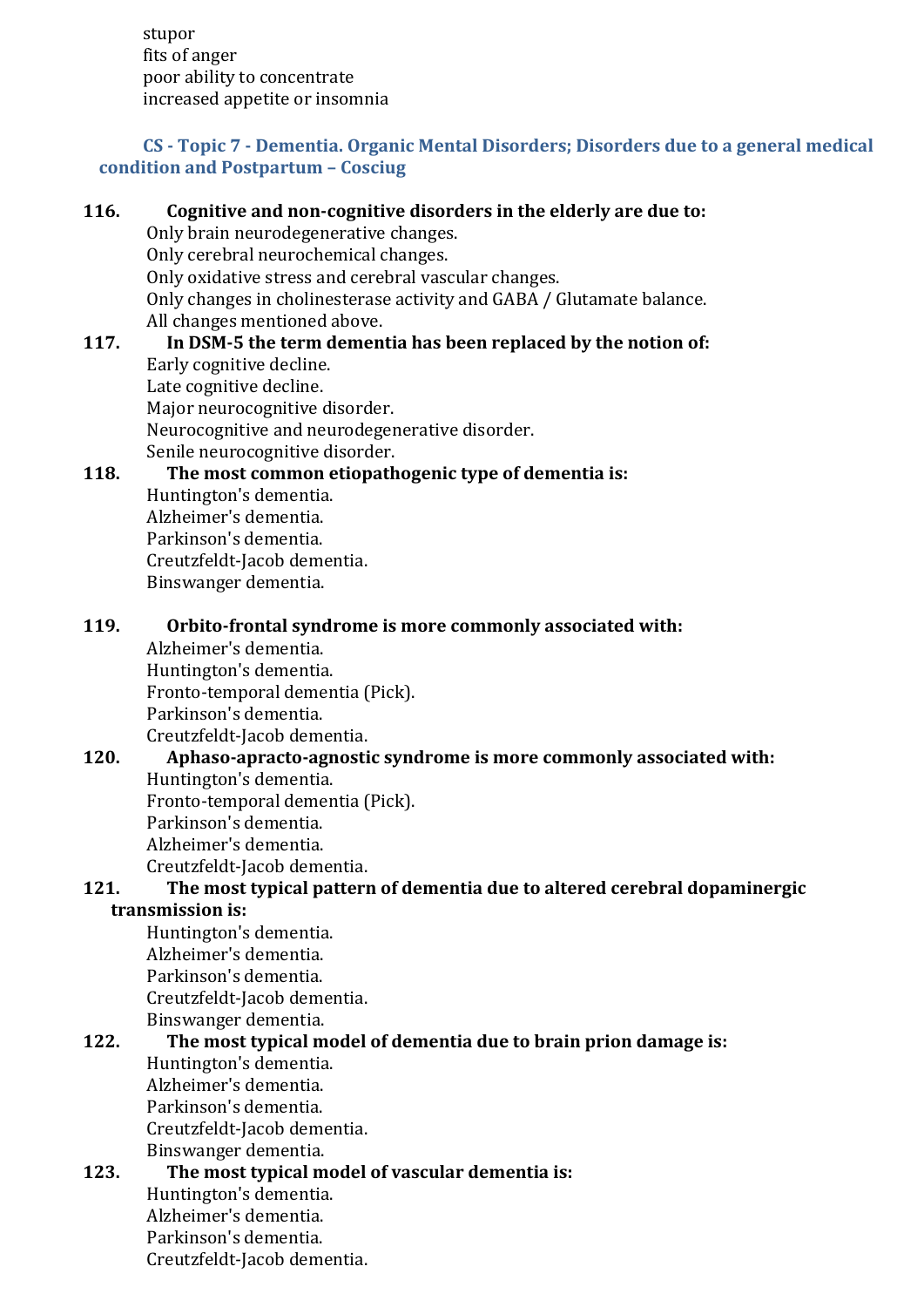Binswanger dementia.

## **124. Which of the following types of dementia is transmitted in an autosomal dominant**

#### **manner:**

Huntington's dementia. Dementia Pick. Post-traumatic dementia. Creutzfeldt-Jacob dementia. Binswanger dementia.

### **125. Modification of ApoE4 processing, Tau protein metabolism and amyloid synthesis are more specific for:**

Creutzfeldt-Jacob dementia. Binswanger dementia. Huntington's dementia. Alzheimer's dementia. Parkinson's dementia.

#### **126. Which of the following types of dementia are more common in medical practice?** Alzheimer's dementia associated with vascular dementia.

Alzheimer's dementia associated with Creutzfeldt-Jacob dementia.

Alzheimer's dementia associated with Pick dementia.

Alzheimer's dementia associated with Huntington's dementia.

Alzheimer's dementia associated with Parkinson's dementia.

## **127. Central acetylcholinesterase inhibitors are:**

Brexipiprazolum. Aripiprazolum. Donepezilum. Rivastigmnum. Cariprazinum.

## **128. Central acetyl- and butyrylcholinesterase inhibitors are:**

Donepezilum. Modafinilum. Gabapentinum. Memantinum. Rivastigminum.

#### **129. GABA / Glutamate balance modulators are:** Asenapinum. Acatinolum. Gabapentinum.

Memantinum.

## Bupropionum.

## **130. The MMSE score allows with an accuracy of 82% to highlight:**

Severe depressive episode with psychotic symptoms. The episode of acute psychosis. Severity of neurocognitive decline and dementia. Severe depressive episode without psychotic symptoms. Manic episode with psychotic symptoms

## **131. Treatment of patients with dementia requires:**

In the patient's usual environment, in outpatient conditions.

Mandatory in intensive care units.

Mandatory in geriatric wards.

Mandatory in the conditions of a protected apartment.

Mandatory in a residential institution (nursing home).

#### **132. In Multiple Sclerosis, mental disorders are possible, which need to be differentiated with:**

## Autism.

Bipolar affective disorder. Rett syndrome. Irritable bowel syndrome.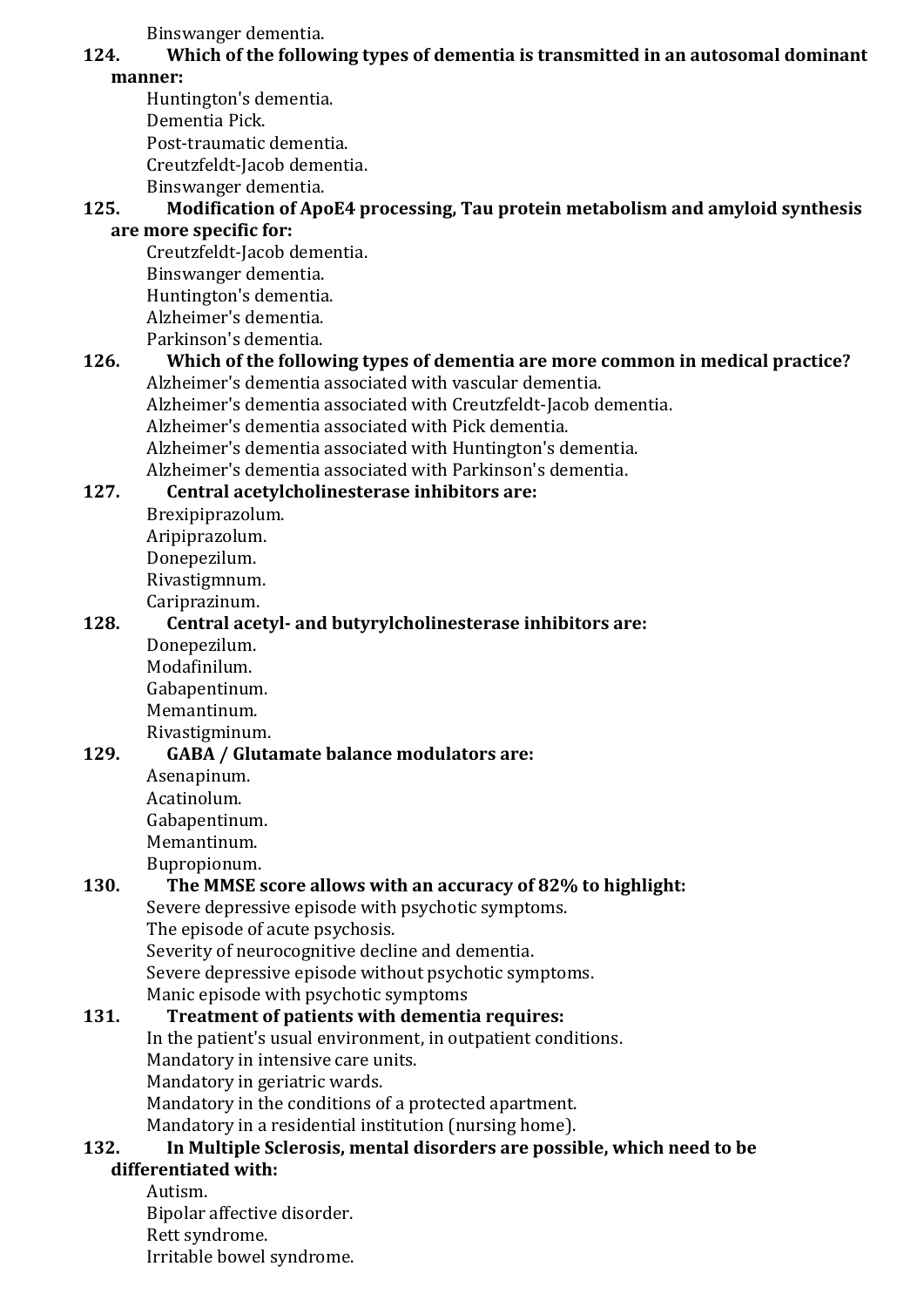Rebound syndrome.

## **133. Late, are considered the psychological consequences of craniocerebral trauma,**

## **which developed during:**

- 1 month after craniocerebral trauma.
- 2 months after craniocerebral trauma.
- 6 weeks after craniocerebral trauma.
- 4 months after craniocerebral trauma.
- 6 months after craniocerebral trauma.

## **134. In the postoperative period, in elderly people, psychic complications are possible such as:**

Delirium. Bipolar affective disorder. Schizophrenia. Schizotypal disorder. Asperger's disorder.

## <span id="page-17-0"></span>**CS - Topic 8 - Personality Disorders. Paraphilic disorders. Sexual dysfunctions. Gender dysphoria. Impulse control disorders. Sleep disorders. - Garaz / Nacu**

## **135. According to DSM 5, a personality disorder involves:**

manifestation through a lasting pattern of internal experience and behavior that deviates considerably from the expectations of the individual's culture.

manifestation through an unstable pattern of behavior that deviates considerably from the expectations of the individual's culture.

manifestation through an unstable pattern of internal experience that deviates considerably from the expectations of the individual's culture.

manifestation through an unstable pattern of internal experience and behavior that deviates considerably from the expectations of the individual's culture.

manifestation through paroxysmal episodes of internal pathological experience and explosive behavior that deviate considerably from the expectations of the individual's culture.

## **136. The first-line treatment for a personality disorder will be:**

Psychotherapy Antidepressants TEC

Antipsychotics

Anxiolytics (especially benzodiazepines)

## **137. Patients with personality disorders who wish to relieve intense or temporary symptoms, such as panic or depersonalization, may consider:**

Applying ice or ice-cold water to the face (diving reflex in mammals).

Rapid intramuscular administration of antipsychotics

Rapid intramuscular administration of anxiolytics

Rapid intramuscular administration of antidepressants

Rapid intramuscular administration of phenobarbital

## **138. Patients with personality disorders who wish to relieve intense or temporary symptoms, such as panic or depersonalization, may consider:**

"Rhythmic" breathing techniques - The exhalation phase is at least two to four times longer than the inhalation phase (for example, inhale while counting to four and exhale while counting to eight)

Rapid intramuscular administration of antipsychotics Rapid intramuscular administration of anxiolytics Rapid intramuscular administration of antidepressants Rapid intramuscular administration of phenobarbital

## **139. Fetishism involves:**

the use of non-human objects as the main method to produce sexual arousal the use of a third party to produce sexual arousal in the couple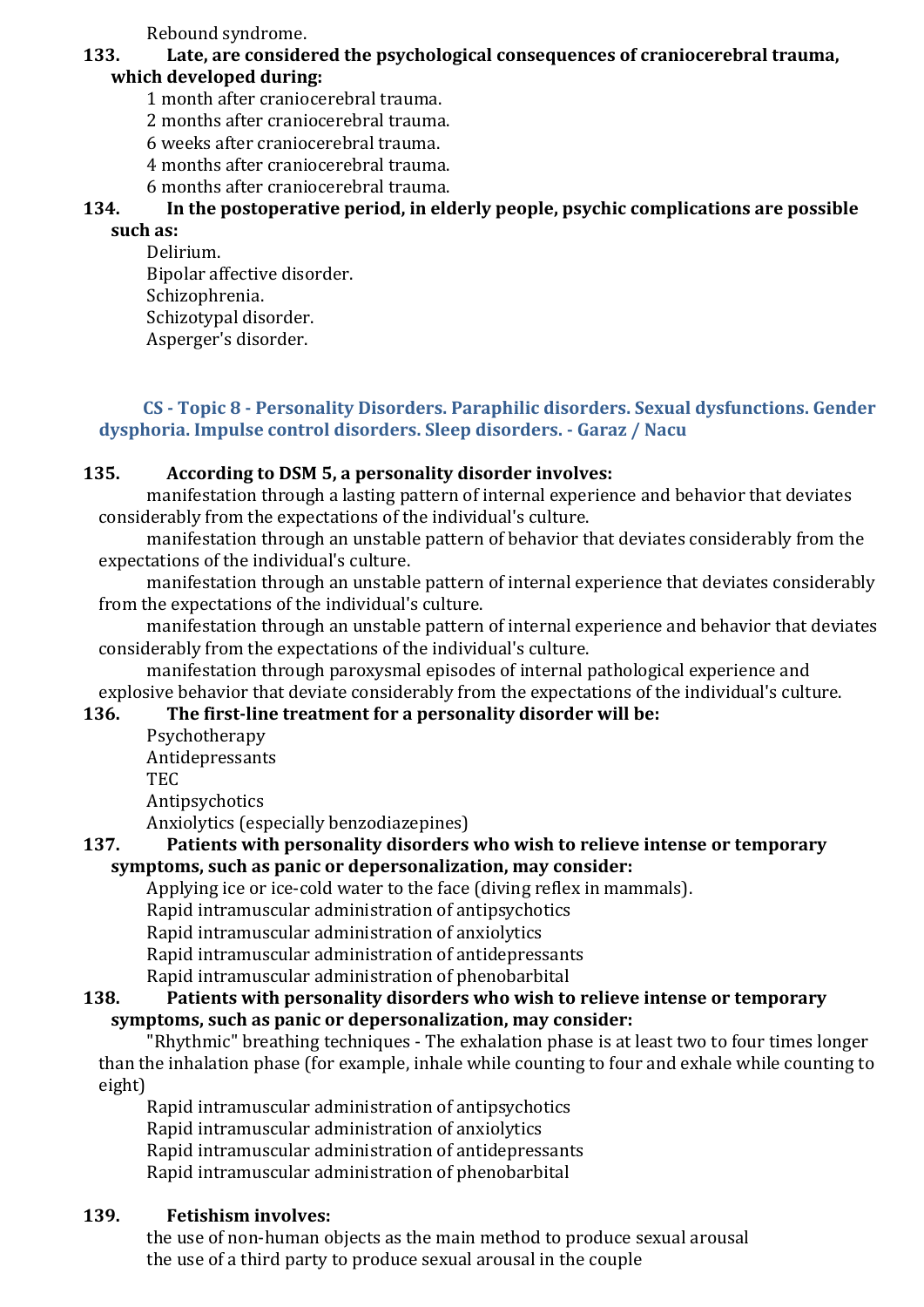love for the object that does not involve the sexuality of the subject and does not interfere with the ability to arouse

love for a person who does not involve the subject's sexuality and does not interfere with arousal

sexual arousal produced by exposing the genitals to an unknown person

#### **140. Transvestic fetishism involves:**

dressing in clothes of the opposite sex in order to obtain sexual arousal and varies from the occasional wearing of several items of clothing to the total change of clothing with that of the opposite sex.

the use of a third party to produce sexual arousal in the couple

love for the object that does not involve the sexuality of the subject and does not interfere with the ability to arouse

love for a person who does not involve the subject's sexuality and does not interfere with arousal

sexual arousal produced by exposing the genitals to an unknown person

#### **141. Exhibitionism involves:**

sexual arousal produced by exposing the genitals to an unknown person.

the use of a third party to produce sexual arousal in the couple

dressing in clothes of the opposite sex in order to obtain sexual arousal and varies from the occasional wearing of several items of clothing to the total change of clothing with that of the opposite sex.

love for a person who does not involve the subject's sexuality and does not interfere with arousal

the use of non-human objects as the main method to produce sexual arousal

#### **142. Voyeurism involves:**

the sexual pleasure of watching nudes, people undressing or being involved in sexual acts. the use of a third party to produce sexual arousal in the couple

dressing in clothes of the opposite sex in order to obtain sexual arousal and varies from the occasional wearing of several items of clothing to the total change of clothing with that of the opposite sex.

the use of non-human objects as the main method to produce sexual arousal sexual arousal produced by exposing the genitals to an unknown person

#### **143. Frotteurism involves:**

sexual arousal caused by physical contact (usually by rubbing or touching) with other people in public spaces.

the use of a third party to produce sexual arousal in the couple

love for the object that does not involve the sexuality of the subject and does not interfere with the ability to arouse

the sexual pleasure of watching nudes, people undressing or being involved in sexual acts. sexual arousal produced by exposing the genitals to an unknown person

#### **144. Masochism involves:**

Intentional participation in acts involving humiliation, physical abuse, tying or any other form of abuse of one's own person for the purpose of experiencing sexual pleasure.

the use of a third party to produce sexual arousal in the couple

love for the object that does not involve the sexuality of the subject and does not interfere with the ability to arouse

the sexual pleasure of watching nudes, people undressing or being involved in sexual acts. sexual arousal produced by exposing the genitals to an unknown person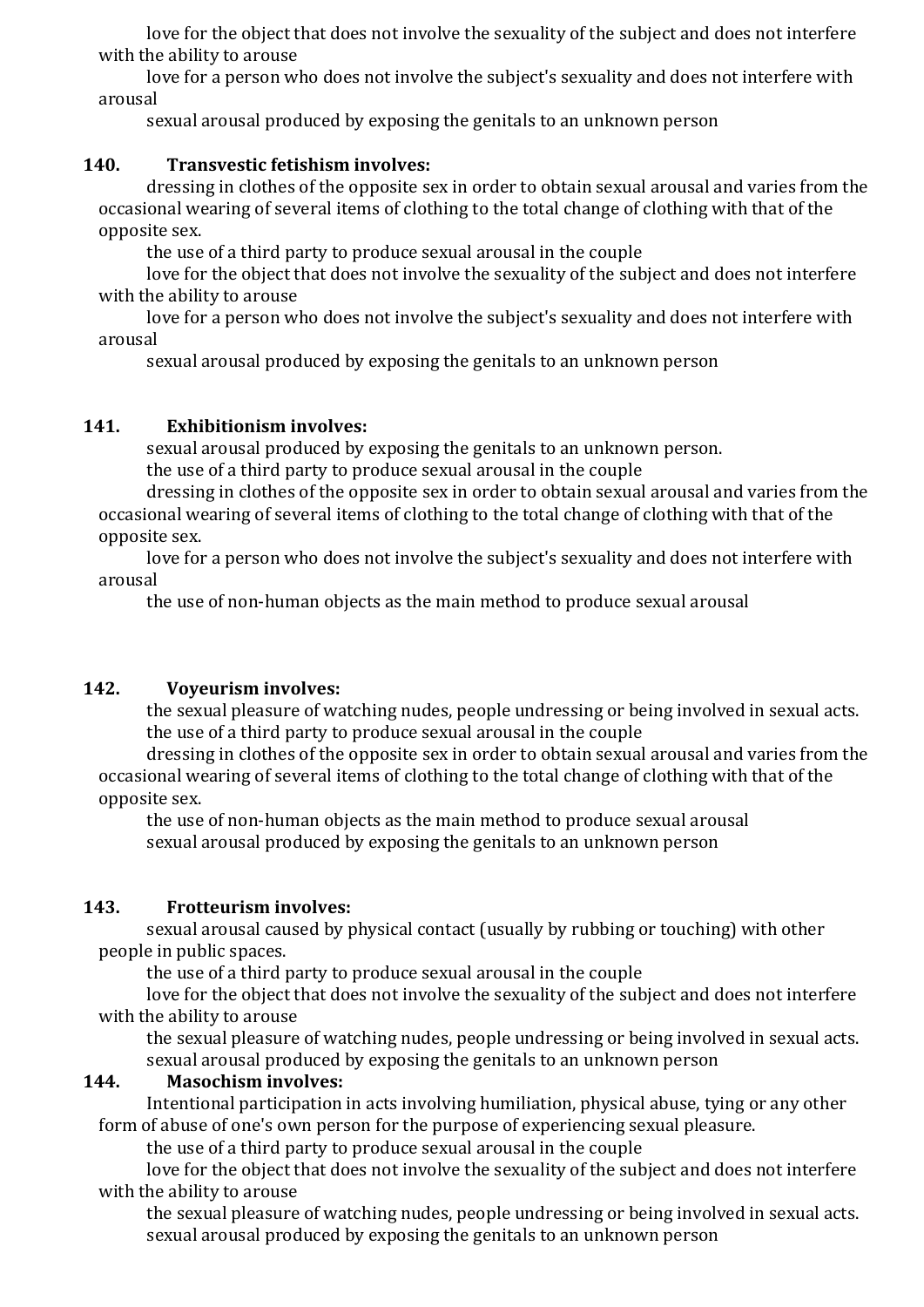## **145. Sadism involves:**

the desire to induce the physical or psychological suffering of another person for full arousal or to reach orgasm.

the sexual pleasure of watching nudes, people undressing or being involved in sexual acts. love for the object that does not involve the sexuality of the subject and does not interfere with the ability to arouse

sexual arousal caused by physical contact (usually by rubbing or touching) with other people in public spaces.

sexual arousal produced by exposing the genitals to an unknown person

### **146. Pedophilia involves:**

targeting sexual fantasies, needs or behaviors towards adolescents or pre-adolescents (under 13 years of age).

the sexual pleasure of watching nudes, people undressing or being involved in sexual acts. love for the object that does not involve the sexuality of the subject and does not interfere with the ability to arouse

sexual arousal caused by physical contact (usually by rubbing or touching) with other people in public spaces.

sexual arousal produced by exposing the genitals to an unknown person

### **147. Transsexual (TS) is the term that implies:**

the person who feels that his body does not correspond to his gender identity

dressing in clothes of the opposite sex in order to obtain sexual arousal and varies from the occasional wearing of several items of clothing to the total change of clothing with that of the opposite sex.

love for the object that does not involve the sexuality of the subject and does not interfere with the ability to arouse

the use of a third party to produce sexual arousal in the couple sexual arousal produced by exposing the genitals to an unknown person

## **148. Dyspareunia involves:**

recurrent or persistent genital pain, which manifests before, during or after intercourse. recurrent or persistent abdominal pain, which manifests before the menstrual cycle. the use of a third party to produce sexual arousal in the couple sexual arousal produced by exposing the genitals to an unknown person involuntary muscle contracture of a part of the vagina, which affects sexual intercourse.

## **149. Vaginismus involves:**

recurrent or persistent genital pain, which manifests before, during or after intercourse. recurrent or persistent abdominal pain, which manifests before the menstrual cycle. the use of a third party to produce sexual arousal in the couple sexual arousal produced by exposing the genitals to an unknown person involuntary muscle contraction of a part of the vagina, which affects sexual intercourse.

## **150. Trichotillomania is a disorder characterized by:**

noticeable lack of hair due to irresistible repeated desires to pluck hair. noticeable lack of hair due to the desired lifestyle and hairstyle. the mania to grow hair as long as possible to be the center of attention. mania to shorten hair to be unable to have any parasites

the notable lack of hair and its shortening due to the thought that the hair is the source of infectious diseases.

## **151. Ludomania is a disorder characterized by:**

to risk something of value in the hope of obtaining something of even greater value. Pathological gambling.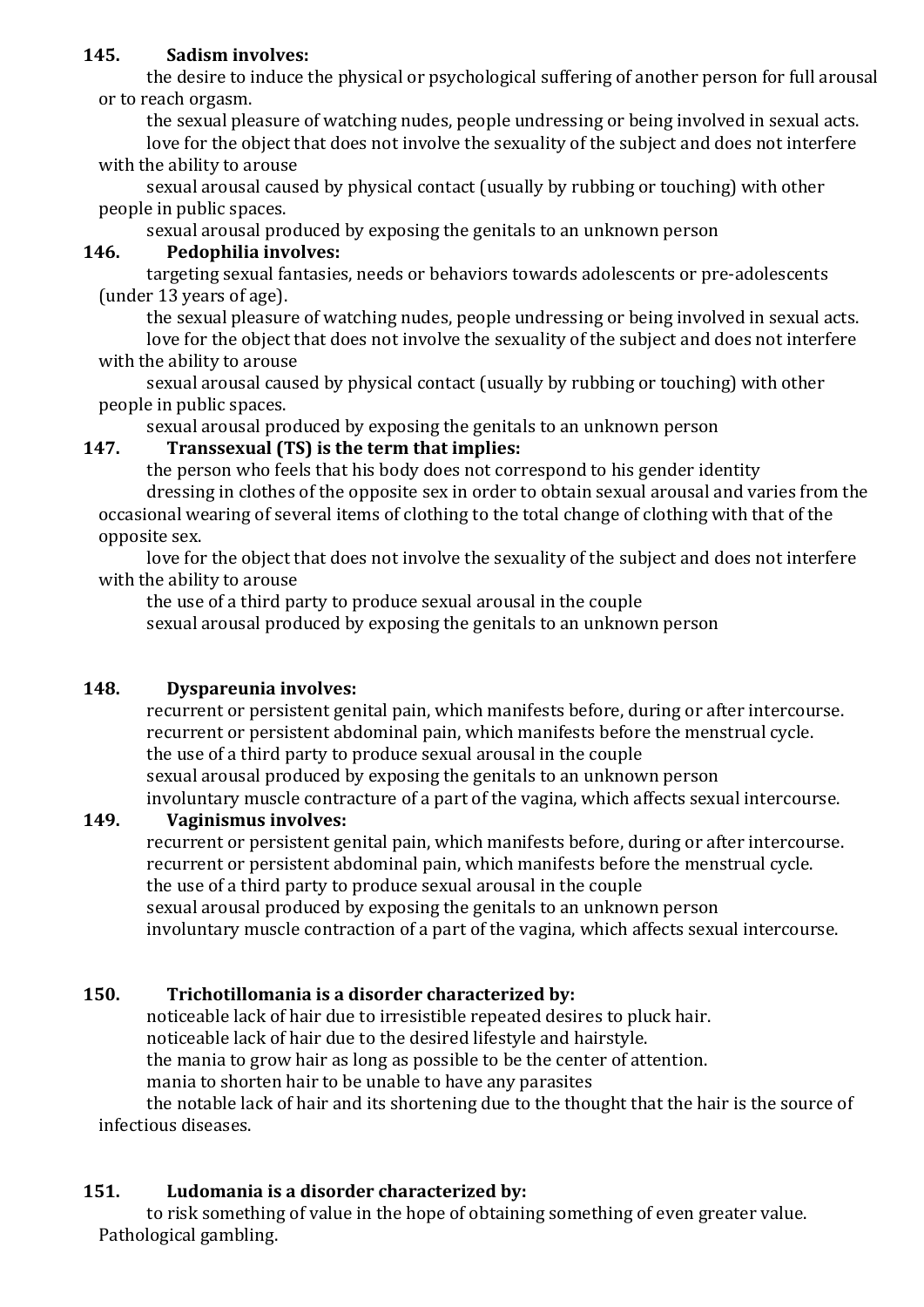behavior in which the patient plays online without limits without betting any money. Gambling.

behavior in which the patient plays cards betting, rarely, without negative consequences on personal, family, etc. life. Pathological gambling.

repeated inability to resist the urge to steal objects, even if they are NOT necessary for personal use or financial value. Pathological theft.

repeated inability to resist the urge to steal objects, which are necessary for personal use or for their financial value. Pathological theft.

#### **152. Cleptomania is a disorder characterized by:**

to risk something of value in the hope of obtaining something of even greater value. Pathological gambling.

behavior in which the patient plays online without limits without betting any money.

behavior in which the patient plays cards betting, rarely, without negative consequences on personal, family, etc. life.

repeated inability to resist the urge to steal objects, even if they are NOT necessary for personal use or financial value. Pathological theft.

repeated inability to resist the urge to steal objects, which are necessary for personal use or have a known significant financial value. Pathological theft.

#### **153. Pyromania is a disorder characterized by:**

to risk something of value in the hope of obtaining something of even greater value. Pathological gambling.

the presence of several episodes of deliberate arson. Individuals with this disorder experience a state of tension or emotional arousal before setting fire (pathological arson).

the presence of several episodes of accidental and unintentional arson (pathological arson) repeated inability to resist the urge to steal objects, even if they are NOT necessary for personal use or financial value. Pathological theft.

repeated inability to resist the urge to steal objects, which are necessary for personal use or have a known significant financial value. Pathological theft.

### **154. According to DSM 5, the essential features of drowsiness in narcolepsy are:**

recurrent diurnal drowsiness or sudden numbness, usually with cataplexy. Drowsiness is usually present daily, but should occur at least three times a week for at least 3 months.

Rare diurnal drowsiness or sudden, deep sleep. Drowsiness is usually present daily, but should occur at least three times a week for at least 3 months.

the patient has no hypotonia or cataplexy

the patient develops automatic or semi-automatic movements during the night

recurrent diurnal drowsiness usually without cataplexy, especially postprandial. Drowsiness is usually present daily, but should occur at least three times a week for at least 3 months.

#### <span id="page-20-0"></span>**CS - Topic 9 - Global pervasive developmental disorders. Neurotic, behavioral, emotional disorders of social functioning with usual onset in childhood and adolescence - Bologan**

#### **155. The differential diagnosis of Rett Syndrome is made with all of the following disorders, EXCEPT:**

tuberous sclerosis. cerebral palsy. sdr. Angelman. Atypical autism. sdr. Prader-Willi.

#### **156. The diagnostic criteria for autistic disorder are the following EXCEPT:** qualitative change in social interaction.

marked alteration of the use, to regulate social interaction, of multiple nonverbal behaviors, such as looking into the eyes, facial expression, body postures and gestures.

failure to develop relationships with people of the same age, appropriate to the level of development.

lack of spontaneous search to share joy, interests or achievements with others.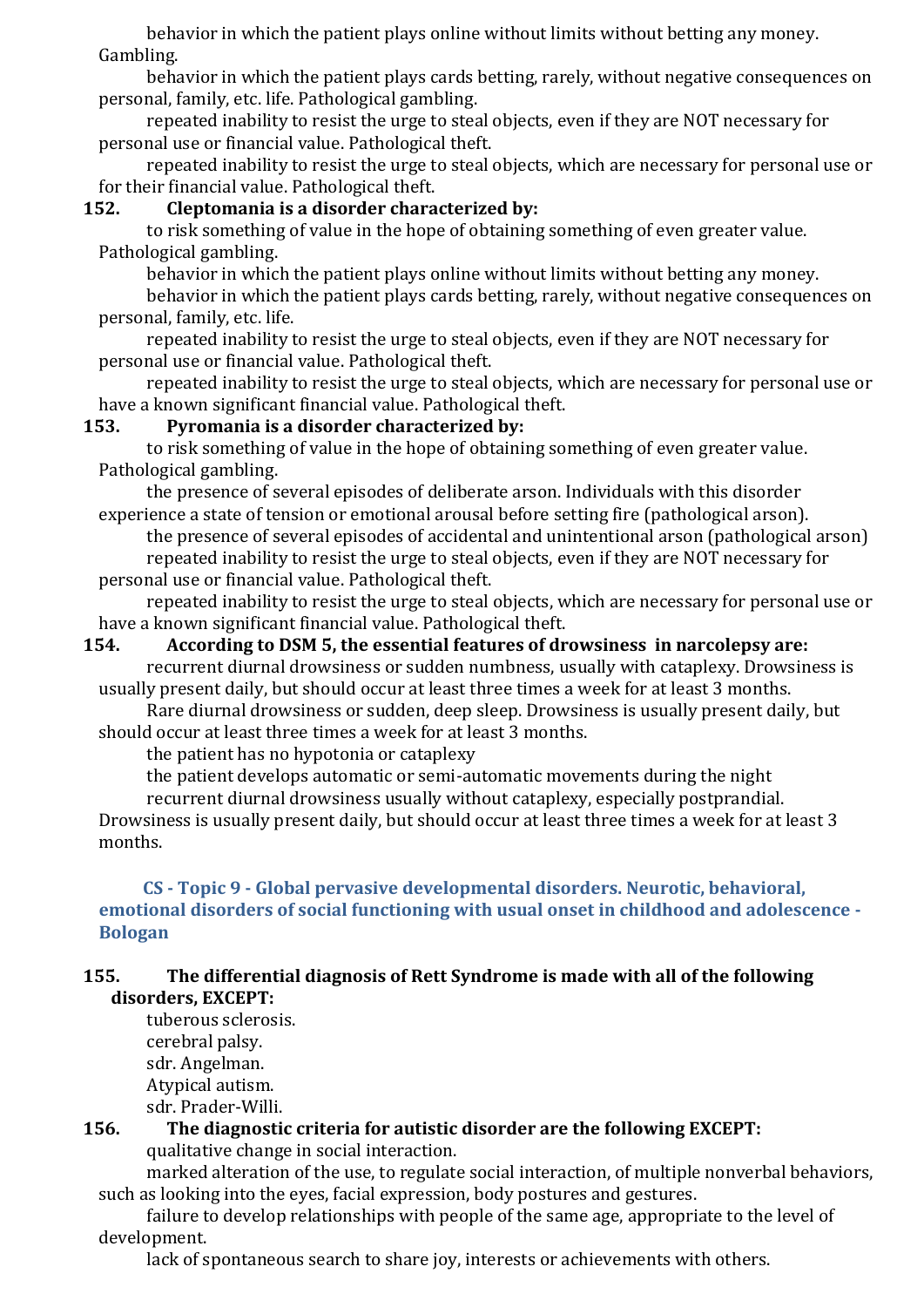sufficiently developed social or emotional reciprocity.

## **157. The diagnostic criteria for autistic disorder are the following EXCEPT:**

qualitative alterations of communication.

delay or total absence of spoken language development.

marked impairment of the ability to initiate or sustain a conversation with others.

stereotypical and repetitive use of language or idiosyncratic language.

the presence of imagination or socially varied, spontaneous imitative games, appropriate to the level of development.

## **158. The diagnostic criteria for attention deficit / hyperactivity disorder are the following EXCEPT:**

often does not pay enough attention to detail or makes negligent mistakes in school work, work, or other activities.

often has difficulty sustaining attention during tasks or in play activities.

often does not seem to listen when spoken to directly.

often does not follow instructions and does not complete homework, housework or work obligations (not due to oppositional behavior or misunderstanding of instructions).

often has no difficulty in organizing tasks and activities.

## **159. The diagnostic criteria for attention deficit / hyperactivity disorder are the following EXCEPT:**

often moves his hands or feet or rests on the chair.

often leaves his place, in class or in other situations, where he is expected to remain in his place.

often runs away or climbs excessively, in situations where this is inappropriate. often has difficulty playing or engaging in leisure activities without making noise. is often the initiator of social and useful activities.

## **160. The diagnostic criteria for attention deficit / hyperactivity disorder are the following EXCEPT:**

often answers before the question is over.

often has difficulty waiting his turn.

often interrupts or annoys others.

is often a good example of school teaching.

often leaves his place, in class or in other situations, where he is expected to remain in his place.

## **161. In what disorder or syndrome does skull growth begin to decline between the ages of 6 months and 1 year?**

Fragile X syndrome. Autistic disorder. Rett syndrome. Learning Disorder. Asperger's disorder.

## **162. Which of the following are relative strengths of children with autism in**

## **psychological testing?**

Abstract reasoning. Integration skills. Block design and digit recalling, Verbal formulation of the concept. Similarities and comprehension.

## **163. Period of onset for childhood disintegration disorder?**

From 1 to 2 years. From 2 to 3 years. From 3 to 4 years. From 4 to 5 years. From 5 to 6 years.

## **164. Rett syndrome:**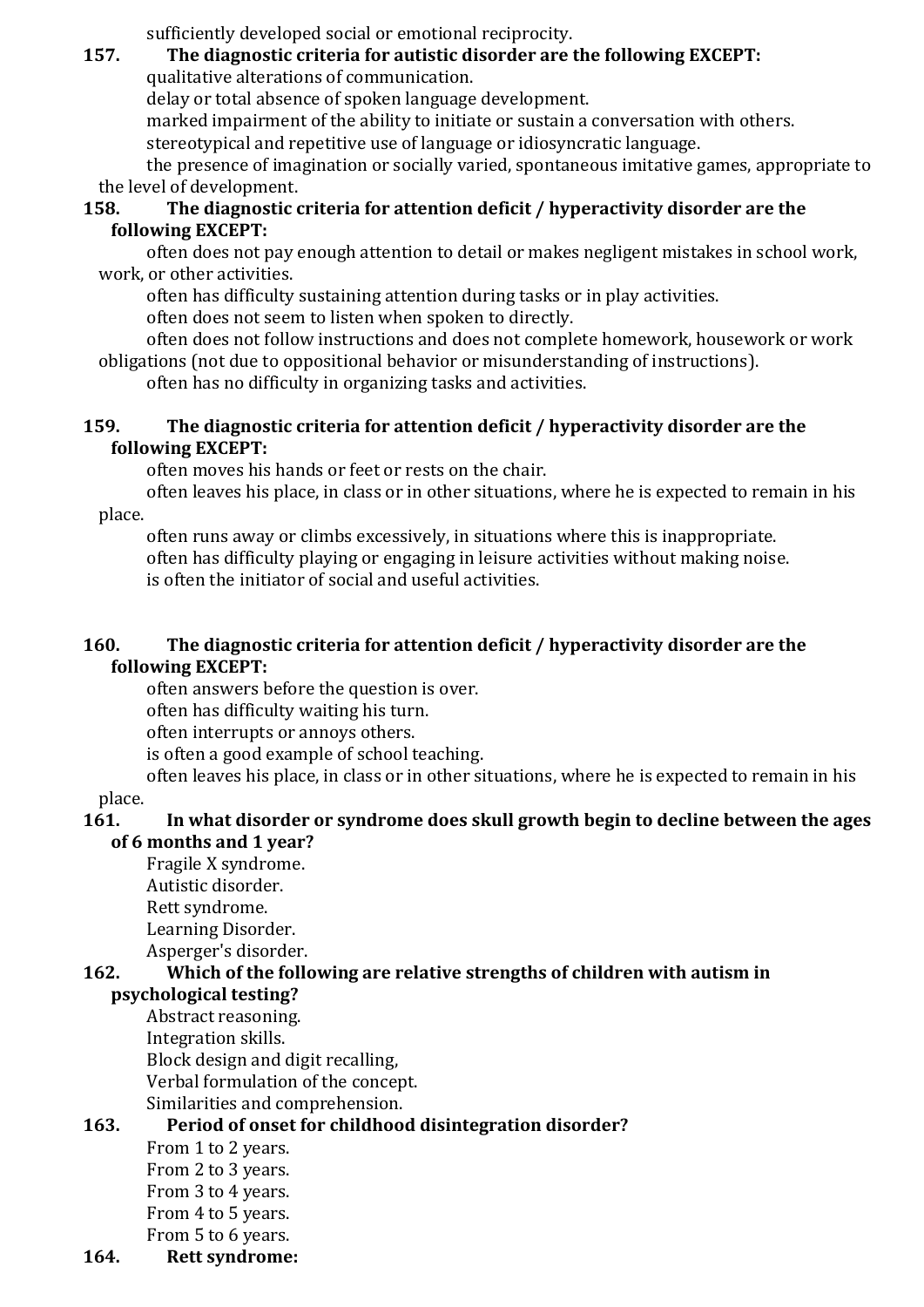It is found only in boys. Does not involve motor abnormalities. It is associated with normal intelligence. Does not show loss of social skills. No previous answer is correct.

### **165. What is the M-CHAT Test?**

Its role is to detect autism in children aged between 30 months and 3 years. Allows the assessment of intelligence in children. Its role is to detect autism in children aged 16 to 30 months. Applies to ADHD screening. Allows assessment of anxiety in children.

### **166. Responsible for Sdr. Rett are:**

mutations in crs.15 (15q11-q13). complete mutation of the FMR1 gene (Xq27.3). mutations in the MECP2 gene. mutations in the SMC1A gene. mutations in crs.5 (5p).

### **167. According to the FDA as the drug of choice for children with ASD who have behavioral problems and aggression will be administered:**

clozapinum. olanzapinum. risperidonum. paroxetine. alprazolamum.

## **CS - Topic 10 - Mental Retardation. Tick disorders. Eating disorders.- Boronin**

### <span id="page-22-0"></span>**168. Diagnostic criteria. Bedwetting is an involuntary urination at an age at which control of the bladder must be established, after:**

2 years 5 years Six years 1 year Seven years

## **169. Diagnostic criteria. Non-organic enuresis:**

it is caused by neurological or structural abnormalities of the urinary system it is caused by epileptic seizures it is caused by cystitis or diabetic polyuria is found at least twice a week for 3 consecutive months occurs in children under the age of 6 (or with an equivalent level of development)

## **170. Diagnostic criteria. The pica of infancy and childhood represents:**

persistent eating of nutrients persistent eating of non-nutritive substances sleep disorder organic disease proper nutrition

### **171. Diagnostic criteria. The pica of infancy and childhood:** may be associated with ruminating it is not an eating disorder it is a conduct disorder

it is a disorder reactive to the entourage

it is a disorder of uninhibited social activity

## **172. Diagnostic criteria. The pica of infancy and childhood:**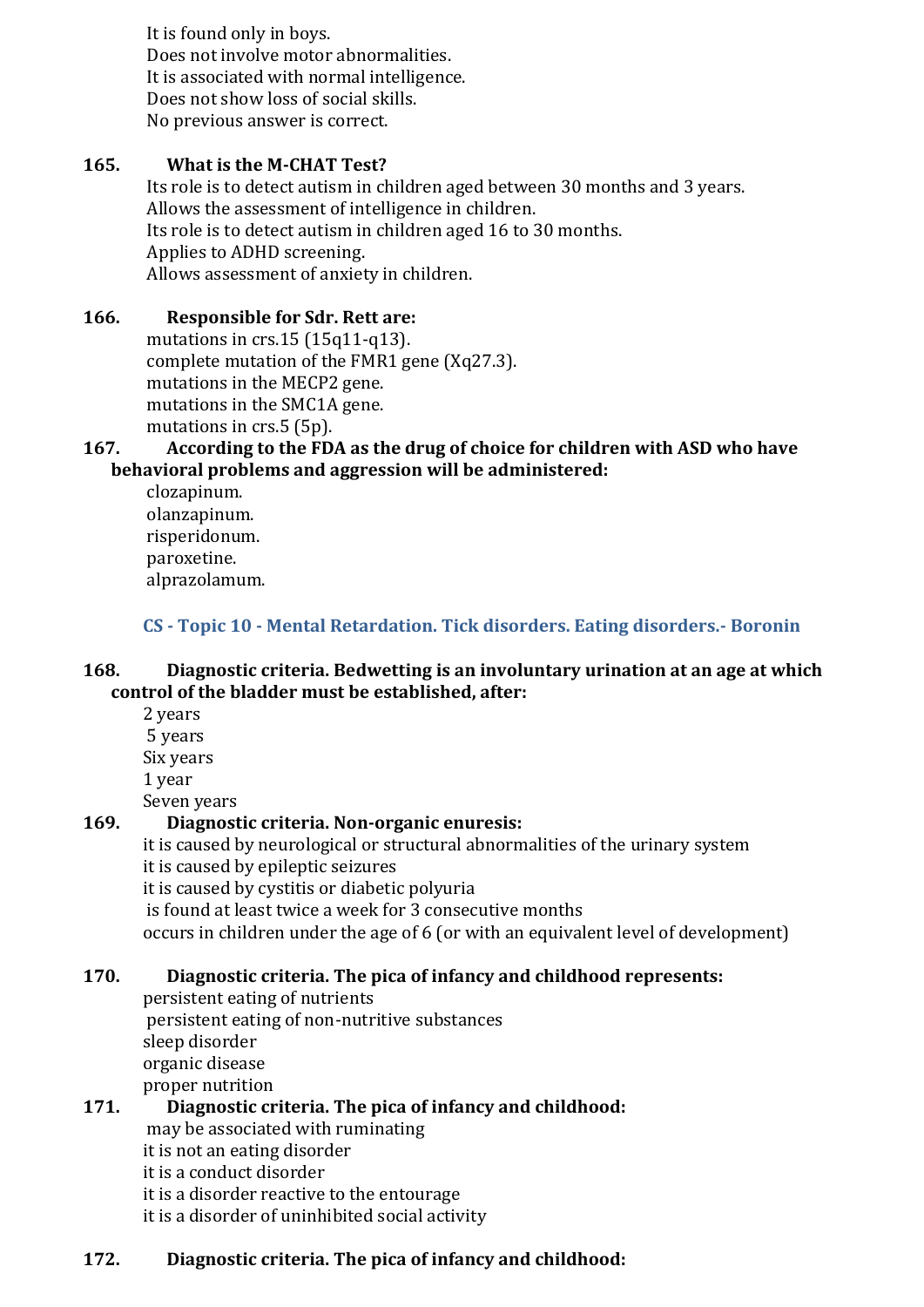must persist for more than one month at an age when the consumption of these items is considered inappropriate for development

must persist for more than 2 months at an age when the consumption of these items is considered inadequate in terms of development

implies the presence of an organic disease does not pose a risk to impair physical and mental development cannot cause surgical emergencies

### **173. Diagnostic criteria. The rumination disorder is:**

anorexia bulimia bulimia attacks repeated and persistent regurgitation after a meal a feeling of nausea

#### **174. Diagnostic criteria. Anorexia nervosa is:**

persistent food restriction prevails for life in men it is a mild disease is associated with hyperglycemia has a body mass index BMI> 85% of the norm

### **175. In anorexia nervosa the first step is to:**

nutritional rehabilitation weight gain around 700 grams / day psychodynamic psychotherapy which is sufficient family therapy, which is sufficient cognitive-behavioral therapy, which is sufficient

### **176. Diagnostic criteria. Bulimia nervosa is characterized by:** compulsive eating and inadequate compensatory methods to prevent weight gain physical comfort emotional comfort ratio of men: women 10: 1 the age at onset is usually 26 to 46 years.

### **177. Diagnostic criteria. If your doctor suspects the presence of bulimia nervosa, the first step is:**

initiates a discussion about eating habits, weight loss methods and physical symptoms do computed tomography -CT makes nuclear magnetic resonance -NMR do the electroencephalogram -EEG performs fibrogastroduodenoscopy - FGDS

## **178. Diagnostic criteria. There are the following types of anorexia nervosa:**

restricting type endocrine type brain type depressive type the anxious type

#### **179. Diagnostic criteria. There are the following types of anorexia nervosa:** binge-eating/purging type

endocrine type brain type depressive type the anxious type

## **180. Anorexia nervosa:**

life expectancy in women is 30% the onset usually occurs between the ages of 50-60 men: women ratio is 30: 1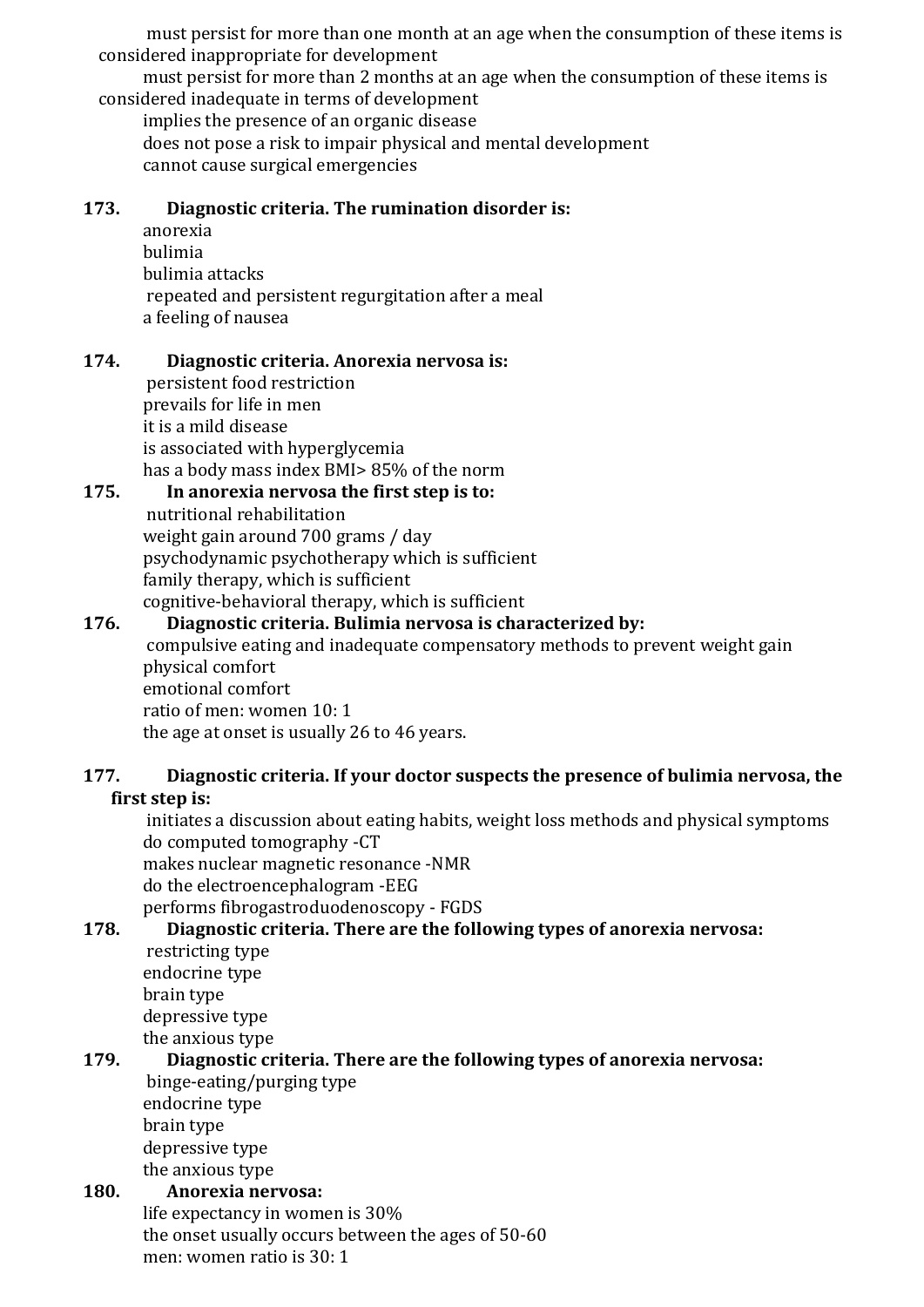occurs most frequently in categories of people with occupations that require a slender figure

orthorexia is not associated with anorexia nervosa

## **181. Treatment of anorexia nervosa. Requires collaboration with:**

the family doctor endocrinologist psychologist nutritionist family doctor - endocrinologist-psychologist-psychiatrist-nutritionist

## **182. Diagnostic criteria. The following symptoms are specific for Disinhibited attachment disorder of childhood:**

the decrease or lack of inverse connection with the adults caring for him respecting the distance with adults fear of strangers refusal to communicate with strangers refusal of physical contact with strangers

## **183. The child with mental retardation (intellectual disability) has:**

cognitive disorders in children that can range from profound intellectual disorders with minimal functioning to mild disorders with maximum possible functioning

lack of intellectual deficit lack of functional adaptive deficit IQ above 70 points he has no language disorders

## **184. The diagnostic criteria (ICD-X) use one of the following concepts:**

mild mental retardation complicated mental retardation concomitant mental retardation chronic mental retardation acute mental retardation

#### **185. The diagnostic criteria (ICD-X) use one of the following concepts:** moderate mental retardation complicated mental retardation concomitant mental retardation chronic mental retardation acute mental retardation

## **186. The diagnostic criteria (ICD-X) use one of the following concepts:** severe mental retardation complicated mental retardation concomitant mental retardation chronic mental retardation acute mental retardation

## <span id="page-24-0"></span>**WITH MORE THAN ONE ANSWERS**

## **CM - Topic 1 Introduction – Cărăușu**

<span id="page-24-1"></span>**187. The current main systems for classifying mental disorders are:**  $ICD-9$ DSM-IV-TR ICD-10 DSM-III-R DSM-5 **188. The following scales are used to assess depressive disorders:** TAG 7 Hamilton MMPI Montgomery-Asberg Scale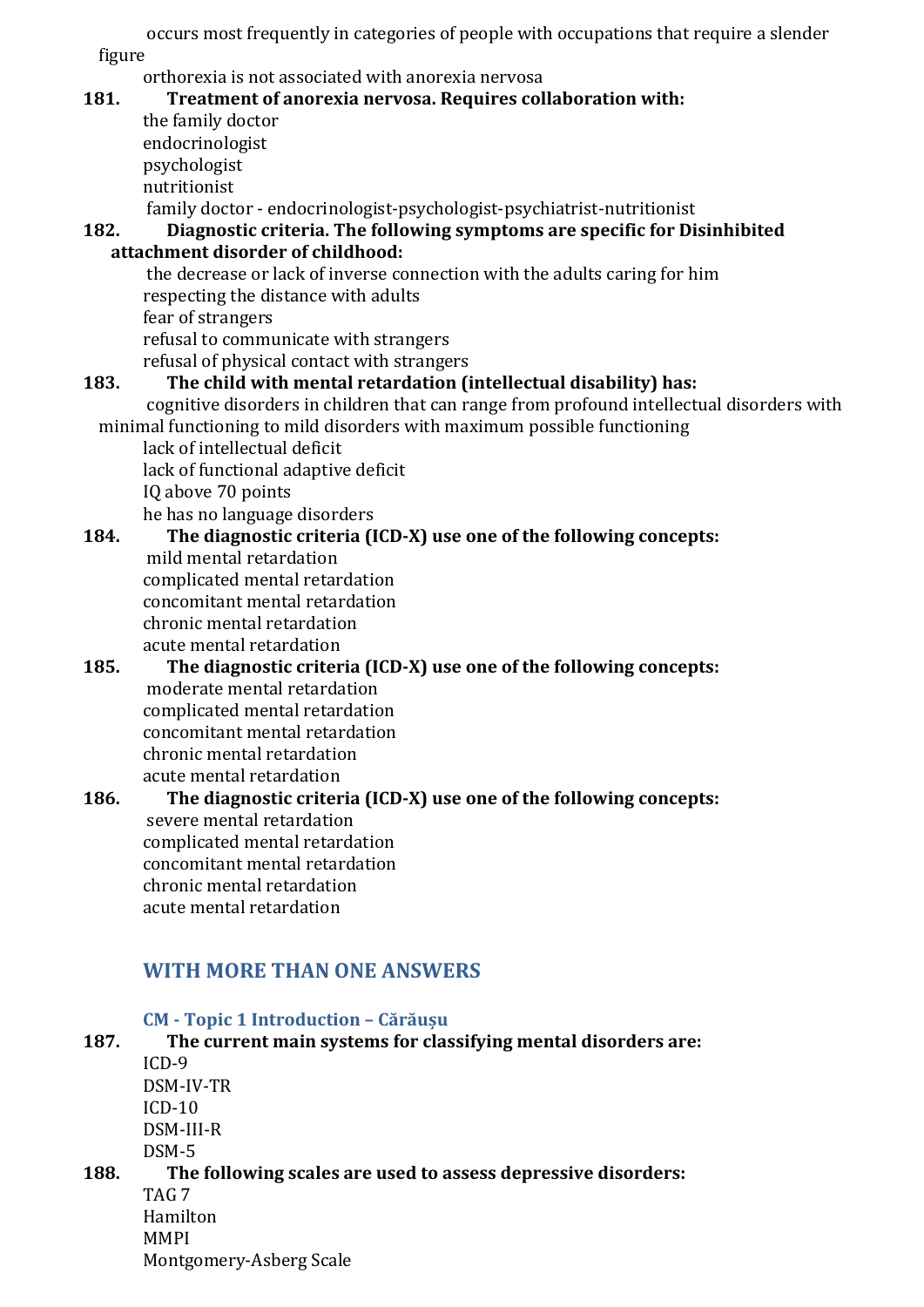**MMSE** 

**189. The following scales are used to assess depressive disorders:** MMPI Hamilton Montgomery-Asberg Scale TAG 7 Beck Questionnaire **190. The following scales are used to assess depressive disorders:** PANSS Beck Questionnaire Montgomery-Asberg Scale TAG 7 PSYRATS **191. The following scales are used to assess depressive disorders:** PANSS Beck Questionnaire Hamilton TAG 7 MMPI **192. The following scales are used to assess anxiety disorders:** PANSS MoCA HAM-A TAG 7 PSYRATS **193. The following scales are used to assess anxiety disorders:** PANSS Montgomery-Asberg scale HAM-A TAG 7 BAI **194. The following scales are used to assess dementia and cognitive impairment:** PANSS MoCA Montgomery-Asberg scale **MMSE** PSYRATS **195. The following scales are used to assess schizophrenia: MMSE** PANSS Montgomery-Asberg scale MMPI PSYRATS **196. The following scales are used to assess alcohol dependence: MMSE** AUDIT Montgomery-Asberg scale MMPI MAST **197. The following scales are used to assess alcohol dependence:** PSYRATS AUDIT Montgomery-Asberg scale MMPI CAGE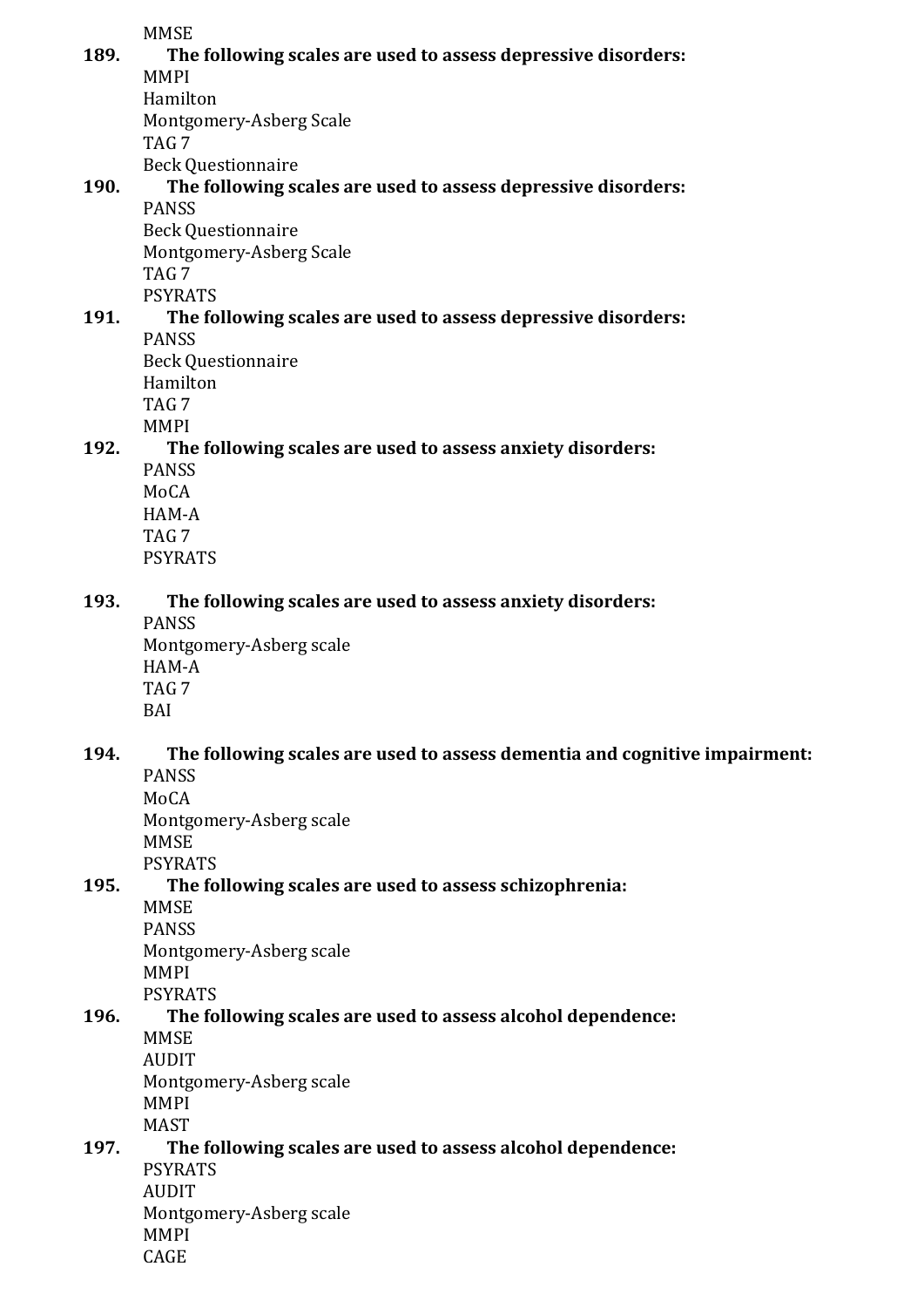#### **198. The following scales are used to assess alcohol dependence:**

PSYRATS MAST MMPI Montgomery-Asberg scale CAGE

**CM - Topic 2 - General Psychopathology. – Deliv**

#### <span id="page-26-0"></span>**199. Positive symptoms are:**

Hallucinations Apathy Delusional ideas Disorganized behavior Abulia

#### **200. Negative symptoms are:**

Disorganized speech Anhedonia Autistic behavior Alogie Illusion

**201. Qualitative perceptual disorders refer to:** Hyperesthesia

Agnosias Illusions Hallucinations Hyposthesia

#### **202. Pseudohalucinations are:**

Projected inside the patient's body. Bizarre, unclear, fragmented, unusual, internalized. Often "imposed", "made by someone". More frequently present in exogenous-organic mental health disorders (intoxications,

withdrawal states in addictions, neuroinfections, craniocerebral traumas).

Outwardly projected mental representations.

## **203. Qualitative dysmnesias or paramnesias refer to:**

Amnesia. Confabulation (memory hallucination). Cryptomnesia Pseudoreminescence Hypomnesia

## **204. Characteristic for Korsakoff Amnestic Syndrome is:**

"Fixing" amnesia.

Amnesic disorientation in time and space. Presence of polymorphic confabulations. Psychomotor agitation. Affective explosiveness.

#### **205. Semantic disorders or disorders of thought content are:** Circumstantial thinking.

The delusional idea. Inconsistency of thought. The obsessive idea. The dominant idea.

#### **206. Kandinsky-Clerambault syndrome includes:**

Plurithematic delusion of influence. Auditory Pseudo-hallucinations.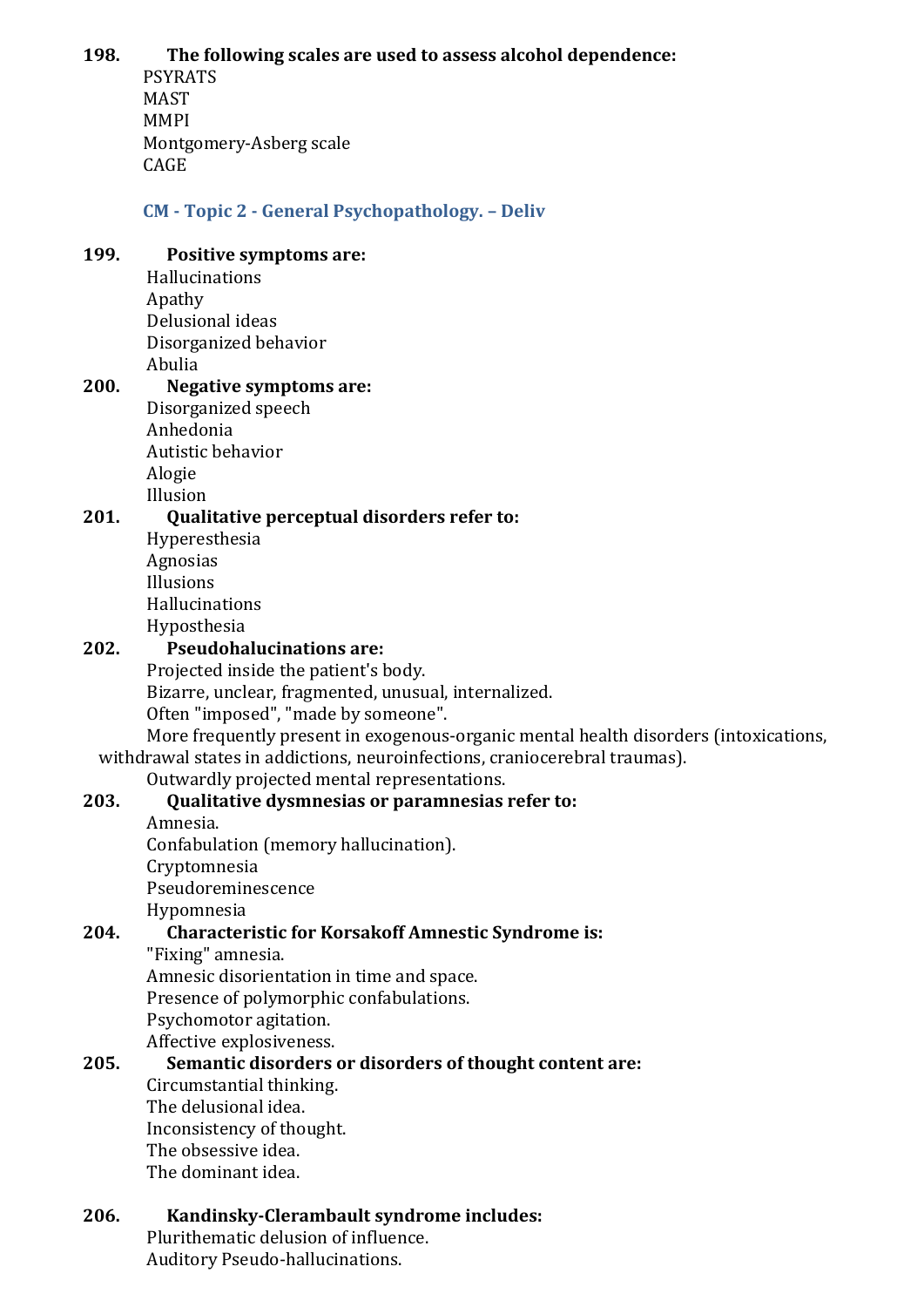Three types of automatism: ideational, sensory, kinesthetic. Obsessive ideas.

Circumstantial thinking. **207. Mental automatism has the following variants:**

Angels. Confabulator. Ideational. Sensoric. Kinesthetic

## **208. Which of the following statements refers to the Panic Attack: - crisis of**

A condition that appears suddenly, increases in intensity reaching its peak in about 10 -15 minutes.

Severe, short-lived anxiety, which is associated with various somatic symptoms such as: tremor, muscle tension, sweating, dizziness, palpitations, epigastric discomfort, cardiac, headache, etc.

A state of permanent and intense joy, exaggerated optimism.

Expansive mood, associated with psychomotor disinhibition and increased self-esteem. Significant reduction in the intensity of emotional feelings and their expressiveness, due to

the loss of emotional receptivity.

## **209. Which psychopathological syndromes refer to affective (mood) disorders:**

Paranoid hallucinator. Catatonic. Anxiety-depressive. Maniacal. Delirios -amentiv.

## **210. Dysphoria is characterized by the following:**

A state of permanent and intense joy, exaggerated optimism. Depressive-anxious mood, irascibility. Expansive mood associated with increased self-esteem. Increased excitability and impulsivity.

Childish behavior, the tendency to make bad taste jokes.

## **211. What are the clinical manifestations of depression:**

## Ideational slowness (inhibition).

Severe, short-lived anxiety crisis, which is not limited to any situation, phenomenon, event. Subjective feeling of sadness for an extended period of time.

Twilight-type consciousness disorder.

Psychomotor inhibition.

## **212. The parakinesis include:**

Hypokinesia. Stereotypes. Mannerisms. Ticks. Amimia.

## **213. Which of the following statements refers to Catalepsy:**

Muscle stiffness, with postural fixation for different periods of time during which the patient may maintain awkward positions imposed by the examiner.

It is more common in schizophrenia, especially the catatonic type.

Involuntary acceleration of movements against the background of alcohol intoxication. Irresistible tendency to move, to run.

State manifested by exaggerated and mobile mimicry, continuous and rapid pantomime, multiple movements, aimless, associated with accelerated thinking, accelerated speech and disorganized behavior.

## **214. Criteria for assessing clarity of conscience:**

Degree of temporo-spatial orientation.

Possibility to make contact with the patient.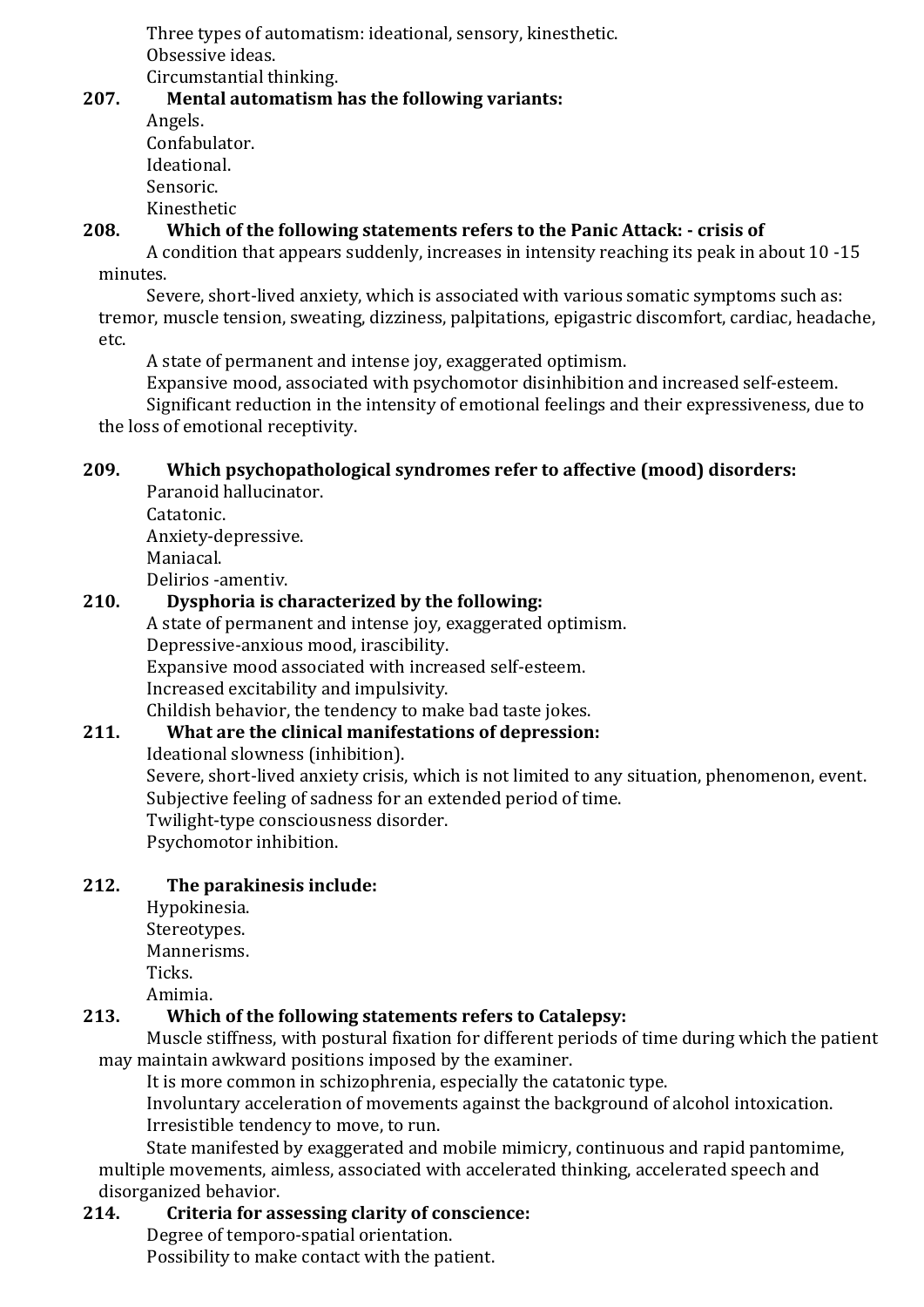Euthymic affective state. Patient behavior during conversation. The state of thought processes, especially the abstract one.

#### **215. Qualitative disorders of consciousness refer to:**

The state of obsolescence. State of amentia. Oneroid condition. Twilight condition. Delirium.

## **216. Oneiroid can be:**

Expansive. Asthenic. Depressive. Mixed Lucid (double orientation).

**217. Type of Delirium:** Catatonic. Maniacal. Hyperactive Hypoactive Mixed

## **218. In the twilight state can occur:**

Ambulatory automatism. Fugue and trance. Waxy flexibility. Verbigerations. Sleepwalking.

### <span id="page-28-0"></span>**CM - Topic 3 - Methods of treatment in the field of mental health. Psychopharmacology. Psychotherapy. Psychosocial rehabilitation. –Garaz / Chihai**

## **219. Typical indications for antipsychotics are:**

Schizophrenia Bipolar disorder Panic disorder Schizoaffective disorder Persistent delusional disorder **220. The main therapeutic / clinical effects of antipsychotic drugs are:** sedative effect antipsychotic effect disinhibitory effect amelioration of "negative", cognitive, motivational and affective symptoms antidepressant effect **221. Absolute contraindications to the use of antipsychotic remedies are:** Closed-angle glaucoma (increased intraocular pressure) Prostate adenoma Acute intoxications (especially with CNS depressants - barbiturates, alcohol) Pregnancy (especially the first trimester). Viral hepatitis **222. The side effects of antipsychotic drugs are:** Anticholinergic effects Discognitive effects Extrapyramidal effects Endocrine effects shortening the QTc interval

## **223. Classical antipsychotic drugs (conventional, typical) are:**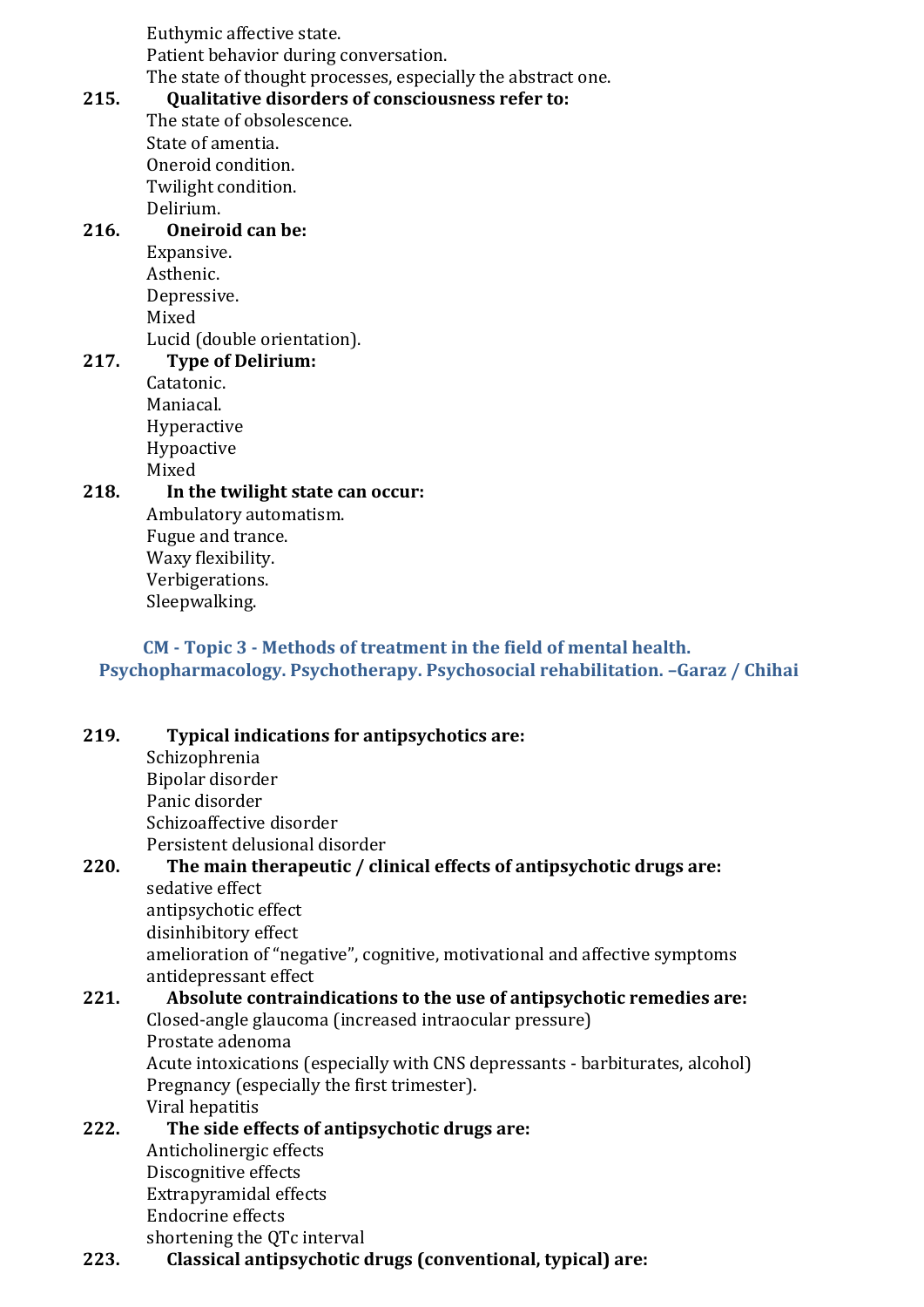Chlorpromazinum Triflupromazinum Fluphenazinum Haloperidolum Amisulpridum **224. Atypical antipsychotic drugs (third generation) are:** Aripiprazolum Brexpiprazolum Cariprazinum Paliperidonum Fluphenazinum **225. Drugs with anxiolytic effect are:** benzodiazepines antidepressants antipsychotics cholinergic agonists cholinesterase inhibitors **226. Antidepressants with hypnotic effect are:** Trazodonum Mirtazapinum Mianserinum Fluoxetinum Clomipraminum **227. First-generation antidepressants are:** Imipraminum Clomipraminum Amitriptylinum Mianserinum Paroxetinum **228. Second generation antidepressants are:** Fluoxetinum Fluvoxaminum Paroxetinum Sertralinum Clomipraminum **229. Typical indications for antidepressants are:** Depression Anxiety disorders Obsessive-compulsive disorder Psychosomatic disorders Rett syndrome **230. Which of the following are thymostabilizers:** Derivatives of Acidulum Valproicum Carbamazepinum Lithium Sertralinum Haloperidolum **231. What is the basis of psychotherapy?** the belief that people with psychological problems have profound personality changes the belief that people with psychological problems have the ability to change, learning new strategies the belief that people with psychological problems need qualified permanent care the belief that people with psychological problems must learn to perceive and evaluate reality and to behave nonconflictually the belief that people with psychological problems can turn a belief about life into a reality **232. By what criteria is the success of psychotherapy assessed?**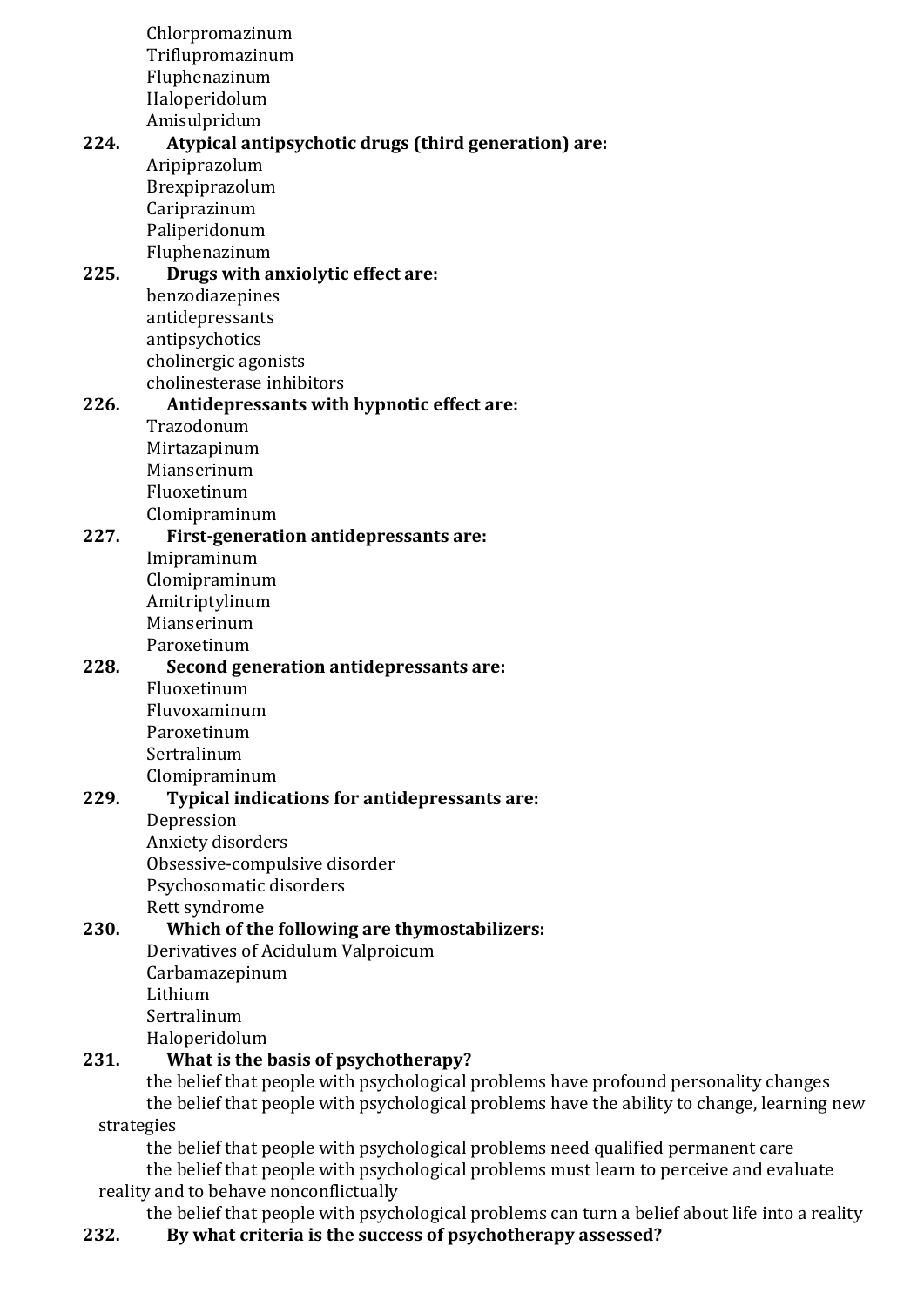subjective experience of the patient (disappearance of symptoms; he feels better, he is more satisfied, happier, more at peace with himself)

social recognition (progress made by the patient in the profession, family, education, etc.) conclusions of clinical and paraclinical investigations

objective changes on MRI

materialization of the psychotherapist's expectations regarding the changes made in the sphere of personality and in the subject's behavior

#### **233. The mechanisms of defending the Ego according to psychoanalytic theory:** Repression

Projection Sublimation Rationalization Retroflexion

## **234. What are the components of the Self described by transactional analysis?**

Ego-Integral Ego -Collective Ego -Parent Ego -Adult Ego -Child

## **235. Methods of intervention used in mental health are the following:**

Psychopharmacology Psychotherapy Psychosocial rehabilitation Legal aid Acupuncture

#### **236. Psychosocial rehabilitation includes:** psychiatric rehabilitation social rehabilitation

vocational rehabilitation

psychological rehabilitation

communication rehabilitation

## **237. What are the components of ABC in cognitive-behavioral technique:**

#### A - the activator event

- B beliefs
- C consequences
- A behavioral activation
- B-C bitendence present as a consequence

## **238. Physical treatments in current psychiatry and in the 21st century:**

Electroconvulsive therapy (ECT)

Transcranial magnetic stimulation Vague nerve stimulation

Insulin therapy

Lobotomy

## **CM - Topic 4 - Schizophrenia-BD - Babin / Garaz**

## <span id="page-30-0"></span>**239. In the case of persistent delusional disorder, the differential diagnosis is made with the following pathologies:**

Delusional disorders secondary to substance abuse, infectious diseases, metabolic diseases,

dementia

Schizophrenia Paranoid personality disorder Bipolar Affective Disorder.

Dysthymia

## **240. In the clinic of paranoid schizophrenia predominates:**

Disorders of thought, disorders of perception Manifestations of muscle stiffness and tremor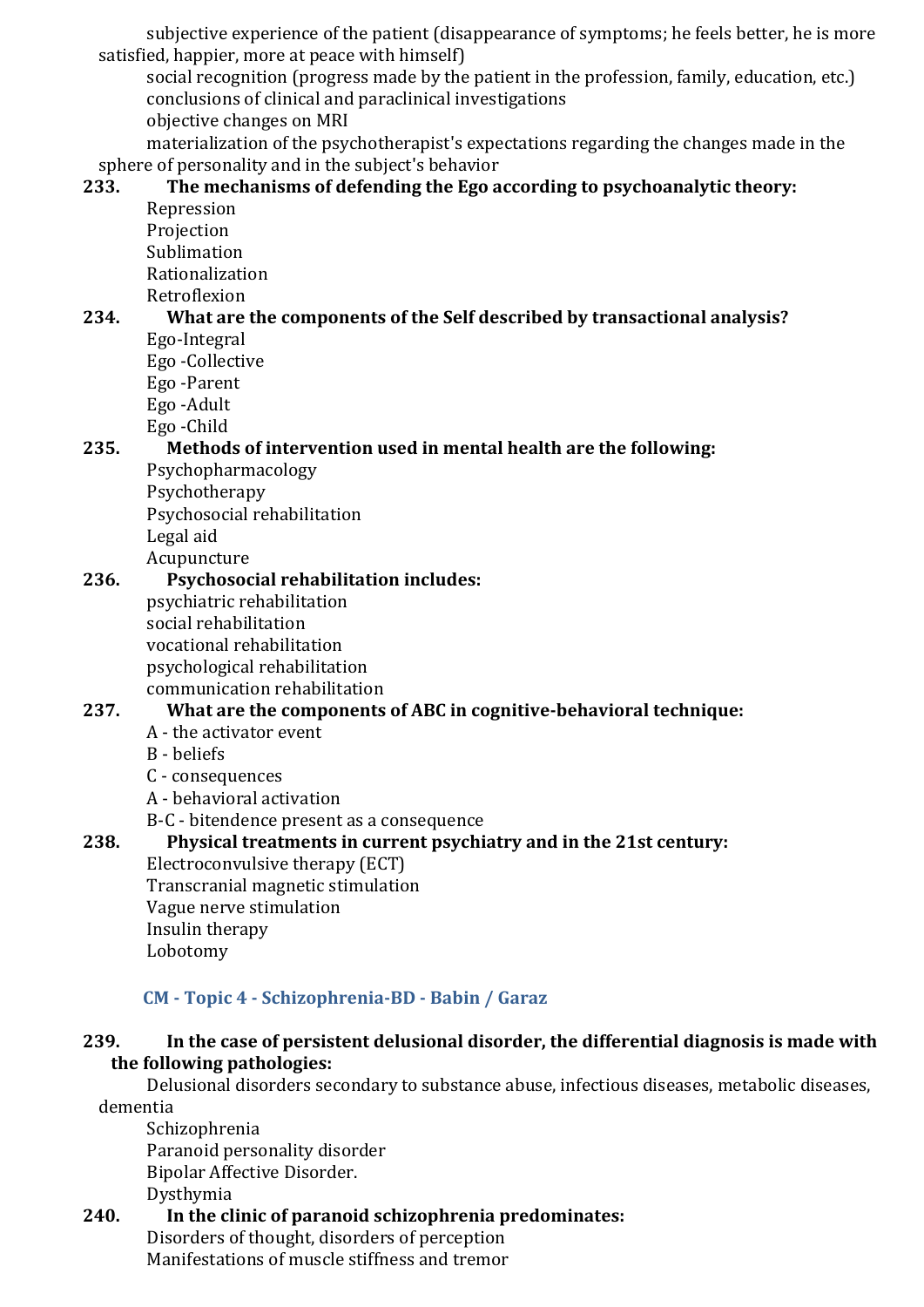Cachexia, exophthalmos, psychomotor arousal Convulsive seizures and paroxysmal psychic equivalents Delusional disorders

**241. The types of schizophrenia are:** Hebephrenic Melancholy Paranoid Catatonic Symptomatic

#### **242. What objectives include the therapeutic management of schizophrenia patients:** Decreased severity and frequency of psychotic episodes

obtaining a period of long-term therapeutic remission improving cognitive functions psychosocial reintegration. giving the confidence that the delusional fable is true

## **243. Catatonia is characterized by:**

Agitation, impulsivity and aggressive, high-intensity behavior. Permanent apatho-abulic condition with thought disorders

Voluntary taking on an inappropriate or bizarre position, generally maintained for long periods of time.

Fixed and sustained motor position that is resistant to change. Progressive emotional and memory disorders.

## **244. For catatonic excitation is characteristic, EXCEPT:**

ecolalia, ecomimia catalepsy ecopraxia motor inhibition motor excitation

## **245. The Hebefrenic type of schizophrenia has an evolution**

Relatively favorable Malignant Episodic, with progressive deficit Epizodic remittance **Continues** 

## **246. They are part of the group of positive symptoms in Schizophrenia** Autism

Consciousness disorder Perceptual disorders Thinking disorders psychomotor excitations

## **247. The stages of paranoid schizophrenia are, EXCEPT:**

Paranoic Euphoric Paranoid Paraphrenic Hebefrenic

#### **248. The evolutionary variants of Schizophrenia are** Continues

Episodic, with progressive defect Epizodic remitent Residual Acute

**249. What delusional ideas are most common in paranoid schizophrenia:** Poisoning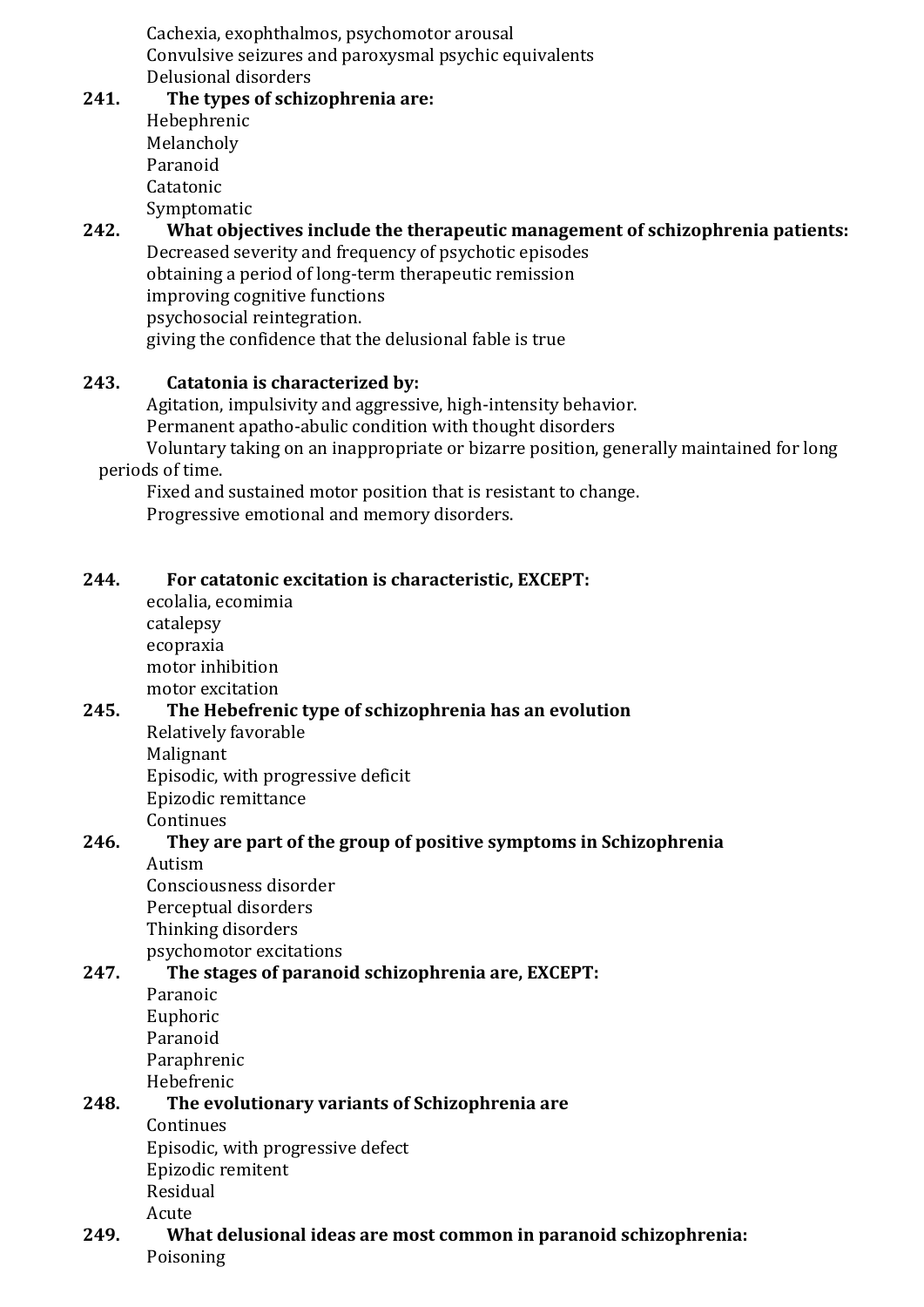Socializing Obsessive-phobic Persecution Of influence;

#### **250. Which of the following psychiatrists has studied Schizophrenia in more depth:** Korsakov

Kandinski Kraepaelin Kahlbaum Rush

## **251. Deficient symptoms of schizophrenia include:**

Anxiety apathy Delusional syndrome Abulia Anhedonia

## **252. The paranoid stage of paranoid schizophrenia is manifested by:**

Monothematic delirium A seemingly true delusional fable True auditory hallucinations Auditory pseudohalucinations Kandinsky-Clerambault Syndrome

**253. Endogenous psychoses include:** Infectious psychoses Somatogenic psychoses Mental disorders in craniocerebral trauma Schizophrenia

Bipolar affective disorder

## **254. Schizophrenia is:**

Mental illness characterized by a not fully elucidated etiology and polymorphic symptomatology

It is a disease manifested by disorders of character

- It is an exogenous pathology
- It is an endogenous pathology

It is a stress-related neurotic disorder

#### **255. Pathomorphological features for schizophrenia are:**

Macroscopically, a medium or high weight of the brain was established Reduction of lateral ventricular volume

The basal lateral arteries often have a hypoplastic appearance

Hemorrhagic stroke in the region of the occipital lobe

Often does not show specific changes

#### **256. The negative symptoms of schizophrenia are:** Delusional syndrome

Apathy Negativism Conscious disorders Anxiety

## **257. Positive manifestations of schizophrenia include:**

Delusional ideas Hallucinations Asthenia Apato-abulie Confabulations

## **258. For the clinic picture of schizophrenia is characteristic**

Symptoms of mnestic deficiency Deficient symptoms (negative) Neurovegetative symptoms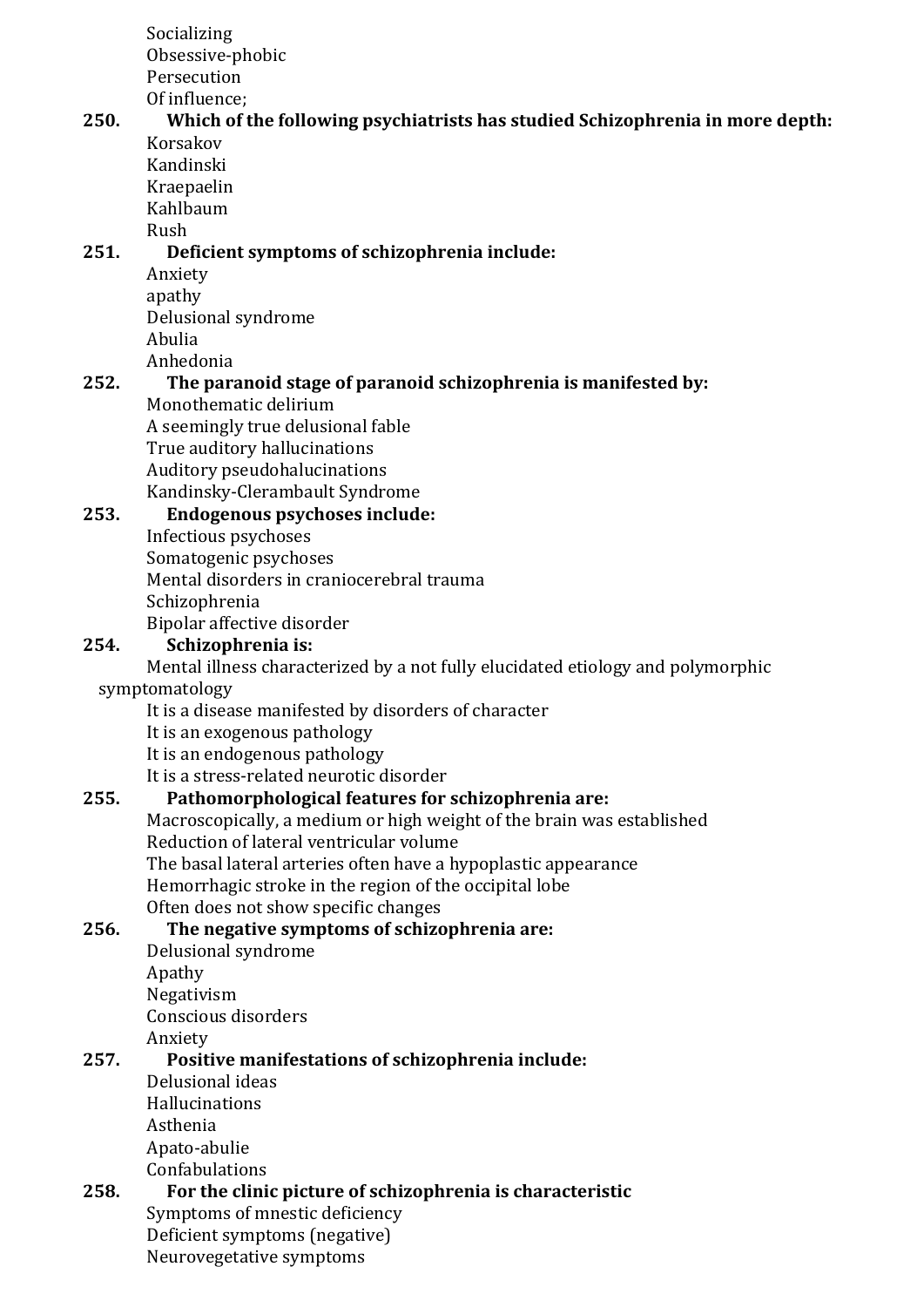Ketoacidosis coma

Productive symptoms (positive) **259. For schizophrenia, is characteristic:**

In general, disorders of consciousness are not specific to schizophrenia Oneiroid states may occur in the acute phase of catatonic schizophrenia It is characteristic of coma

It is characteristic of delirium tremens

It is characterized by the state of mind and delirium tremens

## **260. The types of schizophrenia are:**

Apathetic Catatonic Agitated Simple Twilight

## **261. Hebephrenic schizophrenia:**

It has an unfavorable evolution It is a malignant variant of schizophrenia It is a benign form of schizophrenia Remits without treatment Occurs more frequently in adolescents

## **262. Hebephrenic schizophrenia:**

It settles quickly in adulthood

Manifested by catalepsy

It has an unfavorable evolution

Manifested by psychomotor arousal with pathetic expressions, irascibility, mannerism, childish behavior, aggression

Hallucinatory-delusional phenomena predominate

## **263. Catatonic excitation is manifested by:**

Mannerism

Echopraxia, echomimia

**Stereotypes** Echolalia

Wax flexibility

## **264. Catatonic stupor is manifested by:**

motor inhibition hallucinations waxy flexibility "air cushion" symptom catalepsy

## **265. The catatonic stupor is characterized by:**

Echolalia, echopraxia Stereotypes Negativism Mutism Embryonic position

## **266. Catatonic excitation is manifested by:**

Hallucinatory-delusional phenomena predominate Verbal Acceleration and incoherence Repetition of words, movements and facial expressions (echolalia, echopraxia, echomimia) Negativism, mutism

The "air cushion" symptom

## **267. Catatonic hypertoxic schizophrenia (febrile):**

is a benign form of catatonic schizophrenia is a superacute psychosis, associated with intense somatic disorders has an unfavorable prognosis, often lethal is one of the variants of the catatonic form of schizophrenia one of the main symptom of the disease is hyperthermia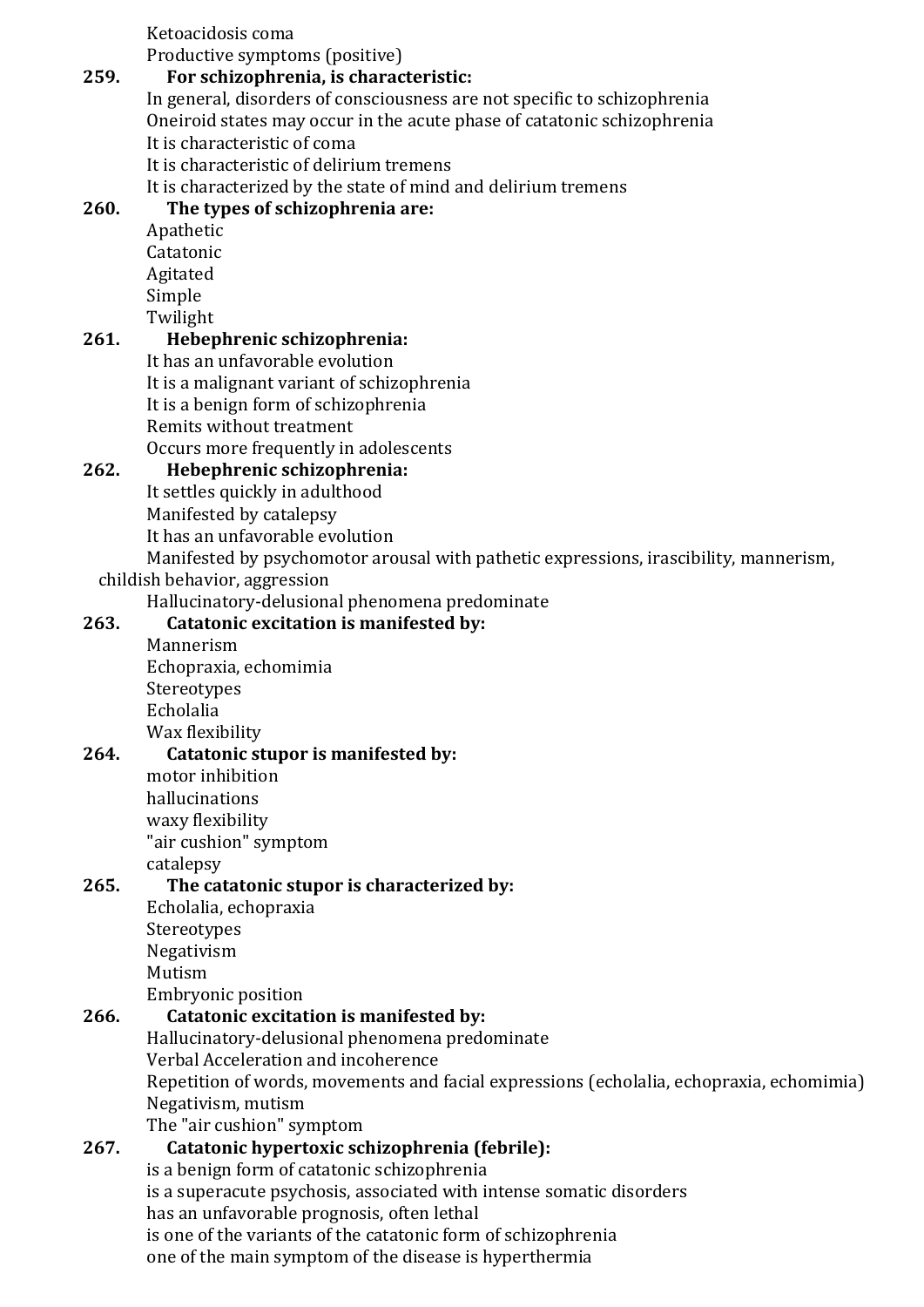**268. Catatonic hypertoxic schizophrenia:** It has a malignant evolution and an unfavorable prognosis Requires vigorous treatment in the first days of illness It is manifested by a series of catatonic symptoms Electroconvulsive therapy is applied It is caused by a psychogenic factor **269. The hebephrenic form of schizophrenia is manifested by:** embryonic position in bed psychomotor agitation hyperthermia, tachycardia, trophic disorders, bruising on the body chaotic emotional state, inadequate joy, impulsive reactions, strange gestures sometimes contains catatonic elements **270. For simple schizophrenia it is characteristic:** has a continuous evolution is manifested by dissociative amnesia manifests itself through anxious-phobic states is characterized by "philosophical intoxication" the evolution is slow with time installing an apathetic-abulic syndrome **271. Treatment of schizophrenia:** must be early, complex, lasting, individualized The most commonly used psychotropic drugs are tranquilizers The most commonly used preparations in schizophrenia are antidepressants Atypical and conventional neuroleptics as needed are used in the treatment of schizophrenia electroconvulsive therapy is recommended in hypertoxic schizophrenia **272. Factors leading to treatment resistance to schizophrenia** Low therapeutic compliance Lack of family support incorrect selection and dosing plan Presence of comorbidities and intolerable side effects; Female **273. The clinical picture of the simple form, compared to other forms of schizophrenia is dominated by:** attention disorders, autism, anhedonia delusional disorders increased interest in the occult and astronomy, religion, philosophy. massive hallucinations parasomnii **274. Speech disorders in schizophrenia** incoherent paragrammatism is characteristic of some patients mutism is sometimes present some patients have echolalia some patients have motor aphasia **275. For the clinical picture of schizophrenia in children are characteristic** motor disorders intense fears, phobias and anxieties obsessions auditory hallucinations visual hallucinations **276. For the clinical picture of schizophrenia in children are characteristic** psychopathic behavior delusional fantasies

auditory hallucinations visual hallucinations Cotard syndrome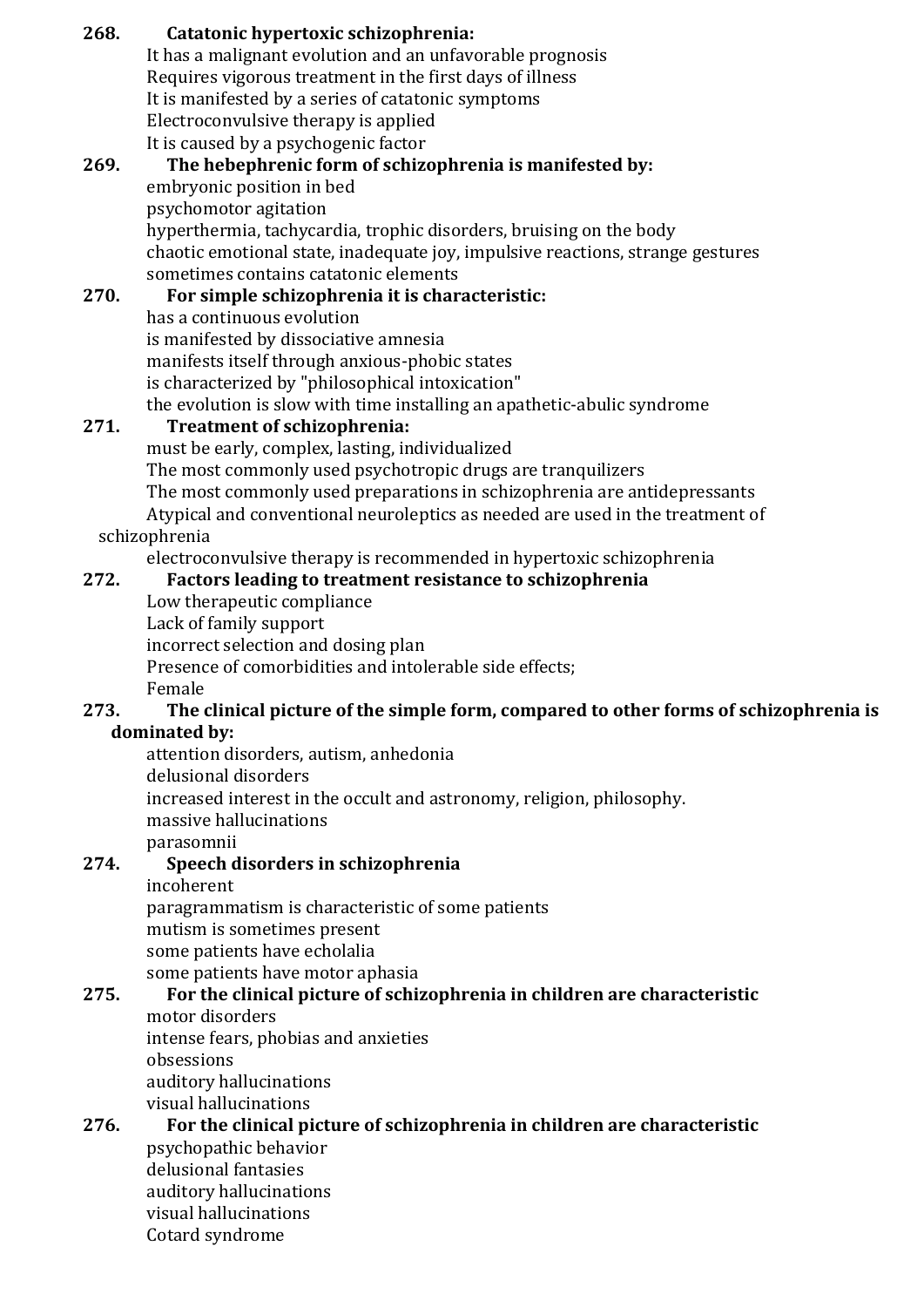### **277. Diagnostic criteria for the manic episode:**

Exaggerated self-esteem or a sense of grandeur Decreased need for sleep (the individual feels rested after only 3 hours of sleep) More talkative than usual or the pressure to speak Disorientation in time and space Flight of ideas or accelerated thinking

## **278. Dysphoria in epilepsy involves**

depression, with irritability and mild ability to move on to aggression well-being, euphoria, especially after convulsions well-being, euphoria, especially as prodrome, before convulsions depression characterized by a deep grief, with isolation, suicidal ideation internal tension, accentuated inner discomfort and dissatisfaction

**279. For the twilight condition in epilepsy it is characteristic:**

narrowing of consciousness, disorientation in time, space

sudden onset and end

lucid conscience

the subject will have total amnesia of the episode

is not a psychotic state, the patient cannot commit illicit acts being perfectly aware of his actions

## **280. Personality disorders of the patient with epilepsy are characterized by:**

egocentrism irritability mental automatism affective bipolarity "waxy" mood and thinking

## **281. The criteria for a major depressive episode are as follows:**

Marked diminished interest or pleasure in all, or almost all, activities, most of the day,

## almost every day

Significant weight loss, or weight gain

Insomnia or hypersomnia almost every day

Memory and attention disorders pronounced almost permanently

Feelings of devaluation or excessive or inadequate guilt almost every day

## **282. The criteria for a major depressive episode are as follows:**

Fatigue or loss of energy almost every day.

Recurrent ideas of death, recurrent suicidal ideation without a specific plan or suicide attempt or specific suicide plan

Perceptual disorders, especially hallucinations and visual illusions Progressive decrease in quantitative and qualitative memory Outpatient automation

#### **283. Depressive syndrome is characterized by the following main symptoms:** Hypothymia

Anhedonia

Decreased vigor, which can lead to increased fatigue

low concentration, low self-esteem, ideas of guilt and humiliation,

paramnesia

## **284. The diagnostic criteria for the manic episode are as follows**

excessive involvement in pleasant activities that have a high potential for negative consequences

excessive self-esteem or grandiosity

the thinking is accelerated, the flight of ideas

disorientation in one's self and environment

perceptual disorders in the form of illusions, false recognitions

## **285. The hypomanic episode is characterized by:**

attenuated form of mania, which by definition is not associated with psychotic symptoms. a condition with mild-to-moderate manic symptoms that may last for several days or

months

disorientation in one's self and environment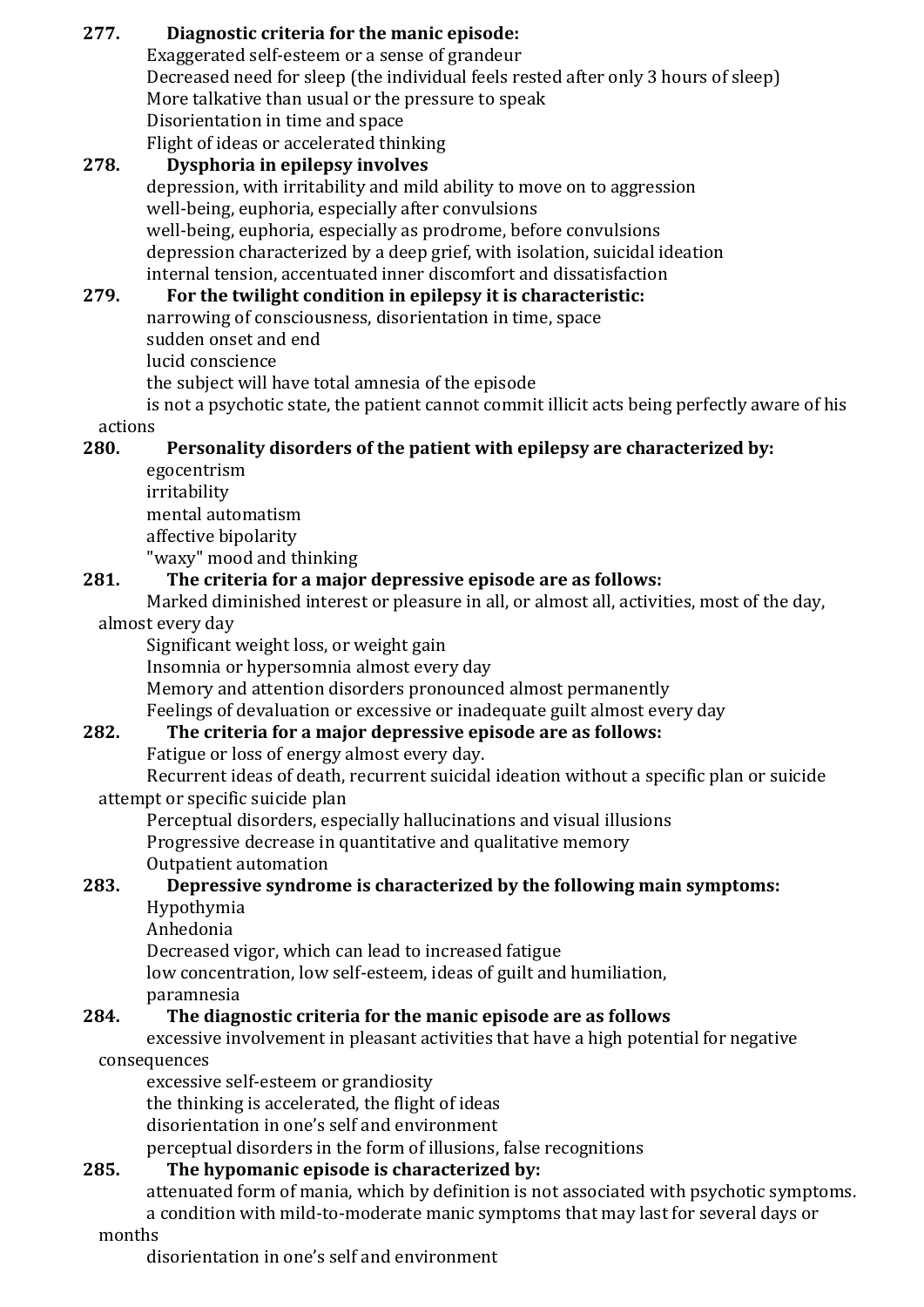hypermnesia and flight idearum delusional ideas of grandeur

**286. What are the drugs of choice in the manic episode:** Tricyclic antidepressants Thymostabilizers **Tranquilizers Antipsychotics** Lithium **287. What are the drugs of choice in the depressive episode:** Tricyclic antidepressants Antidepressants - selective serotonin reuptake inhibitors Non-benzodiazepine tranquilizers Benzodiazepine tranquilizers

Psychostimulators

#### **CM - Topic 5 - Anxiety, stress and somatoform disorders – Bologan**

<span id="page-36-0"></span>**288. The risk of developing anxiety disorders is increased by:** Eating Disorders.

Depression. Substance abuse. Allergies. Incomplete family

**289. Which of the following statements about anxiety and gender differences is TRUE?** Women have higher rates of almost all anxiety disorders. Gender ratios are almost equal for OCD (obsessive-compulsive disorder). There are no significant differences in the average age of onset of anxiety. Women have twice the lifetime rate of agoraphobia than men. Men have higher rates of almost all anxiety disorders.

### **290. The medical disorders that need to be taken into account when differentiating the somatization disorder are:**

Multiple sclerosis. Systemic lupus erythematosus. Intermittent acute porphyria. Hyperparathyroidism. Essential hypertension

#### **291. The following disorders are present in agoraphobia:**

Pathological fear of open spaces. Pathological fear of closed spaces. fear of leaving the family environment of the home. Pathological fear of different situations. Pathological fear of animals and objects.

**292. Compulsions are characterized by:** Awareness of the morbid nature of the disorder. Significant loss of time (over 1 hour / day). They have no consequences on professional, social activities. In children, pure compulsions are never found. They are felt to be excessive, inadequate.

#### **293. There are true statements about panic disorder:** It can be triggered by various stressors. Certain situations are avoided to prevent the onset of the next access (crisis). The patient's behavior in daily life is not changed.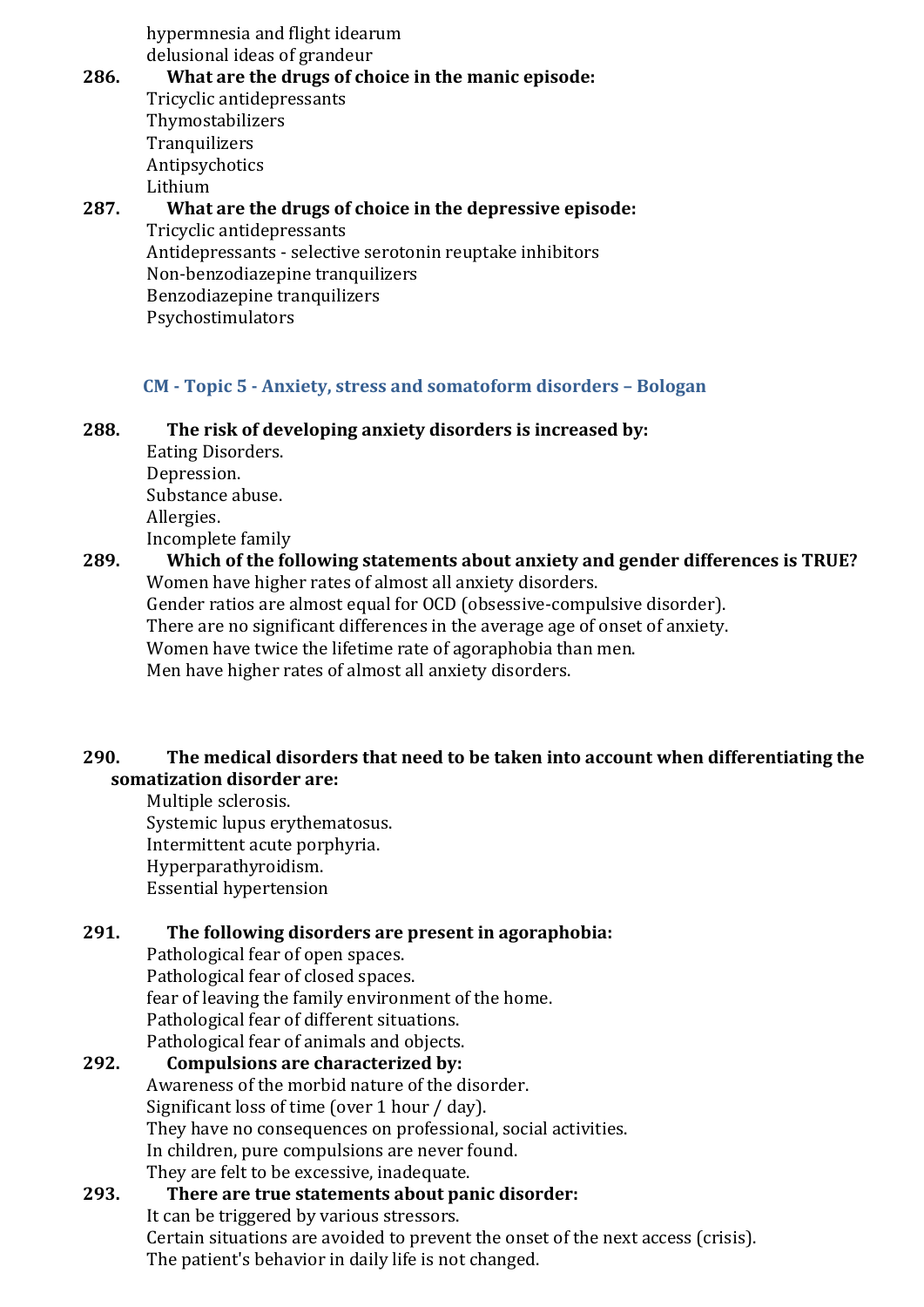The fear of death or "not going crazy" appears. Once diagnosed, it never heals.

- **294. Conversive motor disorders include:** Functional paralysis. Astasia- abasia. Deafness. Aphonia. Blindness. **295. There may be stressors in the adjustment disorder:**
- Social difficulties. Professional problems. Family problems. Eating Disorders. Sleep disorders.

#### **296. There are TRUE statements about the state of acute stress:**

Appears more than one month after the event. Flash-back, nightmares. Spontaneous or induced re-living of the episode. Anxiety, sleep disorders. Male sex is a risk factor.

## **297. Comorbidities of obsessive-compulsive disorder can be common:**

Schizophrenia. Depression. Hypothyroidism. Gilles de la Tourette syndrome. Chronic tics.

#### **298. In neuroses:**

Contact with reality is lost. Vulnerability to stress is increased. The patient wants treatment. The patient is not aware of his illness. There are somatoform charges added.

#### **299. Somatic complains in undifferentiated somatoform disorder:**

Cannot be fully explained by a known general medical condition. Can be fully explained by a known general medical condition. Lasts at least 2 months. Cannot be explained by the direct effects of a substance. Lasts at least 6 months.

#### **300. In bodily dysmorphic disorder the subject:**

He is overly concerned with the outward appearance of his own body. He is not worried about an alleged defect in the external appearance of his own body. He is concerned that he is suffering from a severe and incurable disease. Disorders of consciousness.

Presents impairment in various important areas of functioning.

#### **301. Neurasthenia is clinically manifested by the following symptoms:**

Asthenia. Mentism. Obsessions. Headache. Insomnia.

**302. Anxiety-phobic disorder is clinically manifested by:** Predominant ideas. Delusional ideas. Ideas of persecution. Obsessive ideas.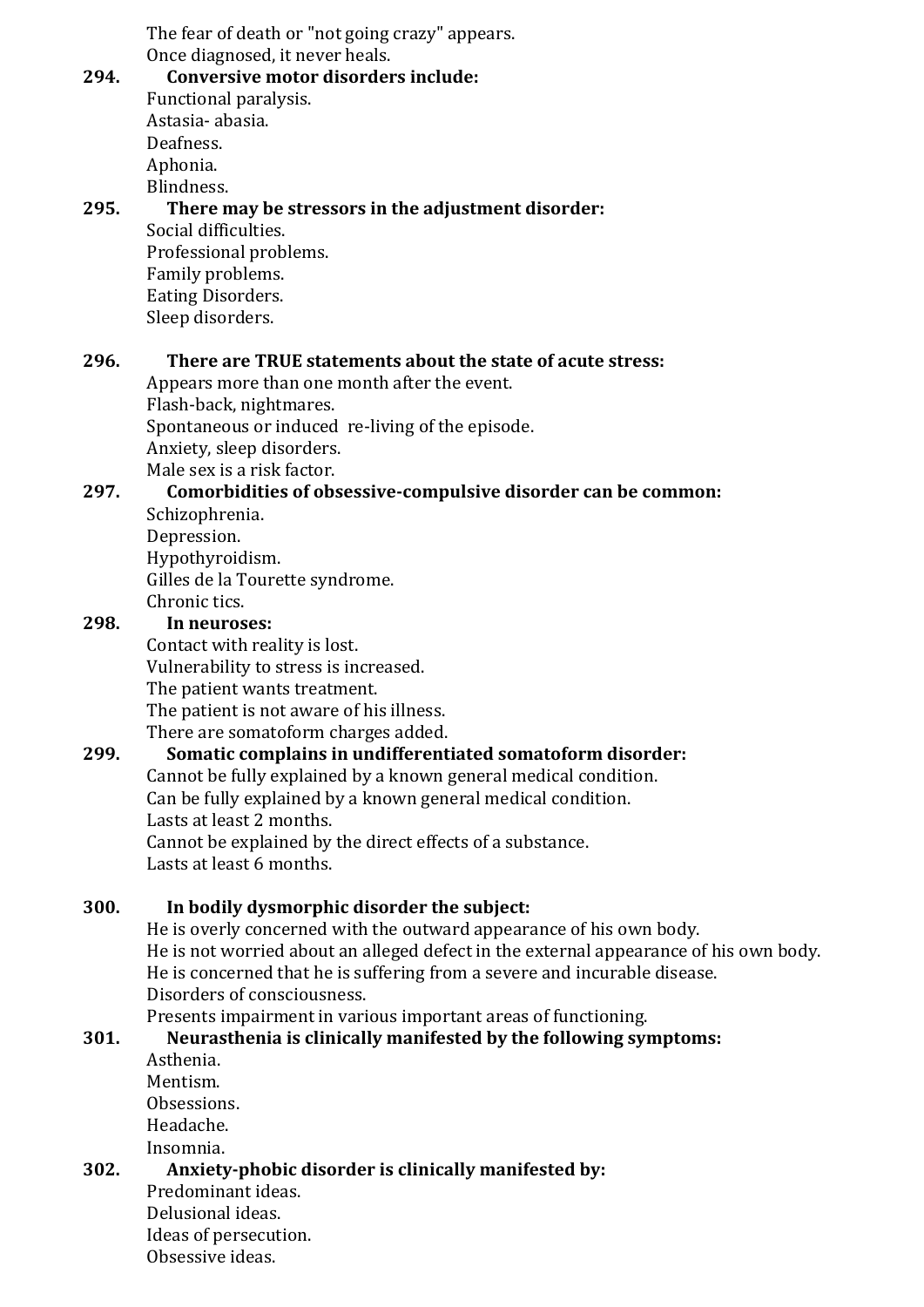Various phobias.

**303. Predisposing factors for neurosis are:** Unfavorable living conditions. Infectious diseases. Unfavorable working conditions. Vascular diseases. Cranial trauma. **304. Neurotic disorders include:** Generalized anxiety disorder. Hypochondria. Epilepsy. Anxiety-phobic disorder. Psychopathy. **305. For patients with neurasthenia are characteristic:** Physical asthenia. Crises of loss of consciousness. "Leak of ideas". Mental asthenia. Inability to relax. **306. Anxiety Disorders refers to:** Panic disorder. Social phobias. Schizophrenia. Post-traumatic stress disorder. Obsessive-compulsive disorder. **307. Social phobias include:** Fear of being seen by other people. Fear of eating in public. Fear of heights. Fear of public speaking. Claustrophobia. **308. Panic disorder includes:** Palpitations. Tremor. Convulsions. Chest and abdominal discomfort. Suffocation. **309. In OCD, the repetitive activities, which once performed decrease the intensity of anxiety are:** Obsessions. Fear of sharp objects. Compulsions. Claustrophobia. Rituals.

#### **CM - Topic 6 - Addictions – Nastas**

#### <span id="page-38-0"></span>**310. Highlight enzymes that are NOT involved in alcohol metabolism**

alcohol dehydrogenase carbohydrate deficient transferrin aldehyde dehydrogenase catalase gamaglutamyltranspeptidase

**311. Emphasize the symptoms that are NOT part of the notion of alcoholism** dependence syndrome increasing tolerance to alcohol associated neurological symptoms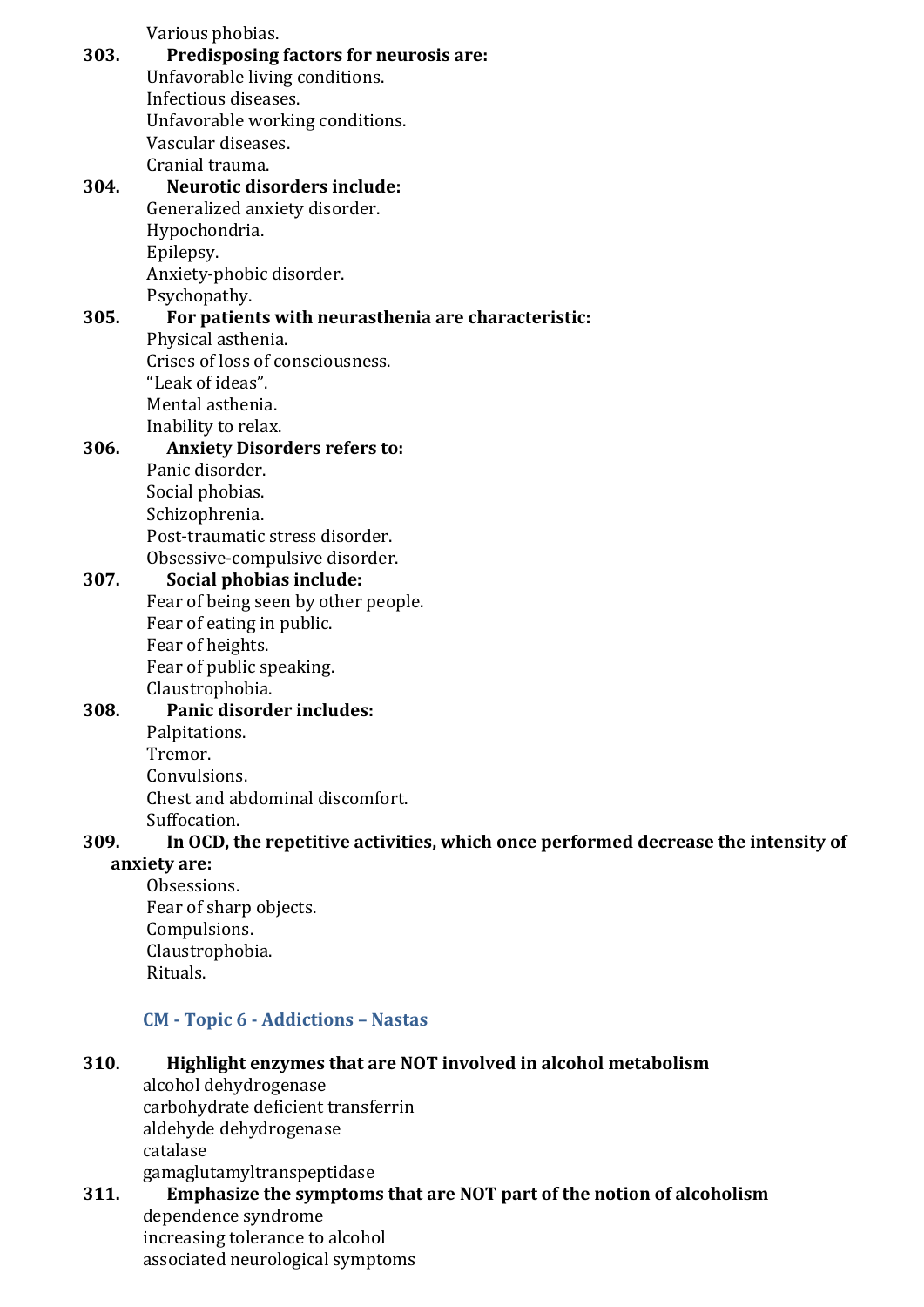autolytic ideation anorexia

**312. Which of the above symptoms is NOT part of the withdrawal syndrome** tachycardia

tremor euphoria seizures hypersomnia

## **313. List the symptoms that are NOT part of first-degree alcoholism**

Consumption is perceived as a calming and relaxing remedy by the consumer the appearance of delirium tremens alcohol psychosis are not typical initially memory disorders in the state of intoxication

alcohol consumption becomes repetitive and regular

## **314. Underline the specific symptoms for grade III alcoholism**

decreases alcohol tolerance worsening of withdrawal syndrome intellectual degradation including dementia increasing tolerance to alcohol lack of dependence syndrome

#### **315. Which of the listed symptoms are NOT part of delirium tremens?** psychomotor agitation

illusions or hallucinations hypomania insomnia lack of consciousness disorders

## **316. Select the CORRECT answers: Pathological alcohol intoxication can be of the**

## **following type:**

paranoid manic epileptoid insane extroverted

## **317. Select the CORRECT answers: Ethyl encephalopathy develops**

in the first stage of alcoholism

in stage II-III of alcoholism

manifests itself with pronounced mental, somatic and neurological symptoms it manifests itself only with psychic symptoms

manifests itself only with neurological symptoms

#### **318. Emphasize which effects ARE NOT SPECIFIC for benzodiazepines** anxiolytic

anti-inflammatory anticonvulsant muscle relaxant pro-psychotic

## **319. Underline the typical symptoms of barbiturate overdose**

dysarthria

qualitative disorders of consciousness quantitative disturbances of consciousness salivation

psychomotor agitation

## **320. Which of the following is NOT a symptom of cannabis intoxication?**

anesthesia increased appetite paresis psychomotor disinhibition depression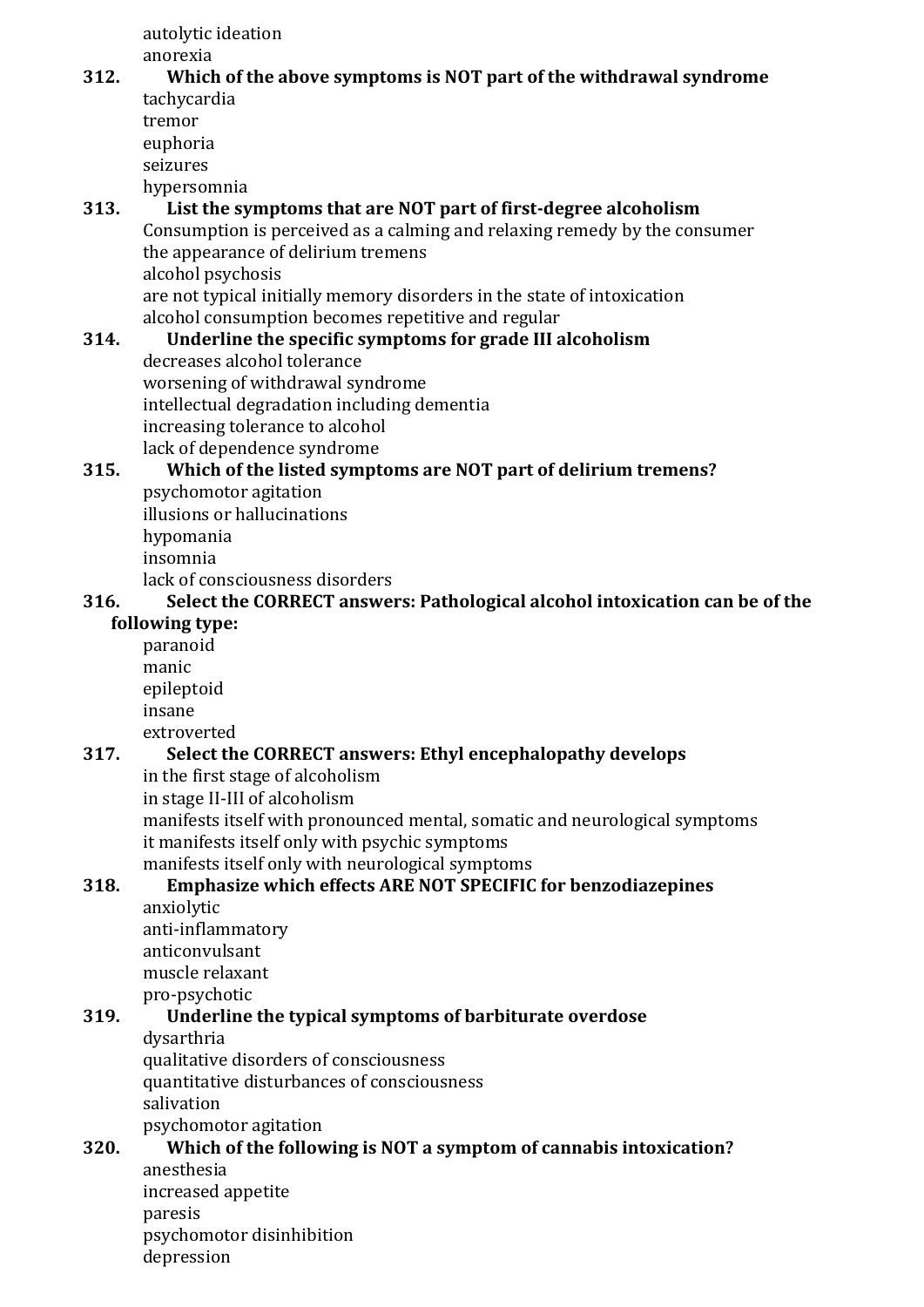#### **321. Find the INCORRECT variants "According to the mechanism of action, opiates are classified as follows:"**

opiate receptor agonists (total and partial)

partial agonists / antagonists - are agonists for one type of receptor and antagonists for others

opiate receptor antagonists cholinesterase inhibitors dopamine receptor inhibitors

## **322. Select the basic symptoms in opiate intoxication**

miosis amnesia disturbance of consciousness respiratory depression paresis

## **323. Select criteria to start agonist therapy (substitution therapy) for opiate addiction** 18 years old

informed consent of the patient's relatives established diagnosis of opiate dependence informed consent of the patient the decision of the narcologist

### **324. Find the INCORRECT variants. "The clinical picture of overdose with volatile substances is manifested by the following"**

uncoordinated movements disorientation visual perception disorders depressive syndrome bulimia

#### **325. List the substances that refer to psychostimulants** amphetamine

alcohol methamphetamine nicotine diazepam

## **326. Select the basic effects of psychostimulants**

euphoria sadness increase physical and mental activity stupor

sleep reduction

## **327. Select withdrawal symptoms depending on psychostimulants**

depression euphoria mania energy deficit irritability

## **328. Select 2 essential symptoms in acute cannabis intoxication**

unmotivated laughter feeling hungry stupor depression paralysis

## **329. Select 2 disorders, in which, in chronic consumption apato-abulic syndrome is found similar to simple schizophrenia**

cannabis psychostimulants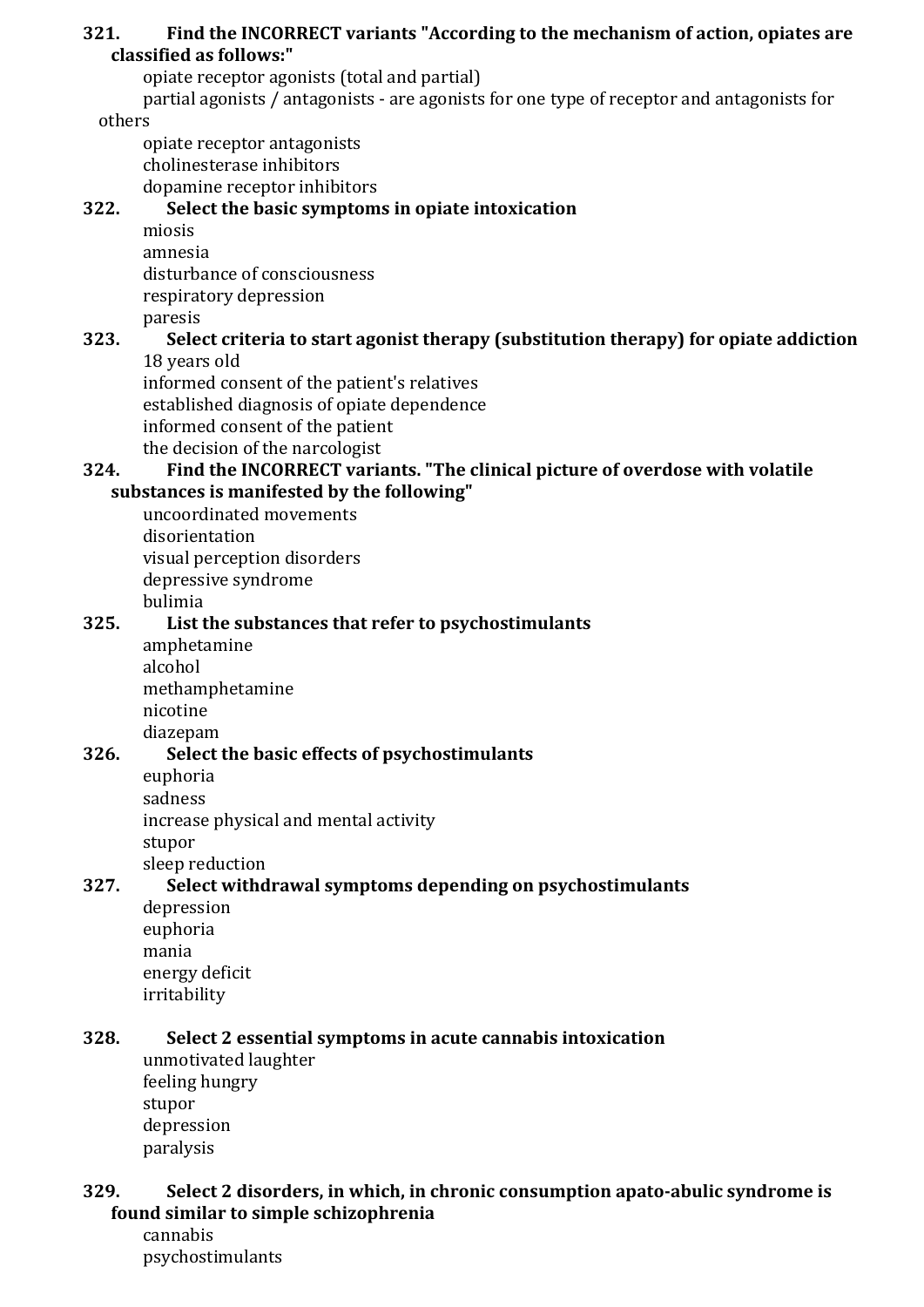cocaine barbiturates amphetamines

#### <span id="page-41-0"></span>**CM - Topic 7 - Dementia. Organic Mental Disorders; Disorders due to a general medical condition and Postpartum – Cosciug**

#### **330. For the process of "physiological aging" as opposed to dementia more characteristic is:**

The patient is forgetful and loses the ability to function independently.

The patient is forgetful, but can function independently.

The patient loses his ability to judge logically, rationally.

The patient, despite memory disorders, understands the metaphorical meaning and can judge logically, rationally.

The patient is partially aware of his cognitive decline, comparing it with the previous level of performance.

### **331. Common changes to the "physiological aging" process are:**

Wrinkles appear and skin turgor is considerably reduced.

Reduces blood pressure considerably.

The hair becomes gray, gray.

The person becomes aggressive, brutal, unbearable and shows totally disorganized behavior.

Decreases visual and auditory acuity.

#### **332. Brain degenerative risk factors that may be partially influenced are:**

Genetically determined dysmetabolic disorders (eg, synthesis of ApoE4, or Tau protein).

Hypodynamia

Body Mass Index (BMI).

Fat intake.

Tobacco smoking, uncontrolled drug use, alcohol.

#### **333. The following changes associated with cerebral neurodegeneration occur in people with dementia:**

Wrinkles appear, the turgor of the skin is considerably reduced.

Acetylcholinergic transmission is considerably reduced.

The hair turns gray, gray.

The neurotransmission systems like dopamine-, serotonin-, GABA-, Glutamate-, melatonergic, etc. are in functional decline.

Reduces the ability to acquire new information and use previously acquired information.

## **334. Dementia is:**

A generally irreversible mental health disorder.

A mental health disorder, which in most cases progresses and worsens.

A generally reversible mental health disorder.

A non-essential mental health disorder that does not significantly affect quality of life.

A reversible mental health disorder when given appropriate pro-cognitive treatment.

#### **335. The DSM-5 diagnostic criteria for dementia are:**

Evidence of obvious and significant multiple cognitive decline compared to previous level of performance.

Cognitive deficits influence the individual's independence in daily functioning. Cognitive deficits occur not only during an episode of delirium.

Cognitive deficits are not better explained by another mental disorder (eg, major depressive disorder, schizophrenia, etc.).

Cognitive deficits do not influence an individual's quality of life and independence in daily functioning.

## **336. Brain dopamine deficiency is more commonly present in:**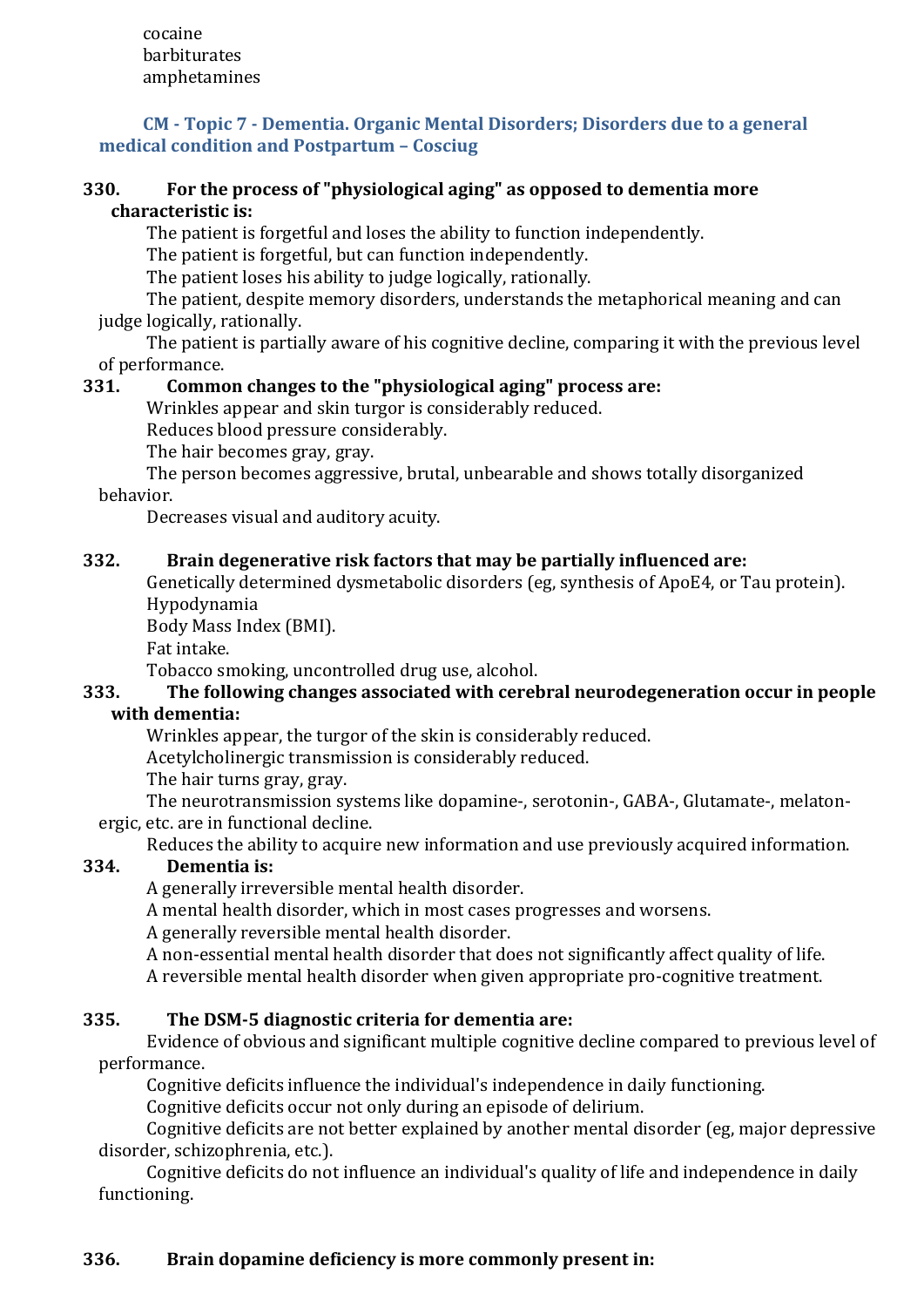Dementia with Lewy body. Alzheimer's dementia. Parkinson's dementia. Creutzfeldt-Jacob dementia. Binswanger dementia.

## **337. The risk associated with GABA / Glutamate imbalance in the brain is:**

Essential modification of Tau and ApoE4 protein synthesis. Increased pathological amyloid synthesis  $\lceil \sqrt{242} - \text{amvloid} \rceil$ . Uncontrolled influx of Ca + 2 ions into neurons. Acceleration of neuronal death processes by apoptosis and necrosis. Essential disturbance of acetylcholine and melatonin synthesis.

## **338. Peculiarities of vascular dementia are:** Acute onset, usually after a stroke. Fluctuating evolution - with the "gradual" collapse of cognitive functions. Unequal impairment of cognitive functions. Frequent presence of focal neurological signs and symptoms. It must be preceded by an open-type craniocerebral trauma.

## **339. Pro-cognitive treatment will be more effective if it is initiated in:**

The period of moderate cognitive impairment.

The period of minor cognitive decline.

The period of mild cognitive impairment.

The period of moderate to severe cognitive decline.

The period of severe cognitive decline.

#### **340. Pro-cognitive remedies refer to the following pharmacological groups:** Selective serotonin reuptake inhibitors.

Central acetylcholinesterase inhibitors.

Central acetyl- and butyrylcholinesterase inhibitors.

Selective serotonin, norepinephrine and dopamine reuptake inhibitors.

GABA / Glutamate balance modulators

## **341. For Binswanger disease is characteristic:**

The disease begins more frequently after the age of 65-70.

It is a disease in which the neurodegenerative process has a predominantly subcortical location.

Presence of lacunar infarcts, 35-40 mm in diameter, located mainly in the temporal white matter.

Presence of lacunar infarcts, 5 - 10 mm in diameter, located mainly in the frontal white matter.

Data on motor instability / shaking and unmotivated frequent falls are present in the anamnesis.

#### **342. The change in dopaminergic transmission in the elderly is clinically associated with:**

Disorders of self-preservation instinct.

Disorders of attention, alertness, cognition.

Hypofrontality caused by neurotransmitter deficiency.

Confused delirium consciousness.

Repeated states of transient manic agitation.

## **343. Patients with dementia usually:**

Does not require treatment, as dementia is equivalent to "physiological aging". Does not require medical and social support.

Requires specific treatment, care and social support.

They need to be involved in various activities to keep their memory and functioning independent.

They should not be involved in various activities so as not to tire and exhaust them.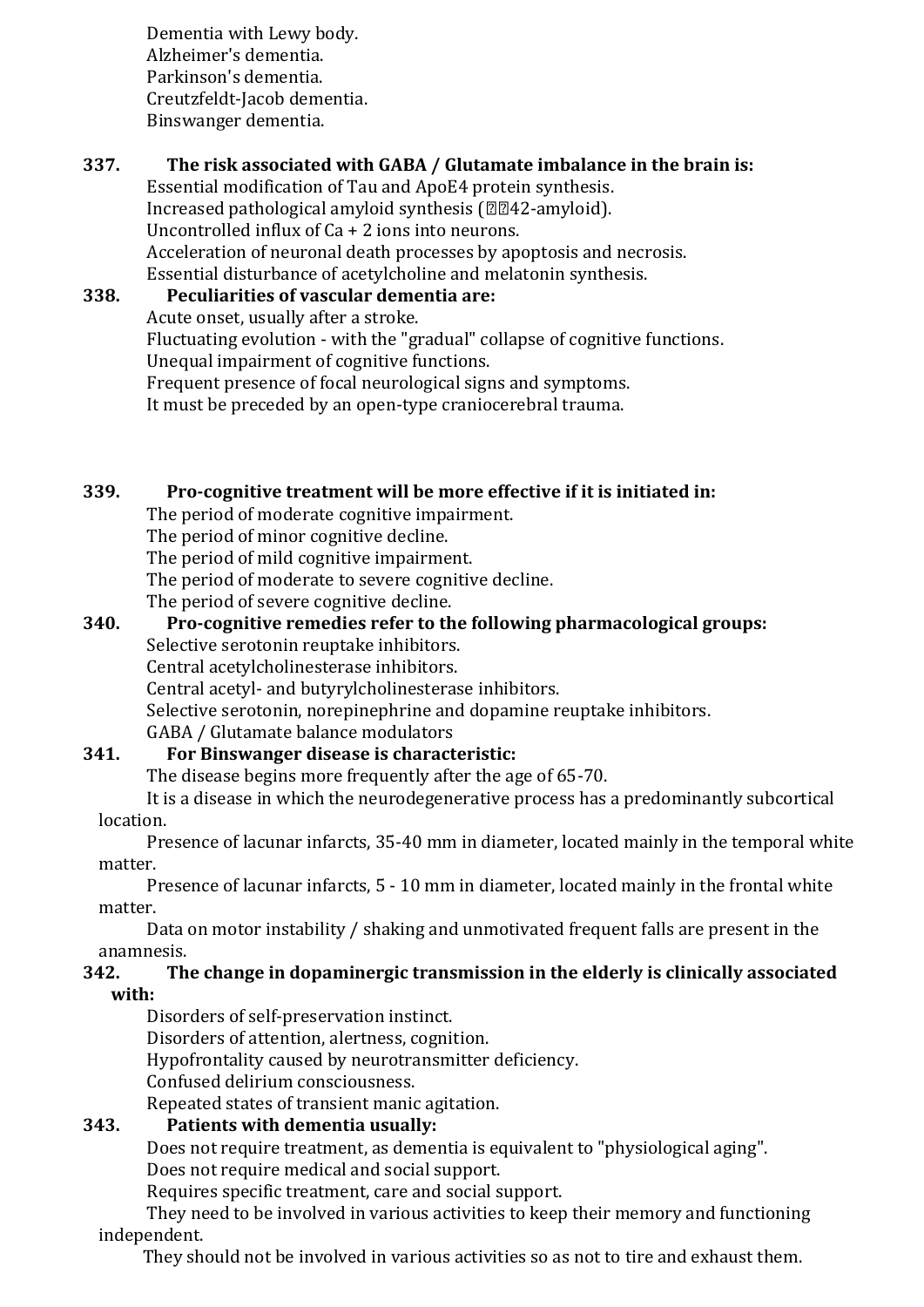#### **344. The first-line remedies for the therapy of patients with dementia are:**

Neuroleptic and tranquilizing remedies. Drugs with thymostabilizing and anticonvulsant effect. Central type anticholinesterases. GABA / Glutamate balance modulators. Antidepressant, antioxidant and anxiolytic remedies.

#### **345. Which members of the multidisciplinary community team provide support and care to patients with dementia?**

The psychiatrist. Family doctor. Clinical psychologist. Medical nurses. The social worker.

#### **346. Organic mental disorders, more frequently manifested clinically in terms of:** Burnout syndrome.

Syndrome of stupor or psychomotor agitation.

Hallucinosis syndrome.

Delusional syndrome (paranoid, paranoid).

Asthenic or astheno-depressive syndrome.

# **347. Mental health disorders due to a more common general medical condition look**

**like:**

Rebound syndrome. Hypochondriac syndrome. Withdrawal syndrome. Obsessive-phobic syndrome. Astheno-depressive syndrome.

#### **348. In severe, bilateral pneumonias, mental health disorders are more common:** Delirium

Amentia Affective disorders such as manic agitation. Mixed affective disorders (mania / depression). Organic personality disorders.

#### **349. Late consequences of craniocerebral trauma can be:** Schizophrenia and schizophreniform disorders.

Cerebrastenic syndrome.

Post-traumatic dementia.

Post-traumatic epilepsy.

Organic personality disorder.

## **350. Early consequences of craniocerebral trauma can be:**

Schizophrenia and schizoaffective disorders.

Cerebrastenic syndrome. Post-traumatic delirium.

Convulsive syndrome.

Borderline personality disorder.

## **351. Postpartum mental disorders are more common in terms of:**

Postpartum depression.

Postpartum psychotic disorder.

Postpartum eclampsia.

Postpartum Blues (Baby Blues)

<span id="page-43-0"></span>Postpartum Parkinson's syndrome.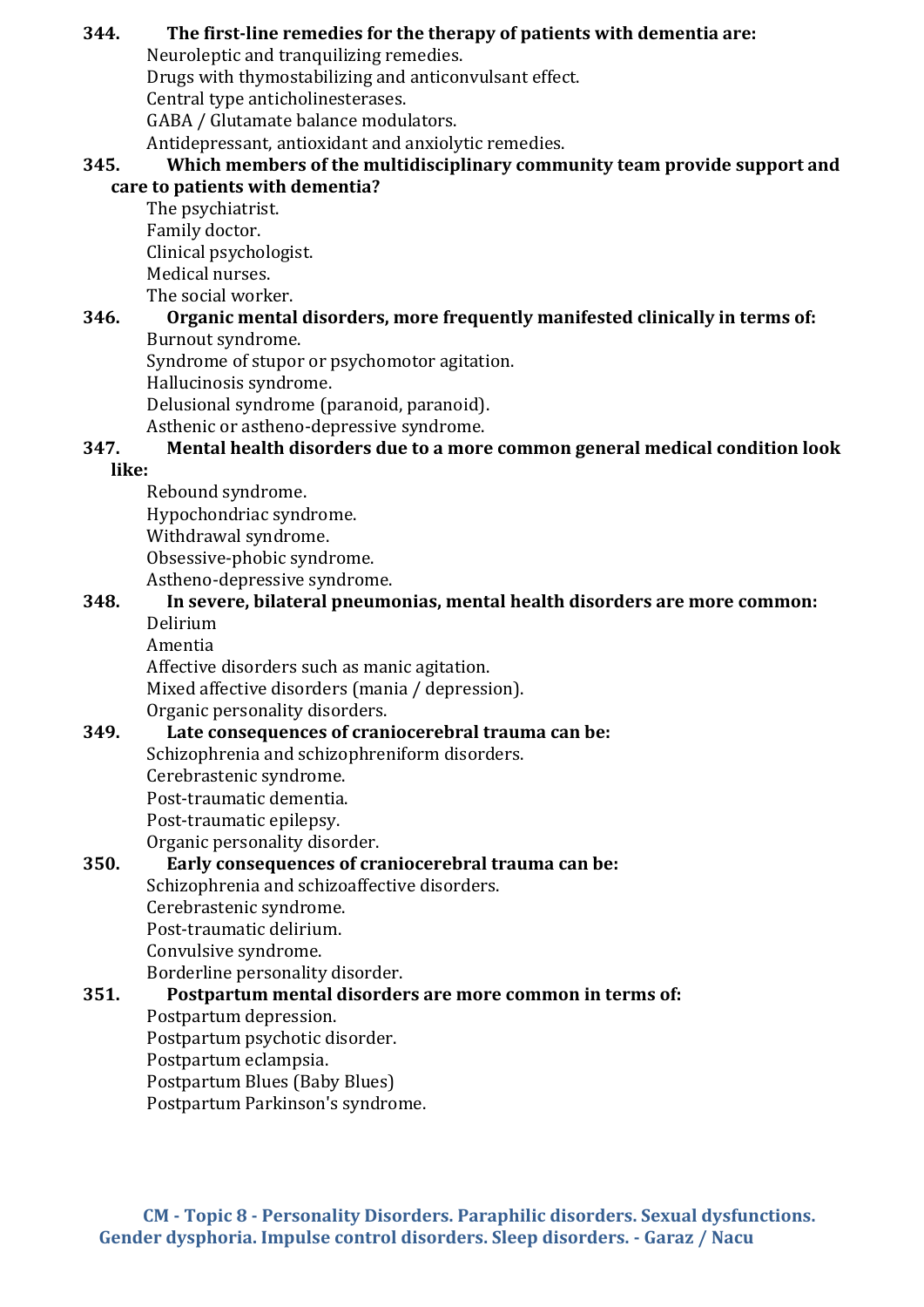**352. According to DSM 5, personality disorders belonging to cluster A are:** Antisocial personality disorder Paranoid personality disorder Schizoid personality disorder Schizotypal personality disorder Obsessive-compulsive personality disorder **353. According to DSM 5, personality disorders belonging to cluster B are:**

## Antisocial personality disorder Paranoid personality disorder Borderline personality disorder Histrionic personality disorder Narcissistic personality disorder **354. According to DSM 5, personality disorders belonging to cluster C are:**

Avoidant personality disorder Paranoid personality disorder Dependent personality disorder Obsessive-compulsive personality disorder Narcissistic personality disorder

## **355. According to DSM 5, schizoid personality disorder is characterized by:**

He does not want or enjoy close relationships, not even to be part of a family. He almost always chooses solitary activities.

Has little or no interest in having sexual experiences with another person.

He is ready to react angrily or counterattack what he thinks are attacks on his person or reputation, although other people do not perceive them as attacks.

Sustained efforts to avoid real or imaginary abandonment.

## **356. According to DSM 5, paranoid personality disorder is characterized by:**

He avoids making revelations to others out of unwarranted fear that they may use the information against him.

He suspects others, without sufficient arguments, that he is being exploited, wronged or deceived.

He is resentful (does not forget or forgive insults, injustices or teasing).

He is ready to react angrily or counterattack what he thinks are attacks on his person or reputation, although other people do not perceive them as attacks.

Appears as a cold person, emotionally distanced, indifferent and emotionally flattened.

## **357. According to DSM 5, schizotypal personality disorder is characterized by:**

Bizarre beliefs or magical thinking that influence behavior and disagree with cultural norms (e.g., belief in superstitions, clairvoyance, telepathy, or "sixth sense"; in children and adolescents there may be strange fantasies and concerns).

Bizarre thinking and language (e.g., vague, circumstantial, metaphorical, or stereotypical speech).

Bizarre, eccentric or strange behavior or appearance.

He is ready to react angrily or counterattack what he thinks are attacks on his person or reputation, although other people do not perceive them as attacks.

Excessive social anxiety that is not reduced by accommodating to the environment and tends to be associated with paranoid fears rather than negative self-esteem.

## **358. According to DSM 5, antisocial personality disorder is characterized by:**

Failure to comply with social norms and conduct outside the law, characterized by the repeated commission of acts that were grounds for arrest.

Deception, perpetrated by repeated lies, the use of false names or the fraud of others for personal gain or amusement.

Impulsiveness or inability to plan an action.

Lack of remorse, manifested by the individual's indifference to harm to others and by a detailed explanation of why he has assaulted, abused or defrauded others.

Appears as a cold person, emotionally distanced, indifferent and emotionally flattened.

# **359. According to DSM 5, borderline personality disorder is characterized by:**

Sustained efforts to avoid real or imaginary abandonment.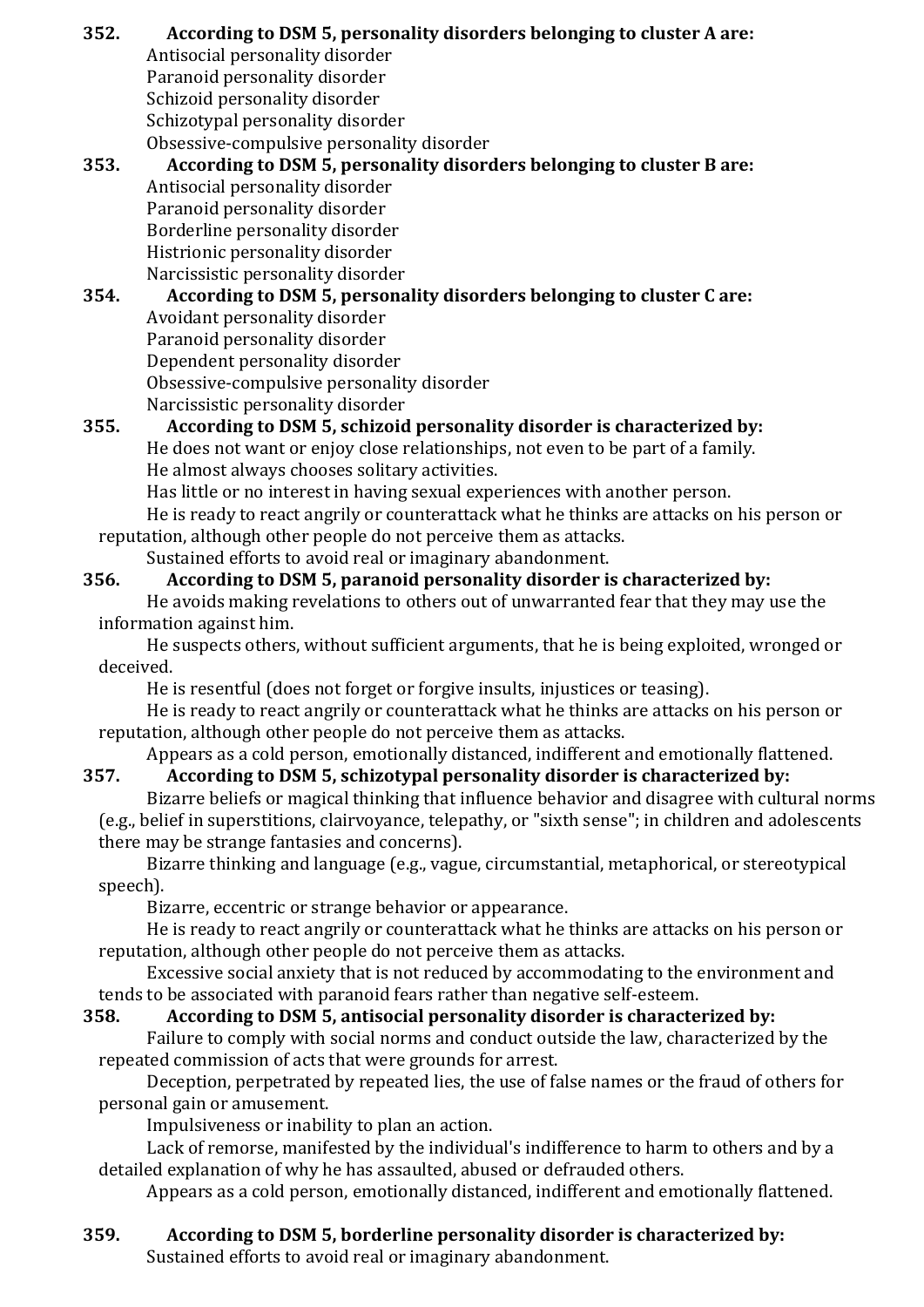A pattern of unstable and intense interpersonal relationships, characterized by the alternation between the extremes of idealization and devaluation.

Identity disorders: instability of self-image or self-feeling.

Impulsivity, manifested in at least two potentially self-destructive situations (e.g., excessive spending, dangerous sex, substance abuse, reckless driving, compulsive eating).

Recurrent suicidal behavior, suicidal gestures or threats, or self-mutilating behavior are NOT characteristic.

### **360. According to DSM 5, histrionic personality disorder is characterized by:**

Feels uncomfortable in situations where he is not the center of attention.

The individual's interaction with other people is often inappropriate due to inappropriate, sexual or provocative behavior.

Displays a rapid transition from one emotion to another and expresses superficial emotions. The individual regularly uses his physical appearance to draw attention to himself.

He correctly appreciates his relationships with those around him and the individual considers that these relationships are more superficial than they really are.

## **361. According to DSM 5, narcissistic personality disorder is characterized by:**

Has an exaggerated sense of self-importance (e.g., exaggerates achievements and talents, expects to be recognized as superior without proper accomplishments).

He is preoccupied with fantasies of unlimited success, power, brilliance, beauty or ideal love. He believes that he is "special" and unique, that he can only be understood by special or

high-status people, and that he can only be affiliated with important people or institutions. Has a tendency to take advantage of interpersonal relationships (i.e., exploit other people

for personal gain and gain benefits).

He is very empathetic: he is able to recognize or identify the feelings and needs of others.

### **362. According to DSM 5, avoidant personality disorder is characterized by:**

Avoid professional activities that involve significant interpersonal contact for fear of being criticized, disapproved or rejected.

He is not willing to get involved in relationships with other people unless he is sure that he is sympathetic.

He is reserved in close relationships because of the fear of shame, ridicule or humiliation.

Is concerned about the possibility that he might be criticized or rejected in various social circumstances.

Wants to take risks or engage in new activities.

## **363. According to DSM 5, addictive personality disorder is characterized by:**

Has major difficulties in making decisions on a day-to-day basis if he does not receive much advice and encouragement from others.

He needs others to take responsibility for most important aspects of his life.

Has difficulty starting his / her own projects independently, or planning his / her own activities (due to lack of confidence in his / her judgment and abilities, not due to lack of motivation or energy).

Makes excessive efforts to gain support and protection from others, even going so far as to volunteer for unpleasant activities.

He feels comfortable or confident when he is alone, because of the belief that he is able to take care of himself.

### **364. According to DSM 5, obsessive-compulsive personality disorder is characterized by:**

Concern for details, rules, lists, orders, organization or programs to such an extent that the main purpose of the activity is lost.

Excessive care for perfection in the smallest details interferes with the execution of projects (e.g., he is unable to complete a project because his excessively rigorous personal standards are not met).

He is overly dedicated to work and productivity, which leaves no time for friends and relaxing activities (long working hours cannot be explained by financial needs).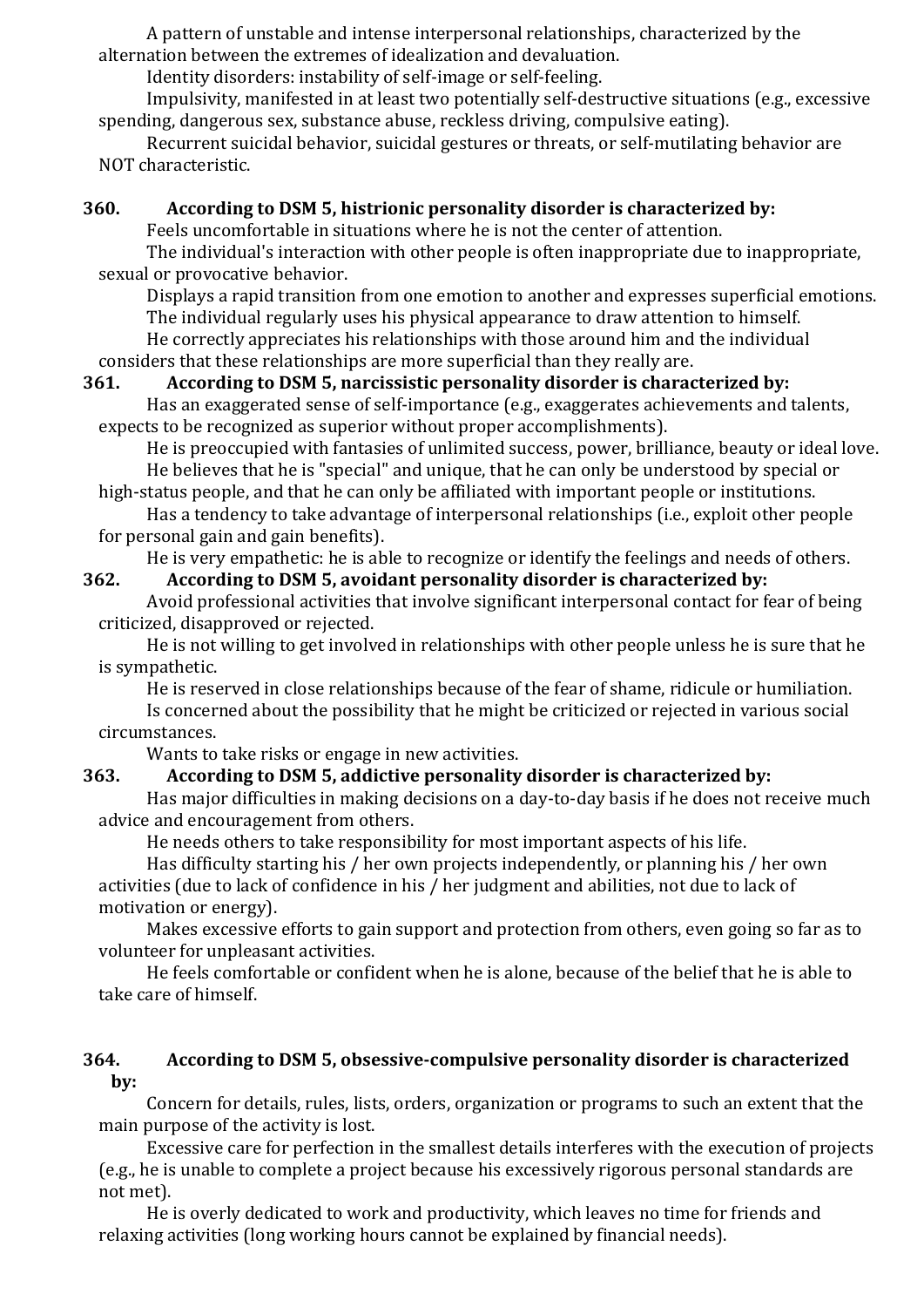Refuses to delegate tasks to others or work with others if they do not agree to do things according to his own rules.

Adopts a very liberal style of spending, both to oneself and to others; believes that money should be used for pleasures while alive.

#### **365. The following pathologies are impulse control disorders:**

Pyromania (pathological arson) Cleptomania (Pathological theft) Ludomania (Pathological gambling) Trichotillomania (hair pulling disorder) Frotteurism

**366. The paraphilias include:** voyeurism exhibitionism frotteurism sadism ludomania

#### **367. The paraphilias include:**

transvestic fetishism pedophilia masochism sadism trichotillomania

### **368. In gambling addiction patients:**

lying to his own family, therapist or other people to hide his involvement in gambling sometimes engages in "rescue" behavior when asking for help from family or others to get out of a desperate financial situation caused by gambling

typically try to resist the urge to steal and are aware that theft is wrong and meaningless behavior.

have a subjective feeling of increasing tension immediately before committing the theft and feel pleasure, satisfaction or relief from committing the theft.

have a repeated inability to resist the urge to steal items, even if they are not necessary for personal use or financial value.

#### **369. In kleptomania patients:**

lie to their own family, therapist or other people to hide their involvement in gambling sometimes engage in 'rescue' behavior when asking for help from family or other people to get out of a desperate financial situation caused by gambling

typically try to resist the urge to steal and are aware that theft is wrong and meaningless behavior.

have a subjective feeling of increasing tension immediately before committing the theft and feel pleasure,

have a subjective feeling of increasing tension immediately before committing the theft and feel pleasure, satisfaction or relief from committing the theft.

have a repeated inability to resist the urge to steal objects, even if they are not necessary for their personal use or financial value.

#### **370. In trichotillomania patients:**

has a noticeable lack of hair due to irresistible repeated desires to pluck hair.

pulling hair that can affect any part of the body covered with hair; the most commonly affected are the scalp, eyebrows and eyelashes, while the least affected areas are the armpits, face, pubic region and peri-rectal area.

lie to their own family, therapist or other people to hide their involvement in gambling typically try to resist the urge to steal and are aware that theft is wrong and meaningless behavior.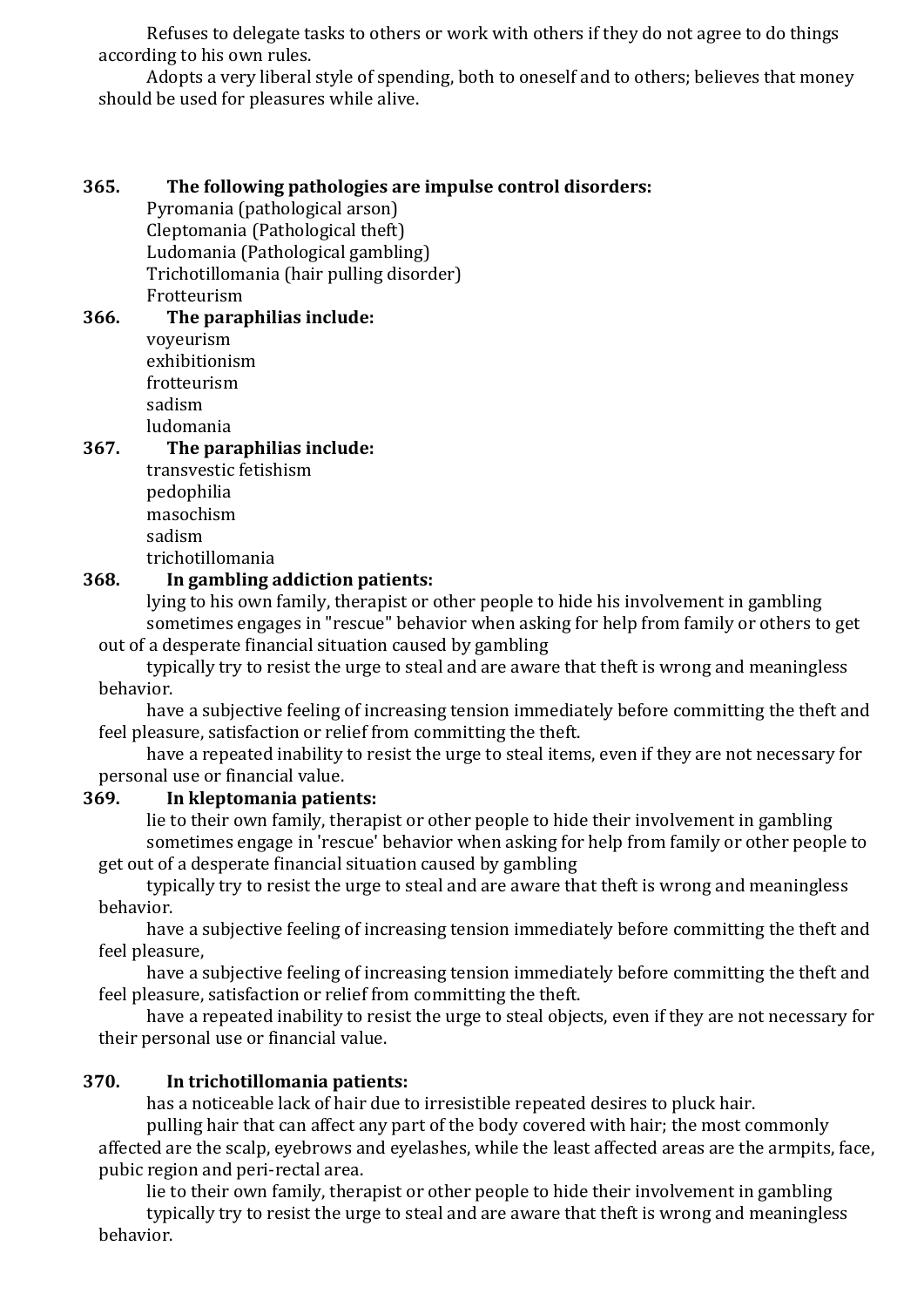have a repeated inability to resist the urge to steal items, even if they are not necessary for personal use or financial value.

## **371. Narcolepsy involves:**

a non-organic sleep disorder the usual presence of cataplexy recurrent daytime sleepiness or sudden numbness has a noticeable lack of hair due to irresistible repeated desires to pluck hair. pulling hair that can affect any part of the body covered with hair; the most commonly

affected are the scalp, eyebrows and eyelashes, while the least affected areas are the armpits, face, pubic region and peri-rectal area.

<span id="page-47-0"></span>**CM - Topic 9 - Global pervasive developmental disorders. Neurotic, behavioral, emotional disorders of social functioning with usual onset in childhood and adolescence - Bologan**

### **372. The therapeutic approach for patients with ADHD consists of:**

occupational interventions. treatment with mood stabilizers. treatment with antipsychotics. treatment with antidepressants.

psychosocial treatment.

## **373. Kanner childhood autism has the following characteristics:**

Motor coordination disorders. Appears especially after the age of 7 years. Aggression, self-mutilation. Isolation, language disorders. No eye contact.

#### **374. Neuro-biochemical abnormalities associated with autistic disorder include:** Grand mal Convulsions

Ventricular extension on computed tomography (CT). Electroencephalogram (EEG) abnormalities. Total volume of brain is enlarged. ECG abnormalities

## **375. With which pathologies will the differential diagnosis be made in the case of Kanner autism:**

Mericism. Deafness. Blindness. Rett syndrome. Fragile X syndrome.

## **376. Behavioral disorders in children are:**

Attention deficit hyperkinetic disorder. Opposition-defiant disorder.

Conduct disorder.

Encopresis and enuresis.

Pica

## **377. The diagnostic criteria for autistic disorder are as follows:**

qualitative change in social interaction.

qualitative alterations of communication.

restricted, stereotypical and repetitive patterns of behavior, interests and activities. stereotypical and repetitive motor mannerisms.

severe thinking and mood disorders.

## **378. The diagnostic criteria for attention deficit / hyperactivity disorder are as follows:** Symptoms of inattention. Symptoms of hyperactivity.

Symptoms of impulsivity.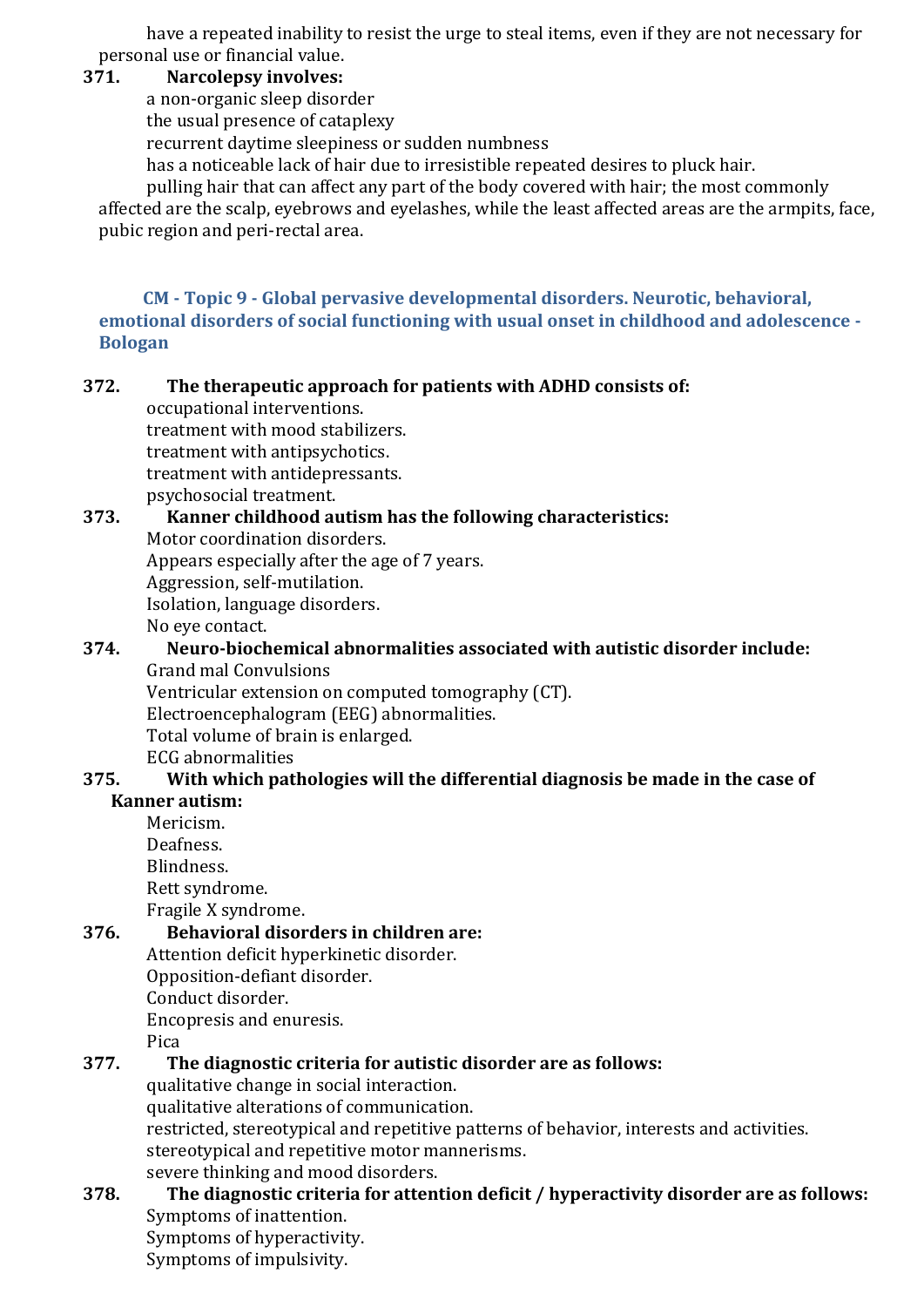Symptoms of loss of appetite. Symptoms of hypervigilance.

#### **379. According to DSM-5, Autism Spectrum Disorders (ASD) include the following previously separate diagnoses:**

Autism. Asperger's syndrome. Disintegrated childhood disorder. Rett syndrome. Pervasive disorder, not specified in other categories.

## **380. The peculiarities of the brain in children with autism are:**

fewer long neurons to ensure the connection between different areas of the brain. fewer neurons. smaller brain sizes. larger brain sizes. more neurons.

**381. The main warning signs in the ASD** lack of eye contact. progress in development. lack of expression of joy. lack of conjugate attention. stereotypical movements.

### **382. The main warning signs in ADHD:**

speech disorders. work performance / learning process. difficulties in managing anger. organizational problems. difficulties in maintaining routines.

## **383. Signs of a favorable prognosis in ADHD may be:**

the cognitive level developed well enough. subtype with impulsivity / hyperactivity. good quality parent-child relationships. young age. absence of comorbidities.

## **384. Therapeutic approaches in ADHD are:**

cognitive-behavioral therapy. parent training. antipsychotic treatment. antidepressant treatment. behavioral interventions.

## **385. What pathologies make the differential diagnosis in ADHD:**

opposition disorder and defiant behavior.

intellectual disability. autism spectrum disorders (ASD).

reactive attachment disorder.

recurrent depressive disorder.

## **386. Asperger's syndrome is characterized by:**

degradation of social interactions.

lack of speech.

normal development in the first 6 months of life with deviations in the development of the subsequent cranial perimeter.

repetitive behavioral patterns. restricted interests.

**387. Opposition-challenging disorder is characterized by:** defiant and provocative behavior. absence of dissocial acts. onset at the age of 3 years.

the absence of severe aggression that violates the law and the rights of others.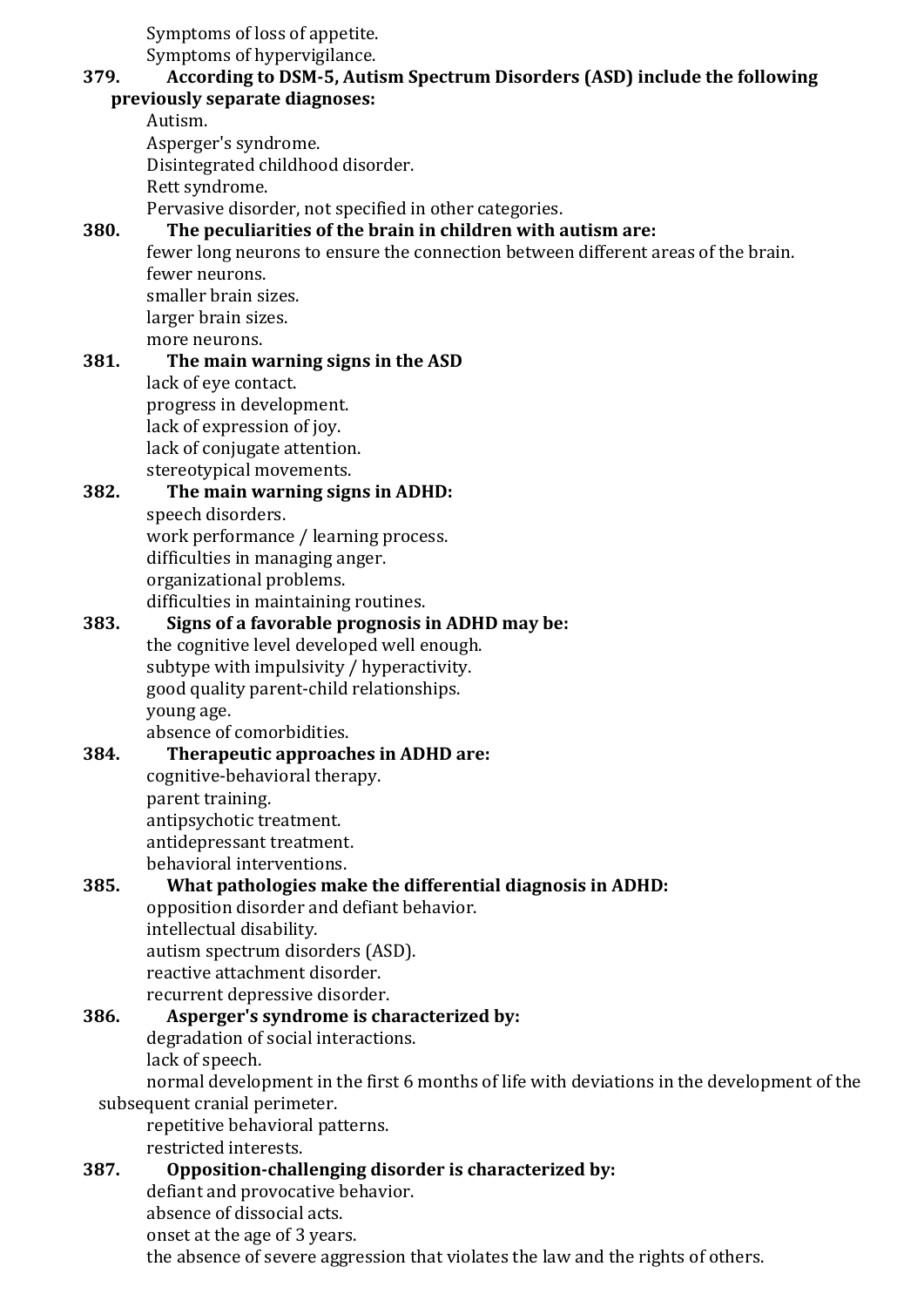extremely naughty and disobedient behavior. **388. Atypical autism is characterized by:** association with the psychotic component. abnormal development after the age of 3 years. deepening isolation to "extremely severe" autism. abnormal development after the age of 1 year. regression of higher psychic functions. **389. The most common clinical signs in Rett Syndrome are:** ataxia and apraxia. macrocephaly. scoliosis. convulsions. stereotypical hand movements. **390. Typical features of the clinical picture in childhood autism may be:** inability to speak about subjects. speech disorders. deafness. stereotyped behavior. cognitive abnormalities. **391. The treatment of autism spectrum disorders (ASD) involves:** behavioral therapy. audio-visual therapy. speech therapy. compliance with the diet. psychopharmacotherapy. **392. Kanner childhood autism has the following characteristics:** Motor coordination disorders. Appears especially after the age of 7 years. Aggression, self-mutilation. Isolation, language disorders. No eye contact. **393. Which of the following disorders refers to conduct disorders?** Oppositional Defiant Disorder Unsocialized conduct disorder. Reactive childhood attachment disorder. Socialized conduct disorder. Fraternal rivalry disorder.

#### **CM - Topic 10 - Mental Retardation. Tick disorders. Eating disorders.- Boronin**

#### <span id="page-49-0"></span>**394. Mental retardation (intellectual disability). Cognitive functioning depends on many factors, the main ones being:**

attention decision-making capacity volume of knowledge and memory the level of language development the intellectual level of the parents

#### **395. Intellectual disability (ID) (formerly the term "mental retardation" has been used) is the current diagnostic term in the DSM-5, which describes the occurrence during the child's developmental period of:**

intellectual deficit functional adaptive deficit perceptual disorders disturbance of consciousness emotional disorder

**396. Mental retardation (intellectual disability). Prenatal causes include:** genetic and chromosomal pathology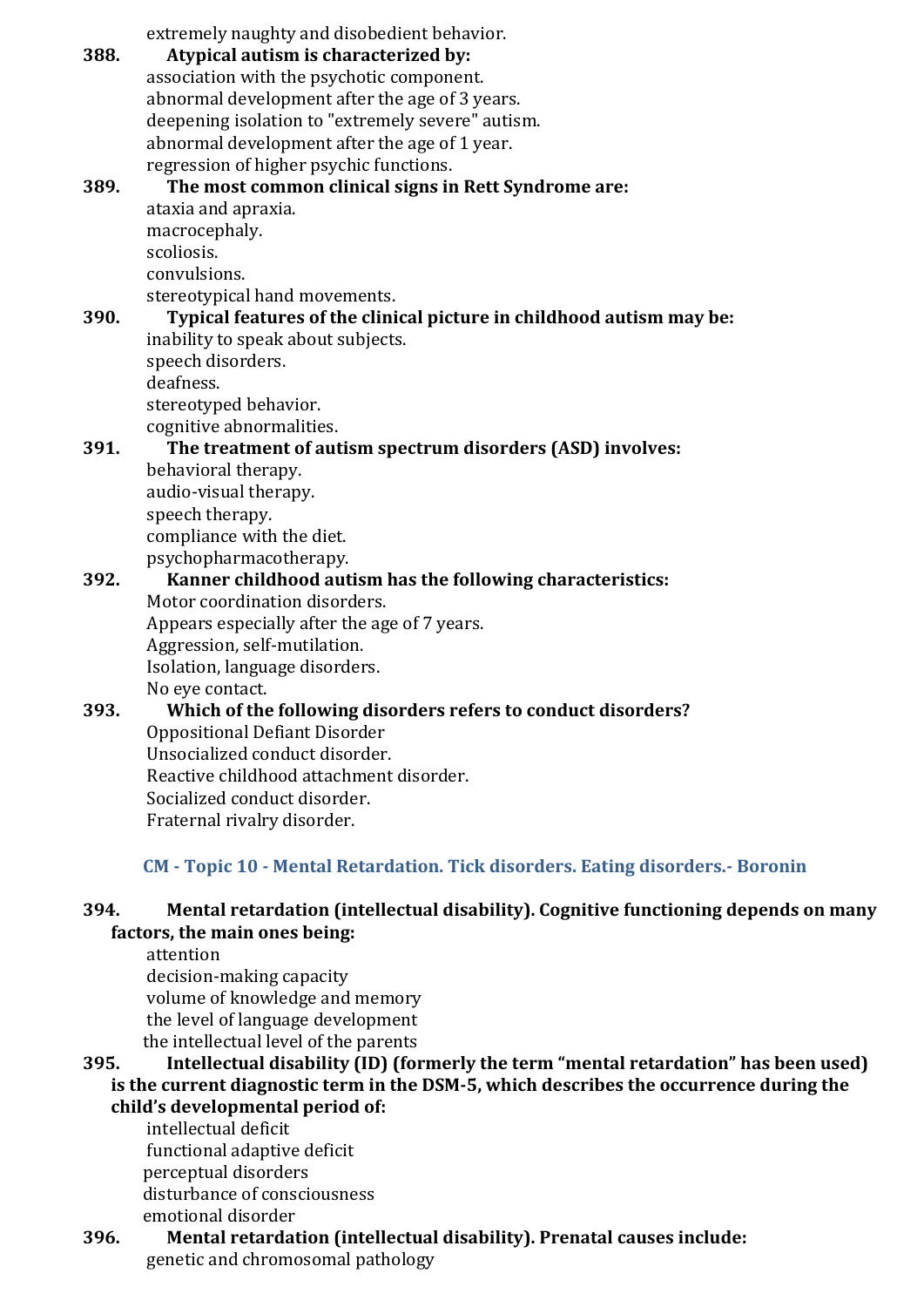metabolic disorders environmental impact (teratogens, toxins, chemicals, medicines placental pathology the intellectual level of the parents

### **397. Mental retardation (intellectual disability). Symptoms and syndromes:**

disorders of language, speech and comprehension, motor function, cognitive ability, social training difficulties

behavioral disorders neurological and physical deviations pseudohalucinations hypermnesia

#### **398. Elective mutism. Symptoms and syndromes:**

embarrassment and discomfort in social situations low self-confidence social isolation compulsive traits uncertainty in choosing the interlocutor

### **399. Multiple motor tic disorder combined with Gilles de la Tourette vocal tics. Ticks are classified into:**

simple motors complex motors strange inteligeble acute vocal-motor

### **400. Non-organic encopresis. Symptoms of encopresis may include:**

painful constipation or defecation in the anamnesis (80-95%) episodes of soiling usually occur during the day (dirt during sleep is rare) encopresis with constipation encopresis without constipation

constipation with aura

#### **401. Stuttering is a speech disorder in which normal speech flow is disturbed due to frequent repetitions or continuations of:**

sounds syllables words of speech the person's inability to start a word sounds pleasant to the patient

## **402. There are the following types of stuttering:**

development neurogenic clonic tonic of psychiatric genesis

#### **403. The causes of anorexia nervosa are:** genetic factors neurobiological factors nutritional factors predisposing personality traits weak people present in the entourage

#### **404. At the somatic level, malnutrition in anorexia nervosa can cause multiple symptoms:**

endocrine impairment cardiovascular damage gastrointestinal damage dermatological damage damage to the vestibulo-cochlear apparatus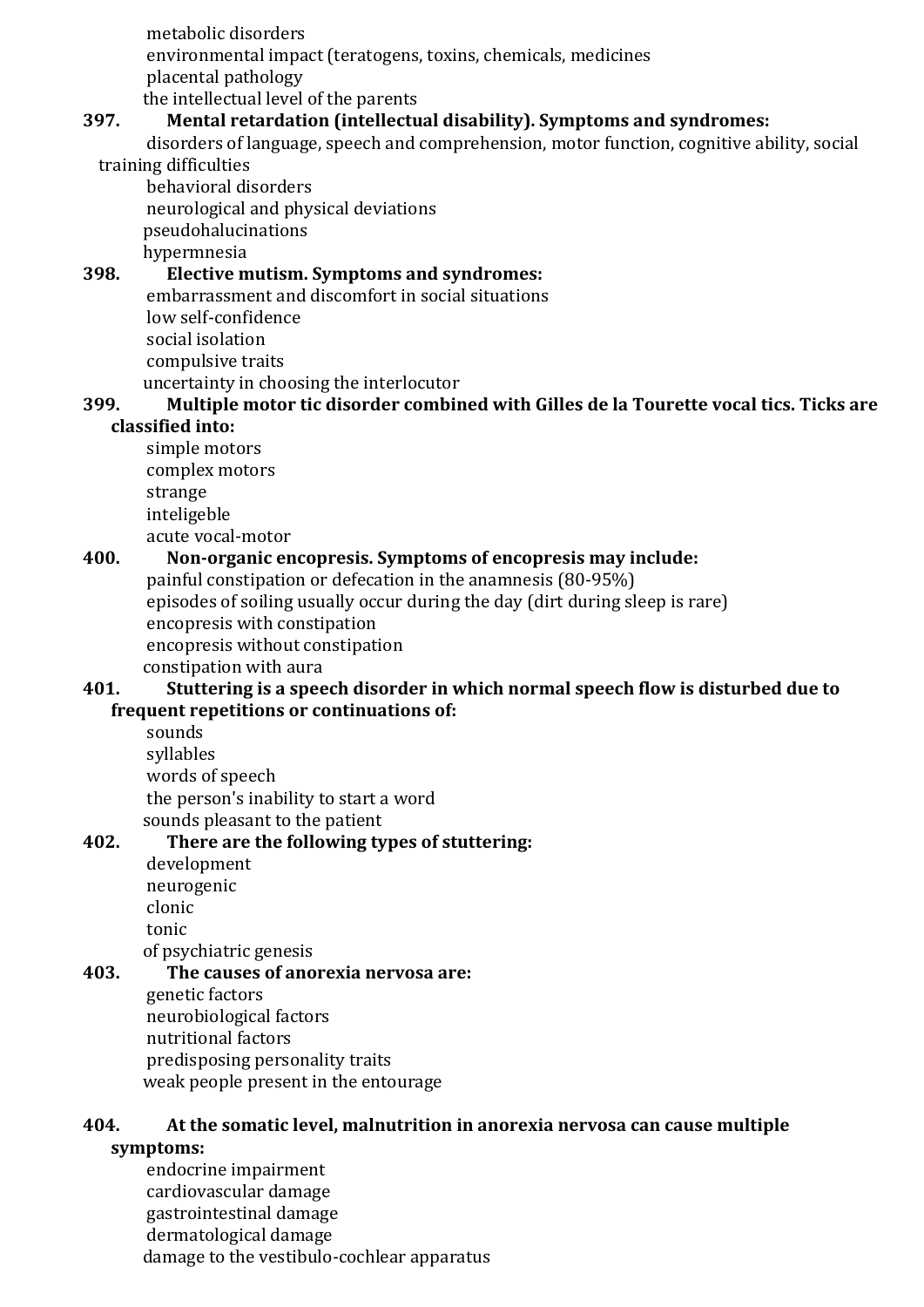#### **405. At the somatic level, malnutrition in anorexia nervosa can cause multiple symptoms:**

damage to the vestibulo-cochlear apparatus a degree of cerebral atrophy brain damage anemia thrombocytopenia

### **406. Mental and cognitive disorders in anorexia nervosa:**

mood disorders irritability dysphoria the tendency of social isolation hallucinations

#### **407. Bulimia. The etiology is multifactorial and can be explained by genesis:** biological

social

psychological

colleagues who eat well

the struggle for separation from the maternal figure is "played" in terms of food ambivalence.

## **408. Psychological profile of people with anorexia nervosa:**

perfectionism the first to learn full of life and fantasies hostility obsessive-compulsive disorder

### **409. In people with anorexia nervosa there are frequent psychiatric disorders:**

clinical depression obsessive-compulsive disorder personality disorders substance abuse Autism

## **410. Anorexia nervosa. Compensatory behaviors can have the following side effects:**

dehydration / hyperhydration hemorrhagic diarrhea abdominal colic convulsions fuga idearum

## **411. Behavior in bulimia nervosa is characterized by:**

episodic, uncontrolled, compulsive and rapid ingestion of large amounts of food causing self-induced vomiting use of laxatives and diuretics periods of not eating overeating to become obese

## **412. Therapy for bulimia nervosa consists of:** caloric-adjusted diet bulimia can usually be treated outside the hospital if symptoms are severe and there are complications, they may require hospitalization antidepressants psychotherapy

**413. Types of therapies recommended in cases of bulimia nervosa:** cognitive-behavioral therapy family therapy interpersonal psychotherapy antipsychotics